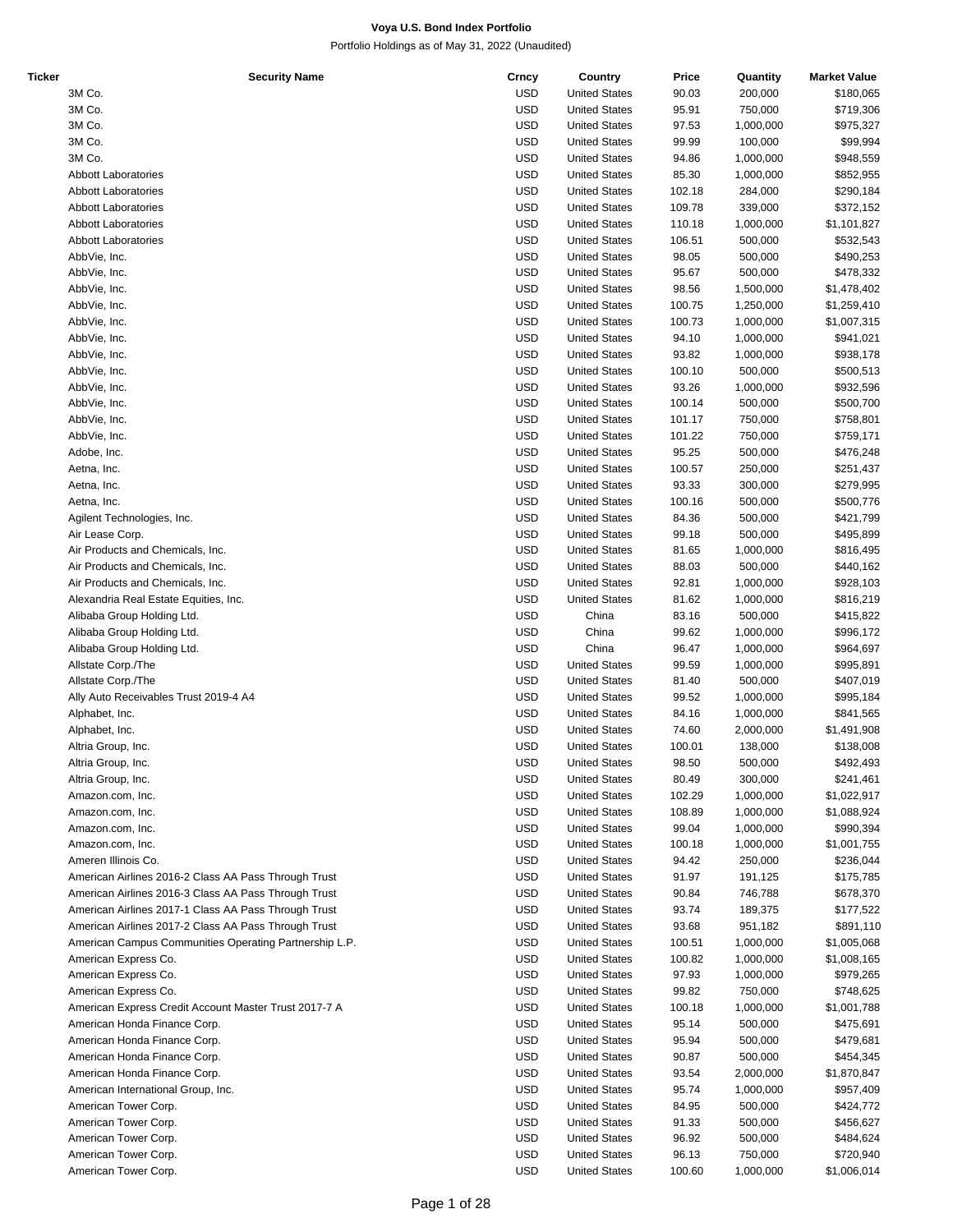| Ticker | <b>Security Name</b>                                          | Crncy      | Country              | Price  | Quantity   | <b>Market Value</b> |
|--------|---------------------------------------------------------------|------------|----------------------|--------|------------|---------------------|
|        | AmeriCredit Automobile Receivables Trust 2020-1 A3            | <b>USD</b> | <b>United States</b> | 99.90  | 154,943    | \$154,791           |
|        | AmeriCredit Automobile Receivables Trust 2021-2 A3            | <b>USD</b> | <b>United States</b> | 97.37  | 1,050,000  | \$1,022,423         |
|        | AmerisourceBergen Corp.                                       | <b>USD</b> | <b>United States</b> | 90.27  | 2,000,000  | \$1,805,377         |
|        | AmerisourceBergen Corp.                                       | <b>USD</b> | <b>United States</b> | 90.65  | 250,000    | \$226,628           |
|        | Amgen, Inc.                                                   | <b>USD</b> | <b>United States</b> | 95.60  | 1,500,000  | \$1,434,025         |
|        | Amgen, Inc.                                                   | <b>USD</b> | <b>United States</b> | 99.80  | 500,000    | \$499,004           |
|        | Amgen, Inc.                                                   | <b>USD</b> | <b>United States</b> | 82.56  | 1,000,000  | \$825,616           |
|        | Amgen, Inc.                                                   | <b>USD</b> | <b>United States</b> | 87.32  | 2,000,000  | \$1,746,393         |
|        | Anheuser-Busch Cos LLC / Anheuser-Busch InBev Worldwide, Inc. | <b>USD</b> | <b>United States</b> | 99.92  | 3,500,000  | \$3,497,026         |
|        | Anheuser-Busch InBev Worldwide, Inc.                          | <b>USD</b> | <b>United States</b> | 94.63  | 1,500,000  | \$1,419,468         |
|        | Anheuser-Busch InBev Worldwide, Inc.                          | <b>USD</b> | <b>United States</b> | 96.46  | 1,500,000  | \$1,446,857         |
|        | Anheuser-Busch InBev Worldwide, Inc.                          | <b>USD</b> | <b>United States</b> | 95.35  | 1,500,000  | \$1,430,255         |
|        | Anheuser-Busch InBev Worldwide, Inc.                          | <b>USD</b> | <b>United States</b> | 136.51 | 750,000    | \$1,023,810         |
|        | Anheuser-Busch InBev Worldwide, Inc.                          | <b>USD</b> | <b>United States</b> | 85.95  | 250,000    | \$214,885           |
|        | Anthem, Inc.                                                  | <b>USD</b> | <b>United States</b> | 99.43  | 1,000,000  | \$994,300           |
|        | Anthem, Inc.                                                  | <b>USD</b> | <b>United States</b> | 100.77 | 250,000    | \$251,929           |
|        | Anthem, Inc.                                                  | <b>USD</b> | <b>United States</b> | 99.29  | 250,000    | \$248,224           |
|        | Anthem, Inc.                                                  | <b>USD</b> | <b>United States</b> | 100.92 | 750,000    | \$756,867           |
|        | Anthem, Inc.                                                  | <b>USD</b> | <b>United States</b> | 88.97  | 750,000    | \$667,309           |
|        | Anthem, Inc.                                                  | <b>USD</b> | <b>United States</b> | 93.07  | 750,000    | \$697,994           |
|        | Aon Corp.                                                     | <b>USD</b> | <b>United States</b> | 97.02  | 500,000    | \$485,118           |
|        | Aon Global Ltd.                                               | <b>USD</b> | United Kingdom       | 94.36  | 500,000    | \$471,790           |
|        | Aon Global Ltd.                                               | <b>USD</b> | United Kingdom       | 91.79  | 1,000,000  | \$917,947           |
|        | Aon Global Ltd.                                               | <b>USD</b> | United Kingdom       | 96.55  | 500,000    | \$482,750           |
|        | Appalachian Power Co.                                         | <b>USD</b> | <b>United States</b> | 91.86  | 750,000    | \$688,971           |
|        | Appalachian Power Co.                                         | <b>USD</b> | <b>United States</b> | 90.93  | 500,000    | \$454,631           |
|        | Appalachian Power Co.                                         | <b>USD</b> | <b>United States</b> | 82.94  | 500,000    | \$414,721           |
|        | Apple, Inc.                                                   | <b>USD</b> | <b>United States</b> | 87.22  | 1,000,000  | \$872,226           |
|        | Apple, Inc.                                                   | <b>USD</b> | <b>United States</b> | 78.16  | 1,000,000  | \$781,642           |
|        | Apple, Inc.                                                   | <b>USD</b> | <b>United States</b> | 79.31  | 750,000    | \$594,802           |
|        | Apple, Inc.                                                   | <b>USD</b> | <b>United States</b> | 89.43  | 750,000    | \$670,728           |
|        | Apple, Inc.                                                   | <b>USD</b> | <b>United States</b> | 77.57  | 750,000    | \$581,803           |
|        | Apple, Inc.                                                   | <b>USD</b> | <b>United States</b> | 101.58 | 500,000    | \$507,886           |
|        | Apple, Inc.                                                   | <b>USD</b> | <b>United States</b> | 104.23 | 500,000    | \$521,130           |
|        | Apple, Inc.                                                   | <b>USD</b> | <b>United States</b> | 100.15 | 1,000,000  | \$1,001,526         |
|        | Apple, Inc.                                                   | <b>USD</b> | <b>United States</b> | 96.23  | 1,000,000  | \$962,327           |
|        | Apple, Inc.                                                   | <b>USD</b> | <b>United States</b> | 101.00 | 1,000,000  | \$1,010,035         |
|        | Apple, Inc.                                                   | <b>USD</b> | <b>United States</b> | 103.06 | 400,000    | \$412,239           |
|        | Apple, Inc.                                                   | <b>USD</b> | <b>United States</b> | 90.51  | 500,000    | \$452,573           |
|        | Apple, Inc.                                                   | <b>USD</b> | <b>United States</b> | 100.22 | 1,000,000  | \$1,002,163         |
|        | Apple, Inc.                                                   | <b>USD</b> | <b>United States</b> | 100.67 | 750,000    | \$755,051           |
|        | Apple, Inc.                                                   | <b>USD</b> | <b>United States</b> | 100.90 | 1,000,000  | \$1,009,027         |
|        | Apple, Inc.                                                   | <b>USD</b> | <b>United States</b> | 100.69 | 1,000,000  | \$1,006,926         |
|        | Applied Materials, Inc.                                       | <b>USD</b> | <b>United States</b> | 102.27 | 500,000    | \$511,351           |
|        | Arizona Public Service Co.                                    | <b>USD</b> | <b>United States</b> | 99.47  | 400,000    | \$397,884           |
|        | Arizona Public Service Co.                                    | <b>USD</b> | <b>United States</b> | 95.98  | 750,000    | \$719,877           |
|        | Arizona Public Service Co.                                    | <b>USD</b> | <b>United States</b> | 76.99  | 1,000,000  | \$769,900           |
|        | Asian Development Bank                                        | <b>USD</b> | Supranational        | 98.27  | 300,000    | \$294,820           |
|        | Assured Guaranty US Holdings, Inc.                            | <b>USD</b> | <b>United States</b> | 102.72 | 264,000    | \$271,175           |
|        | AstraZeneca PLC                                               | <b>USD</b> | United Kingdom       | 125.70 | 1,400,000  | \$1,759,814         |
|        | AstraZeneca PLC                                               | <b>USD</b> | United Kingdom       | 101.43 | 1,000,000  | \$1,014,304         |
|        | AstraZeneca PLC                                               | <b>USD</b> | United Kingdom       | 100.95 | 100,000    | \$100,952           |
|        | AstraZeneca PLC                                               | <b>USD</b> | United Kingdom       | 102.26 | 1,000,000  | \$1,022,618         |
|        | AT&T INC 0 CP 07/25/2022                                      | <b>USD</b> | <b>United States</b> | 99.78  | 12,500,000 | \$12,472,691        |
|        | AT&T, Inc.                                                    | <b>USD</b> | <b>United States</b> | 96.11  | 500,000    | \$480,550           |
|        | AT&T, Inc.                                                    | <b>USD</b> | <b>United States</b> | 84.56  | 2,000,000  | \$1,691,121         |
|        | AT&T, Inc.                                                    | <b>USD</b> | <b>United States</b> | 83.43  | 1,000,000  | \$834,314           |
|        | AT&T, Inc.                                                    | <b>USD</b> | <b>United States</b> | 93.45  | 1,000,000  | \$934,534           |
|        | AT&T, Inc.                                                    | <b>USD</b> | <b>United States</b> | 93.23  | 1,000,000  | \$932,295           |
|        | AT&T, Inc.                                                    | <b>USD</b> | <b>United States</b> | 80.77  | 5,086,000  | \$4,108,173         |
|        | AT&T, Inc.                                                    | <b>USD</b> | <b>United States</b> | 80.24  | 1,770,000  | \$1,420,301         |
|        | AT&T, Inc.                                                    | <b>USD</b> | <b>United States</b> | 84.61  | 4,359,000  | \$3,688,156         |
|        | AT&T, Inc.                                                    | <b>USD</b> | <b>United States</b> | 82.68  | 1,264,000  | \$1,045,028         |
|        | AT&T, Inc.                                                    | <b>USD</b> | <b>United States</b> | 80.24  | 208,000    | \$166,891           |
|        | AT&T, Inc.                                                    | <b>USD</b> | <b>United States</b> | 100.03 | 1,000,000  | \$1,000,269         |
|        | Atlantic City Electric Co.                                    | <b>USD</b> | <b>United States</b> | 87.86  | 500,000    | \$439,320           |
|        | Atmos Energy Corp.                                            | <b>USD</b> | <b>United States</b> | 94.54  | 500,000    | \$472,689           |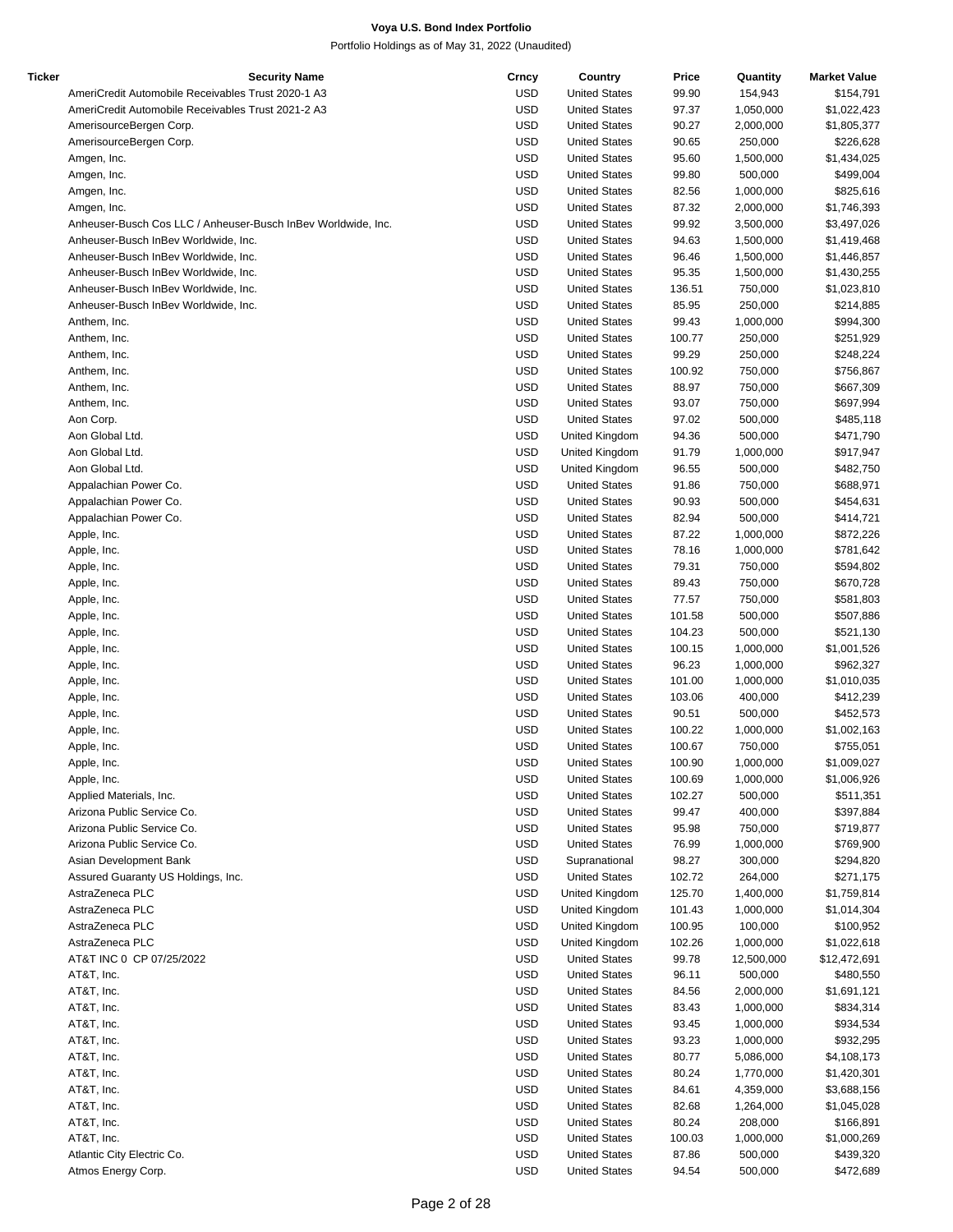| Ticker | <b>Security Name</b>                                      | Crncy      | Country              | Price  | Quantity   | <b>Market Value</b> |
|--------|-----------------------------------------------------------|------------|----------------------|--------|------------|---------------------|
|        | Atmos Energy Corp.                                        | USD        | <b>United States</b> | 92.20  | 500,000    | \$460,983           |
|        | Autodesk, Inc.                                            | <b>USD</b> | <b>United States</b> | 102.49 | 250,000    | \$256,214           |
|        | Automatic Data Processing, Inc.                           | <b>USD</b> | <b>United States</b> | 101.20 | 500,000    | \$505,982           |
|        | AutoZone, Inc.                                            | <b>USD</b> | <b>United States</b> | 100.34 | 750,000    | \$752,559           |
|        | AutoZone, Inc.                                            | <b>USD</b> | <b>United States</b> | 80.37  | 500,000    | \$401,869           |
|        | AvalonBay Communities, Inc.                               | <b>USD</b> | <b>United States</b> | 89.02  | 500,000    | \$445,103           |
|        | AvalonBay Communities, Inc.                               | <b>USD</b> | <b>United States</b> | 100.05 | 500,000    | \$500,242           |
|        | Baidu, Inc.                                               | <b>USD</b> | China                | 92.10  | 1,000,000  | \$921,020           |
|        | Baker Hughes Holdings LLC / Baker Hughes Co-Obligor, Inc. | USD        | <b>United States</b> | 93.27  | 1,000,000  | \$932,672           |
|        | Baltimore Gas and Electric Co.                            | <b>USD</b> | <b>United States</b> | 100.52 | 1,000,000  | \$1,005,234         |
|        | Baltimore Gas and Electric Co.                            | <b>USD</b> | <b>United States</b> | 85.07  | 500,000    | \$425,334           |
|        |                                                           |            |                      |        |            |                     |
|        | Banc of America Commercial Mortgage Trust 2017-BNK3 AS    | <b>USD</b> | <b>United States</b> | 97.84  | 2,500,000  | \$2,446,033         |
|        | <b>Banco Santander SA</b>                                 | <b>USD</b> | Spain                | 102.26 | 400,000    | \$409,029           |
|        | <b>Banco Santander SA</b>                                 | <b>USD</b> | Spain                | 100.13 | 600,000    | \$600,761           |
|        | Banco Santander SA                                        | <b>USD</b> | Spain                | 95.61  | 600,000    | \$573,681           |
|        | <b>Banco Santander SA</b>                                 | <b>USD</b> | Spain                | 98.89  | 400,000    | \$395,556           |
|        | BANK 2021-BNK33 A5                                        | <b>USD</b> | <b>United States</b> | 88.76  | 5,000,000  | \$4,437,849         |
|        | BANK 2022-BNK39 A4                                        | <b>USD</b> | <b>United States</b> | 91.00  | 800,000    | \$727,979           |
|        | BANK 2022-BNK41 A4                                        | <b>USD</b> | <b>United States</b> | 98.13  | 2,950,000  | \$2,894,972         |
|        | Bank of America Corp.                                     | <b>USD</b> | <b>United States</b> | 97.39  | 1,000,000  | \$973,899           |
|        | Bank of America Corp.                                     | <b>USD</b> | <b>United States</b> | 82.96  | 1,281,000  | \$1,062,703         |
|        | Bank of America Corp.                                     | <b>USD</b> | <b>United States</b> | 91.15  | 500,000    | \$455,775           |
|        | Bank of America Corp.                                     | <b>USD</b> | <b>United States</b> | 87.26  | 500,000    | \$436,292           |
|        | Bank of America Corp.                                     | <b>USD</b> | <b>United States</b> | 84.15  | 500,000    | \$420,763           |
|        | Bank of America Corp.                                     | <b>USD</b> | <b>United States</b> | 100.42 | 500,000    | \$502,094           |
|        | Bank of America Corp.                                     | <b>USD</b> | <b>United States</b> | 95.65  | 2,384,000  | \$2,280,377         |
|        | Bank of America Corp.                                     | <b>USD</b> | <b>United States</b> | 88.21  | 500,000    | \$441,069           |
|        | Bank of America Corp.                                     | <b>USD</b> | <b>United States</b> | 87.93  | 2,000,000  | \$1,758,650         |
|        | Bank of America Corp.                                     | <b>USD</b> | <b>United States</b> | 77.25  | 2,500,000  | \$1,931,306         |
|        | Bank of America Corp.                                     | <b>USD</b> | <b>United States</b> | 98.47  | 1,020,000  | \$1,004,372         |
|        | Bank of America Corp.                                     | <b>USD</b> | <b>United States</b> | 99.43  | 1,280,000  | \$1,272,711         |
|        |                                                           | <b>USD</b> |                      |        |            |                     |
|        | Bank of America Corp.                                     |            | <b>United States</b> | 98.42  | 1,000,000  | \$984,196           |
|        | Bank of America Corp.                                     | <b>USD</b> | <b>United States</b> | 99.36  | 1,000,000  | \$993,627           |
|        | Bank of America Corp.                                     | <b>USD</b> | <b>United States</b> | 101.32 | 2,000,000  | \$2,026,334         |
|        | Bank of America Corp.                                     | <b>USD</b> | <b>United States</b> | 101.25 | 1,000,000  | \$1,012,490         |
|        | Bank of America Corp.                                     | <b>USD</b> | <b>United States</b> | 100.76 | 1,500,000  | \$1,511,341         |
|        | Bank of America Corp.                                     | <b>USD</b> | <b>United States</b> | 100.70 | 2,000,000  | \$2,014,079         |
|        | <b>Bank of Montreal</b>                                   | <b>USD</b> | Canada               | 100.13 | 750,000    | \$750,975           |
|        | <b>Bank of Montreal</b>                                   | <b>USD</b> | Canada               | 95.49  | 1,000,000  | \$954,897           |
|        | Bank of New York Institutional Cash Reserves Deposit      | <b>USD</b> | <b>United States</b> | 1.00   | 664,629    | \$664,629           |
|        | Bank of New York Mellon Corp.                             | <b>USD</b> | <b>United States</b> | 99.94  | 500,000    | \$499,704           |
|        | Bank of New York Mellon Corp.                             | <b>USD</b> | <b>United States</b> | 93.61  | 700,000    | \$655,269           |
|        | Bank of New York Mellon Corp./The                         | <b>USD</b> | <b>United States</b> | 100.42 | 1,000,000  | \$1,004,166         |
|        | Bank of New York Mellon Corp./The                         | <b>USD</b> | <b>United States</b> | 98.69  | 750,000    | \$740,191           |
|        | Bank of New York Mellon Corp./The                         | USD        | <b>United States</b> | 98.65  | 500,000    | \$493,234           |
|        | Bank of New York Mellon Corp./The                         | <b>USD</b> | <b>United States</b> | 95.74  | 500,000    | \$478,716           |
|        | Bank of Nova Scotia                                       | <b>USD</b> | Canada               | 101.66 | 500,000    | \$508,309           |
|        | Bank of Nova Scotia/The                                   | <b>USD</b> | Canada               | 100.20 | 500,000    | \$500,987           |
|        | <b>Barclays PLC</b>                                       | USD        | United Kingdom       | 100.42 | 750,000    | \$753,135           |
|        | <b>Barclays PLC</b>                                       | <b>USD</b> | United Kingdom       | 101.86 | 1,000,000  | \$1,018,559         |
|        | <b>Barclays PLC</b>                                       | <b>USD</b> | United Kingdom       | 101.18 | 250,000    | \$252,942           |
|        | <b>Barclays PLC</b>                                       | <b>USD</b> | United Kingdom       | 84.03  | 1,000,000  | \$840,308           |
|        | <b>Barclays PLC</b>                                       | USD        | United Kingdom       | 78.70  | 750,000    | \$590,276           |
|        |                                                           |            |                      |        |            |                     |
|        | Barrick Australian Finance Pty Ltd.                       | USD        | Canada               | 111.30 | 800,000    | \$890,410           |
|        | BASF SE 0 CP 09/13/2022                                   | <b>USD</b> | <b>United States</b> | 99.50  | 14,500,000 | \$14,427,850        |
|        | <b>BAT Capital Corp.</b>                                  | <b>USD</b> | <b>United States</b> | 99.30  | 1,000,000  | \$993,007           |
|        | Baxalta, Inc.                                             | USD        | <b>United States</b> | 100.92 | 224,000    | \$226,068           |
|        | Becton Dickinson and Co.                                  | <b>USD</b> | <b>United States</b> | 82.83  | 1,000,000  | \$828,349           |
|        | BENCHMARK 2018-B3 A5 Mortgage Trust                       | <b>USD</b> | <b>United States</b> | 100.00 | 4,000,000  | \$3,999,874         |
|        | Benchmark 2019-B10 A4 Mortgage Trust                      | <b>USD</b> | <b>United States</b> | 97.92  | 1,103,000  | \$1,080,054         |
|        | Benchmark 2020-B21 A5 Mortgage Trust                      | USD        | <b>United States</b> | 85.13  | 5,000,000  | \$4,256,379         |
|        | Benchmark 2021-B28 A5 Mortgage Trust                      | USD        | <b>United States</b> | 85.92  | 1,500,000  | \$1,288,852         |
|        | Benchmark 2022-B35 A5 Mortgage Trust                      | USD        | <b>United States</b> | 103.58 | 6,500,000  | \$6,732,772         |
|        | Berkshire Hathaway Energy Co.                             | <b>USD</b> | <b>United States</b> | 115.55 | 1,000,000  | \$1,155,509         |
|        | Berkshire Hathaway Finance Corp.                          | USD        | <b>United States</b> | 97.37  | 1,000,000  | \$973,658           |
|        | Berkshire Hathaway, Inc.                                  | <b>USD</b> | <b>United States</b> | 100.12 | 1,000,000  | \$1,001,182         |
|        | Biogen, Inc.                                              | <b>USD</b> | <b>United States</b> | 100.77 | 750,000    | \$755,788           |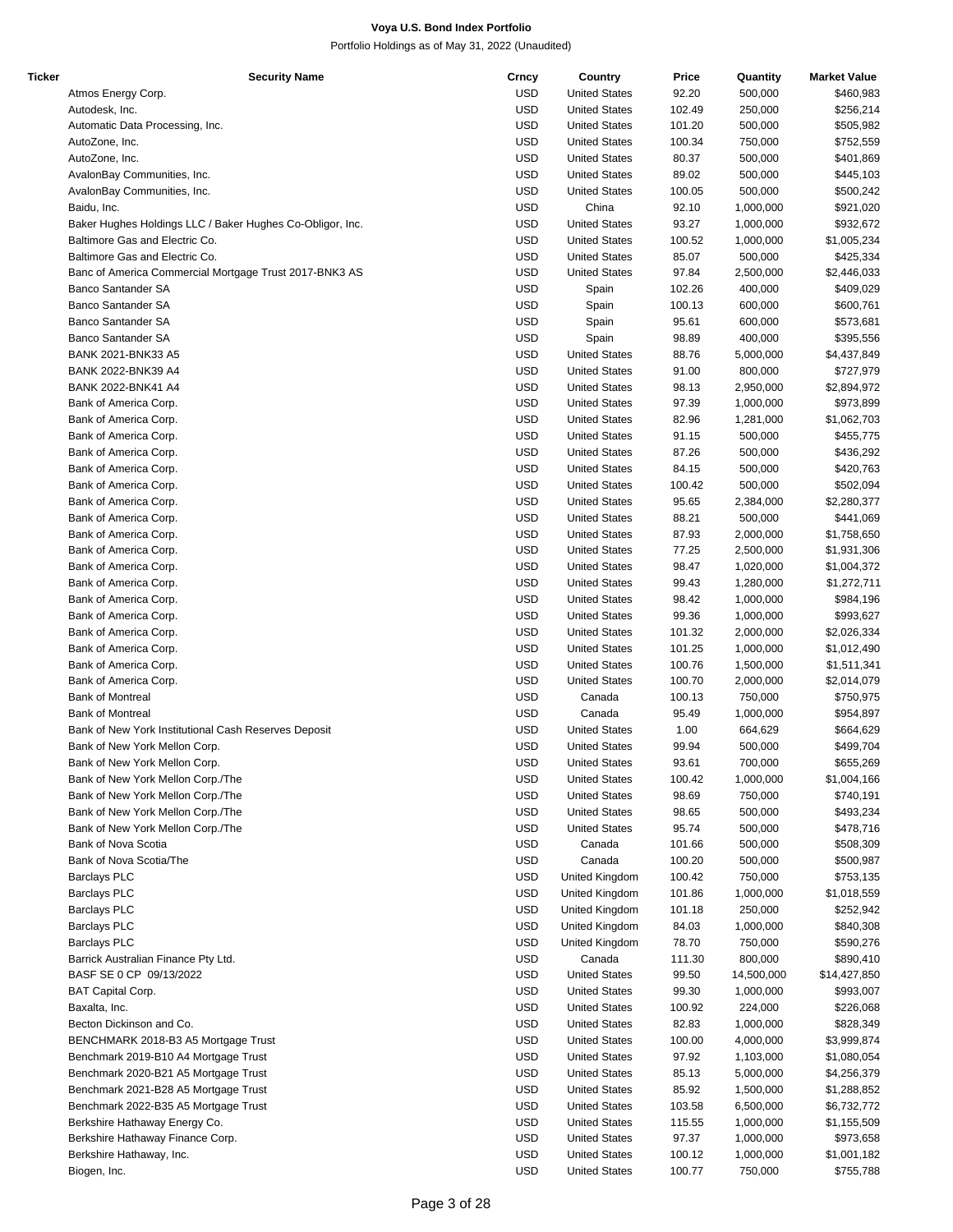| Ticker | <b>Security Name</b>                                          | Crncy      | Country              | Price  | Quantity  | <b>Market Value</b> |
|--------|---------------------------------------------------------------|------------|----------------------|--------|-----------|---------------------|
|        | TFDXX BlackRock Liquidity Funds, FedFund, Institutional Class | <b>USD</b> | <b>United States</b> | 1.00   | 3,103,000 | \$3,103,000         |
|        | BlackRock, Inc.                                               | <b>USD</b> | <b>United States</b> | 85.24  | 2,000,000 | \$1,704,884         |
|        | BMW Vehicle Lease Trust 2021-2 A3                             | <b>USD</b> | <b>United States</b> | 97.57  | 1,000,000 | \$975,713           |
|        | <b>BNP Paribas SA</b>                                         | <b>USD</b> | France               | 95.53  | 1,000,000 | \$955,310           |
|        |                                                               |            |                      |        |           |                     |
|        | <b>BNP Paribas SA</b>                                         | <b>USD</b> | France               | 100.43 | 500,000   | \$502,172           |
|        | Boardwalk Pipelines L.P.                                      | <b>USD</b> | <b>United States</b> | 102.14 | 250,000   | \$255,347           |
|        | Boardwalk Pipelines L.P.                                      | <b>USD</b> | <b>United States</b> | 105.38 | 500,000   | \$526,909           |
|        | Boeing Co/The                                                 | <b>USD</b> | <b>United States</b> | 91.60  | 500,000   | \$458,012           |
|        | Boeing Co/The                                                 | <b>USD</b> | <b>United States</b> | 80.49  | 500,000   | \$402,473           |
|        | Boeing Co/The                                                 | <b>USD</b> | <b>United States</b> | 91.68  | 1,000,000 | \$916,804           |
|        | Boeing Co/The                                                 | <b>USD</b> | <b>United States</b> | 100.61 | 1,000,000 | \$1,006,069         |
|        |                                                               |            |                      |        |           |                     |
|        | Boeing Co/The                                                 | <b>USD</b> | <b>United States</b> | 98.73  | 1,000,000 | \$987,302           |
|        | Boeing Co/The                                                 | <b>USD</b> | <b>United States</b> | 99.52  | 3,000,000 | \$2,985,703         |
|        | Boeing Co/The                                                 | <b>USD</b> | <b>United States</b> | 83.46  | 500,000   | \$417,297           |
|        | BorgWarner, Inc.                                              | <b>USD</b> | <b>United States</b> | 93.06  | 1,000,000 | \$930,594           |
|        | Boston Properties L.P.                                        | <b>USD</b> | <b>United States</b> | 89.68  | 500,000   | \$448,381           |
|        | Boston Properties L.P.                                        | <b>USD</b> | <b>United States</b> | 83.16  | 1,000,000 | \$831,550           |
|        |                                                               | <b>USD</b> |                      |        |           |                     |
|        | Boston Scientific Corp.                                       |            | <b>United States</b> | 95.26  | 500,000   | \$476,322           |
|        | Boston Scientific Corp.                                       | <b>USD</b> | <b>United States</b> | 89.42  | 500,000   | \$447,111           |
|        | BP Capital Markets America, Inc.                              | <b>USD</b> | <b>United States</b> | 100.50 | 1,000,000 | \$1,004,961         |
|        | BP Capital Markets America, Inc.                              | <b>USD</b> | <b>United States</b> | 97.33  | 500,000   | \$486,630           |
|        | BP Capital Markets America, Inc.                              | <b>USD</b> | <b>United States</b> | 98.51  | 250,000   | \$246,283           |
|        | BP Capital Markets America, Inc.                              | <b>USD</b> | <b>United States</b> | 100.42 | 1,000,000 | \$1,004,162         |
|        |                                                               | <b>USD</b> | <b>United States</b> |        | 500,000   | \$399,397           |
|        | BP Capital Markets America, Inc.                              |            |                      | 79.88  |           |                     |
|        | <b>BP Capital Markets PLC</b>                                 | <b>USD</b> | United Kingdom       | 101.14 | 250,000   | \$252,843           |
|        | <b>BP Capital Markets PLC</b>                                 | <b>USD</b> | United Kingdom       | 101.64 | 500,000   | \$508,204           |
|        | <b>BPCE SA</b>                                                | <b>USD</b> | France               | 94.71  | 1,000,000 | \$947,069           |
|        | Brighthouse Financial, Inc.                                   | <b>USD</b> | <b>United States</b> | 103.13 | 1,500,000 | \$1,546,923         |
|        | Bristol-Myers Squibb Co.                                      | <b>USD</b> | <b>United States</b> | 101.64 | 1,000,000 | \$1,016,403         |
|        | Bristol-Myers Squibb Co.                                      | <b>USD</b> | <b>United States</b> | 102.66 | 500,000   | \$513,307           |
|        |                                                               |            |                      |        |           |                     |
|        | Bristol-Myers Squibb Co.                                      | <b>USD</b> | <b>United States</b> | 89.19  | 1,000,000 | \$891,887           |
|        | Bristol-Myers Squibb Co.                                      | <b>USD</b> | <b>United States</b> | 76.76  | 1,000,000 | \$767,638           |
|        | Bristol-Myers Squibb Co.                                      | <b>USD</b> | <b>United States</b> | 84.95  | 500,000   | \$424,733           |
|        | Broadcom Corp. / Broadcom Cayman Finance Ltd.                 | <b>USD</b> | <b>United States</b> | 98.47  | 1,000,000 | \$984,687           |
|        | Broadcom, Inc.                                                | <b>USD</b> | <b>United States</b> | 94.67  | 1,052,000 | \$995,911           |
|        | Brookfield Finance, Inc.                                      | <b>USD</b> | Canada               | 86.96  | 750,000   | \$652,225           |
|        |                                                               |            |                      |        | 1,000,000 |                     |
|        | Burlington Northern Santa Fe LLC                              | <b>USD</b> | <b>United States</b> | 83.60  |           | \$836,046           |
|        | Burlington Northern Santa Fe LLC                              | <b>USD</b> | <b>United States</b> | 77.57  | 500,000   | \$387,842           |
|        | Burlington Northern Santa Fe LLC                              | <b>USD</b> | <b>United States</b> | 97.75  | 500,000   | \$488,760           |
|        | Burlington Northern Santa Fe LLC                              | <b>USD</b> | <b>United States</b> | 100.45 | 500,000   | \$502,254           |
|        | Burlington Northern Santa Fe LLC                              | <b>USD</b> | <b>United States</b> | 98.61  | 500,000   | \$493,068           |
|        | Burlington Northern Santa Fe LLC                              | <b>USD</b> | <b>United States</b> | 104.30 | 400,000   | \$417,187           |
|        | Cabot Corp.                                                   | <b>USD</b> | <b>United States</b> | 100.24 | 800,000   | \$801,950           |
|        |                                                               |            |                      |        |           |                     |
|        | Canadian National Railway Co.                                 | <b>USD</b> | Canada               | 99.94  | 1,000,000 | \$999,356           |
|        | Canadian Natural Resources Ltd.                               | <b>USD</b> | Canada               | 100.57 | 250,000   | \$251,431           |
|        | Canadian Pacific Railway Co.                                  | <b>USD</b> | Canada               | 103.02 | 750,000   | \$772,669           |
|        | Canadian Pacific Railway Co.                                  | <b>USD</b> | Canada               | 100.89 | 750,000   | \$756,702           |
|        | Capital One Financial Corp.                                   | <b>USD</b> | <b>United States</b> | 98.95  | 500,000   | \$494,753           |
|        | Capital One Financial Corp.                                   | <b>USD</b> | <b>United States</b> | 100.50 | 500,000   | \$502,510           |
|        |                                                               |            |                      |        |           |                     |
|        | Capital One Financial Corp.                                   | <b>USD</b> | <b>United States</b> | 99.41  | 500,000   | \$497,053           |
|        | Capital One Financial Corp.                                   | <b>USD</b> | <b>United States</b> | 97.96  | 500,000   | \$489,777           |
|        | Capital One Financial Corp.                                   | <b>USD</b> | <b>United States</b> | 100.69 | 500,000   | \$503,470           |
|        | Capital One Financial Corp.                                   | <b>USD</b> | <b>United States</b> | 100.56 | 500,000   | \$502,819           |
|        | Capital One Financial Corp.                                   | <b>USD</b> | <b>United States</b> | 96.99  | 500,000   | \$484,970           |
|        | Capital One Financial Corp.                                   | <b>USD</b> | <b>United States</b> | 97.51  | 1,000,000 | \$975,071           |
|        |                                                               |            |                      |        |           |                     |
|        | Cardinal Health, Inc.                                         | <b>USD</b> | <b>United States</b> | 100.54 | 500,000   | \$502,702           |
|        | Cardinal Health, Inc.                                         | <b>USD</b> | <b>United States</b> | 94.82  | 500,000   | \$474,089           |
|        | Carmax Auto Owner Trust 2019-2 A4                             | <b>USD</b> | <b>United States</b> | 100.08 | 200,000   | \$200,170           |
|        | Carmax Auto Owner Trust 2019-2 B                              | <b>USD</b> | <b>United States</b> | 99.94  | 1,150,000 | \$1,149,295         |
|        | CarMax Auto Owner Trust 2021-3 A3                             | <b>USD</b> | <b>United States</b> | 96.75  | 1,050,000 | \$1,015,856         |
|        | Caterpillar Financial Services Corp.                          | <b>USD</b> | <b>United States</b> | 92.75  | 500,000   | \$463,744           |
|        |                                                               |            |                      |        |           |                     |
|        | Caterpillar Financial Services Corp.                          | <b>USD</b> | <b>United States</b> | 100.25 | 300,000   | \$300,739           |
|        | Caterpillar Financial Services Corp.                          | <b>USD</b> | <b>United States</b> | 101.65 | 500,000   | \$508,243           |
|        | Caterpillar Financial Services Corp.                          | <b>USD</b> | <b>United States</b> | 96.51  | 200,000   | \$193,015           |
|        | Caterpillar, Inc.                                             | <b>USD</b> | <b>United States</b> | 99.75  | 1,000,000 | \$997,481           |
|        | Caterpillar, Inc.                                             | <b>USD</b> | <b>United States</b> | 94.99  | 1,000,000 | \$949,880           |
|        | Caterpillar, Inc.                                             | <b>USD</b> | <b>United States</b> | 87.12  | 500,000   | \$435,577           |
|        |                                                               |            |                      |        |           |                     |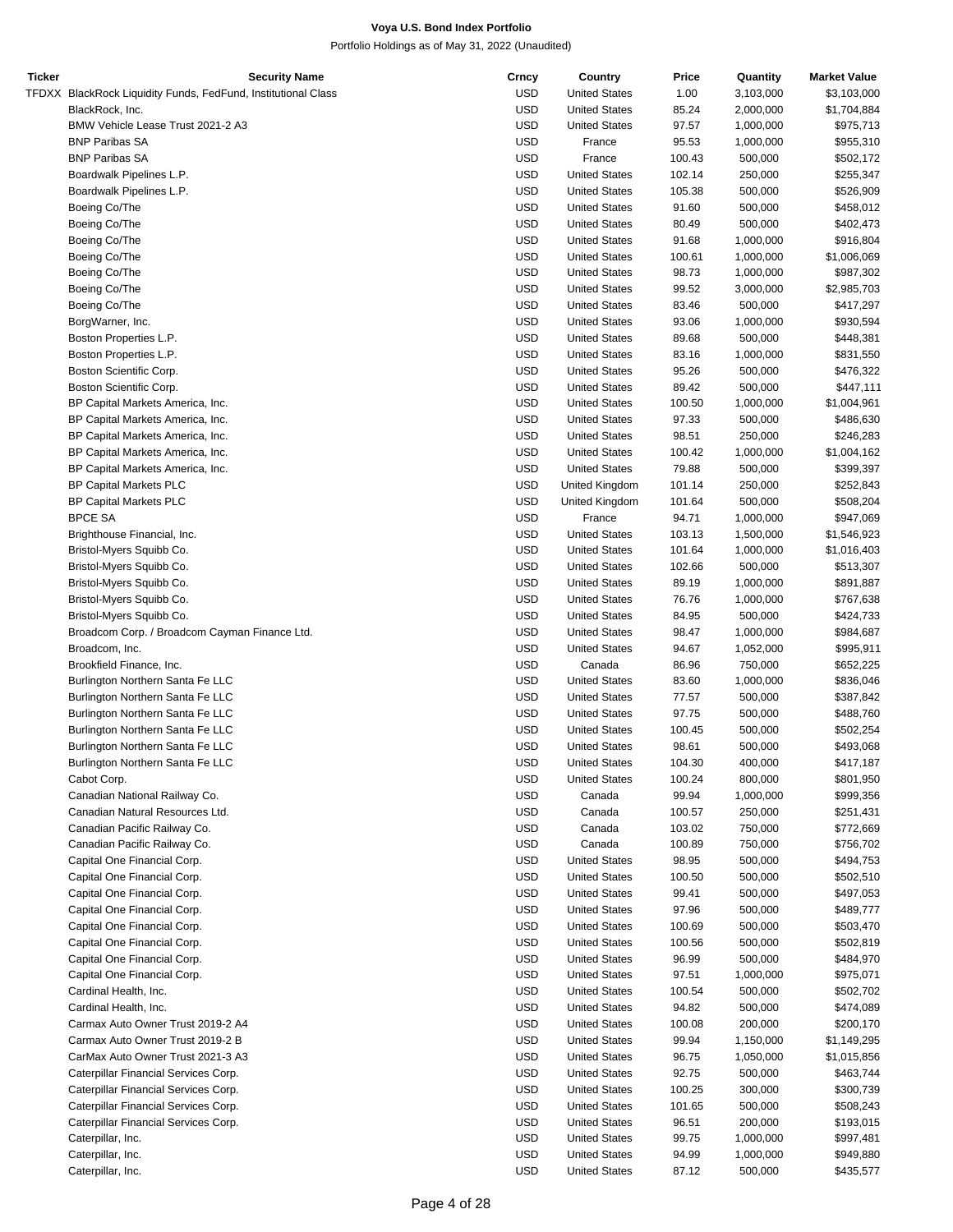| Ticker | <b>Security Name</b>                                                            | Crncy      | Country              | Price  | Quantity  | <b>Market Value</b> |
|--------|---------------------------------------------------------------------------------|------------|----------------------|--------|-----------|---------------------|
|        | CenterPoint Energy Houston Electric LLC                                         | <b>USD</b> | <b>United States</b> | 84.95  | 750,000   | \$637,141           |
|        | CenterPoint Energy Houston Electric LLC                                         | <b>USD</b> | <b>United States</b> | 97.80  | 750,000   | \$733,491           |
|        | Charles Schwab Corp./The                                                        | <b>USD</b> | <b>United States</b> | 100.20 | 1,000,000 | \$1,002,025         |
|        | Charles Schwab Corp./The                                                        | <b>USD</b> | <b>United States</b> | 97.37  | 1,000,000 | \$973,715           |
|        | Charles Schwab Corp./The                                                        | <b>USD</b> | <b>United States</b> | 96.70  | 500,000   | \$483,501           |
|        | Charter Communications Operating LLC / Charter Communications Operating Capital | <b>USD</b> | <b>United States</b> | 75.17  | 750,000   | \$563,755           |
|        | Charter Communications Operating LLC / Charter Communications Operating Capital | <b>USD</b> | <b>United States</b> | 79.22  | 500,000   | \$396,096           |
|        | Charter Communications Operating LLC / Charter Communications Operating Capital | <b>USD</b> | <b>United States</b> | 91.99  | 1,500,000 | \$1,379,883         |
|        | Charter Communications Operating LLC / Charter Communications Operating Capital | <b>USD</b> | <b>United States</b> | 102.19 | 1,500,000 | \$1,532,911         |
|        | Charter Communications Operating LLC / Charter Communications Operating Capital | <b>USD</b> | <b>United States</b> | 103.47 | 1,000,000 | \$1,034,719         |
|        |                                                                                 |            | <b>United States</b> |        |           |                     |
|        | Charter Communications Operating LLC / Charter Communications Operating Capital | <b>USD</b> |                      | 100.03 | 250,000   | \$250,067           |
|        | Chevron Corp.                                                                   | <b>USD</b> | <b>United States</b> | 100.37 | 500,000   | \$501,871           |
|        | Chevron Corp.                                                                   | <b>USD</b> | <b>United States</b> | 99.44  | 500,000   | \$497,217           |
|        | Chevron Phillips Chemical Co. LLC / Chevron Phillips Chemical Co. L.P.          | <b>USD</b> | <b>United States</b> | 98.39  | 500,000   | \$491,940           |
|        | Chevron USA, Inc.                                                               | <b>USD</b> | <b>United States</b> | 102.25 | 300,000   | \$306,761           |
|        | Chile Government International Bond                                             | <b>USD</b> | Chile                | 88.58  | 1,250,000 | \$1,107,252         |
|        | Chubb Corp./The                                                                 | <b>USD</b> | <b>United States</b> | 118.93 | 1,000,000 | \$1,189,307         |
|        | Chubb INA Holdings, Inc.                                                        | <b>USD</b> | <b>United States</b> | 100.69 | 750,000   | \$755,173           |
|        | Chubb INA Holdings, Inc.                                                        | <b>USD</b> | <b>United States</b> | 76.30  | 750,000   | \$572,227           |
|        | Cigna Corp.                                                                     | <b>USD</b> | <b>United States</b> | 87.22  | 500,000   | \$436,094           |
|        | Cigna Corp.                                                                     | <b>USD</b> | <b>United States</b> | 80.15  | 500,000   | \$400,763           |
|        | Cigna Corp.                                                                     | <b>USD</b> | <b>United States</b> | 91.60  | 500,000   | \$458,003           |
|        | Cigna Corp.                                                                     | <b>USD</b> | <b>United States</b> | 101.42 | 1,000,000 | \$1,014,236         |
|        | Cigna Corp.                                                                     | <b>USD</b> | <b>United States</b> | 99.98  | 500,000   | \$499,896           |
|        | Cigna Corp.                                                                     | <b>USD</b> | <b>United States</b> | 99.38  | 750,000   | \$745,345           |
|        | Cigna Corp.                                                                     | <b>USD</b> | <b>United States</b> | 100.58 | 250,000   | \$251,443           |
|        | Cigna Corp.                                                                     | <b>USD</b> | <b>United States</b> | 98.25  | 500,000   | \$491,244           |
|        | Cigna Corp.                                                                     | <b>USD</b> | <b>United States</b> | 99.44  | 500,000   | \$497,187           |
|        |                                                                                 | <b>USD</b> |                      |        |           |                     |
|        | Cisco Systems, Inc.                                                             |            | <b>United States</b> | 101.66 | 1,000,000 | \$1,016,565         |
|        | Cisco Systems, Inc.                                                             | <b>USD</b> | <b>United States</b> | 113.41 | 1,500,000 | \$1,701,089         |
|        | Citigroup Commercial Mortgage Trust 2014-GC19 A4                                | <b>USD</b> | <b>United States</b> | 100.48 | 3,000,000 | \$3,014,344         |
|        | Citigroup, Inc.                                                                 | <b>USD</b> | <b>United States</b> | 102.98 | 793,000   | \$816,610           |
|        | Citigroup, Inc.                                                                 | <b>USD</b> | <b>United States</b> | 101.35 | 700,000   | \$709,428           |
|        | Citigroup, Inc.                                                                 | <b>USD</b> | <b>United States</b> | 100.38 | 750,000   | \$752,818           |
|        | Citigroup, Inc.                                                                 | <b>USD</b> | <b>United States</b> | 100.77 | 1,000,000 | \$1,007,736         |
|        | Citigroup, Inc.                                                                 | <b>USD</b> | <b>United States</b> | 101.17 | 500,000   | \$505,872           |
|        | Citigroup, Inc.                                                                 | <b>USD</b> | <b>United States</b> | 100.41 | 1,000,000 | \$1,004,136         |
|        | Citigroup, Inc.                                                                 | <b>USD</b> | <b>United States</b> | 100.49 | 500,000   | \$502,461           |
|        | Citigroup, Inc.                                                                 | <b>USD</b> | <b>United States</b> | 98.29  | 1,500,000 | \$1,474,395         |
|        | Citigroup, Inc.                                                                 | <b>USD</b> | <b>United States</b> | 101.50 | 500,000   | \$507,525           |
|        | Citigroup, Inc.                                                                 | <b>USD</b> | <b>United States</b> | 98.66  | 500,000   | \$493,316           |
|        | Citigroup, Inc.                                                                 | <b>USD</b> | <b>United States</b> | 98.54  | 1,500,000 | \$1,478,081         |
|        | Citigroup, Inc.                                                                 | <b>USD</b> | <b>United States</b> | 91.43  | 1,000,000 | \$914,268           |
|        | Citigroup, Inc.                                                                 | <b>USD</b> | <b>United States</b> | 100.27 | 750,000   | \$751,993           |
|        | Citigroup, Inc.                                                                 | <b>USD</b> | <b>United States</b> | 100.03 | 500,000   | \$500,149           |
|        | Citigroup, Inc.                                                                 | <b>USD</b> | <b>United States</b> | 137.57 | 615,000   | \$846,032           |
|        | Citigroup, Inc.                                                                 | <b>USD</b> | <b>United States</b> | 86.98  | 1,410,000 | \$1,226,473         |
|        | Citigroup, Inc.                                                                 | <b>USD</b> | <b>United States</b> | 96.90  | 1,000,000 | \$969,016           |
|        | Citigroup, Inc.                                                                 | <b>USD</b> | <b>United States</b> | 85.71  | 1,000,000 | \$857,079           |
|        |                                                                                 |            |                      |        |           |                     |
|        | Citigroup, Inc.                                                                 | <b>USD</b> | <b>United States</b> | 95.24  | 750,000   | \$714,276           |
|        | Citizens Financial Group, Inc.                                                  | <b>USD</b> | <b>United States</b> | 91.47  | 1,000,000 | \$914,750           |
|        | Clorox Co/The                                                                   | <b>USD</b> | <b>United States</b> | 83.64  | 1,000,000 | \$836,374           |
|        | Clorox Co/The                                                                   | <b>USD</b> | <b>United States</b> | 100.01 | 750,000   | \$750,090           |
|        | CMS Energy Corp.                                                                | <b>USD</b> | <b>United States</b> | 100.68 | 250,000   | \$251,699           |
|        | CMS Energy Corp.                                                                | <b>USD</b> | <b>United States</b> | 99.47  | 250,000   | \$248,677           |
|        | CNA Financial Corp.                                                             | <b>USD</b> | <b>United States</b> | 102.07 | 300,000   | \$306,202           |
|        | Coca-Cola Co/The                                                                | <b>USD</b> | <b>United States</b> | 86.58  | 1,000,000 | \$865,844           |
|        | Coca-Cola Co/The                                                                | <b>USD</b> | <b>United States</b> | 98.58  | 1,000,000 | \$985,799           |
|        | Coca-Cola Co/The                                                                | <b>USD</b> | <b>United States</b> | 90.53  | 500,000   | \$452,634           |
|        | Coca-Cola Co/The                                                                | <b>USD</b> | <b>United States</b> | 88.16  | 1,500,000 | \$1,322,404         |
|        | Coca-Cola Co/The                                                                | <b>USD</b> | <b>United States</b> | 83.28  | 500,000   | \$416,387           |
|        | Coca-Cola Co/The                                                                | <b>USD</b> | <b>United States</b> | 75.20  | 1,000,000 | \$752,044           |
|        | Colgate-Palmolive Co.                                                           | <b>USD</b> | <b>United States</b> | 100.22 | 750,000   | \$751,671           |
|        | Comcast Corp.                                                                   | <b>USD</b> | <b>United States</b> | 91.58  | 724,000   | \$663,007           |
|        |                                                                                 | <b>USD</b> | <b>United States</b> |        |           |                     |
|        | Comcast Corp.                                                                   |            |                      | 100.80 | 500,000   | \$504,003           |
|        | Comcast Corp.                                                                   | <b>USD</b> | <b>United States</b> | 100.86 | 750,000   | \$756,415           |
|        | Comcast Corp.                                                                   | <b>USD</b> | <b>United States</b> | 101.98 | 750,000   | \$764,876           |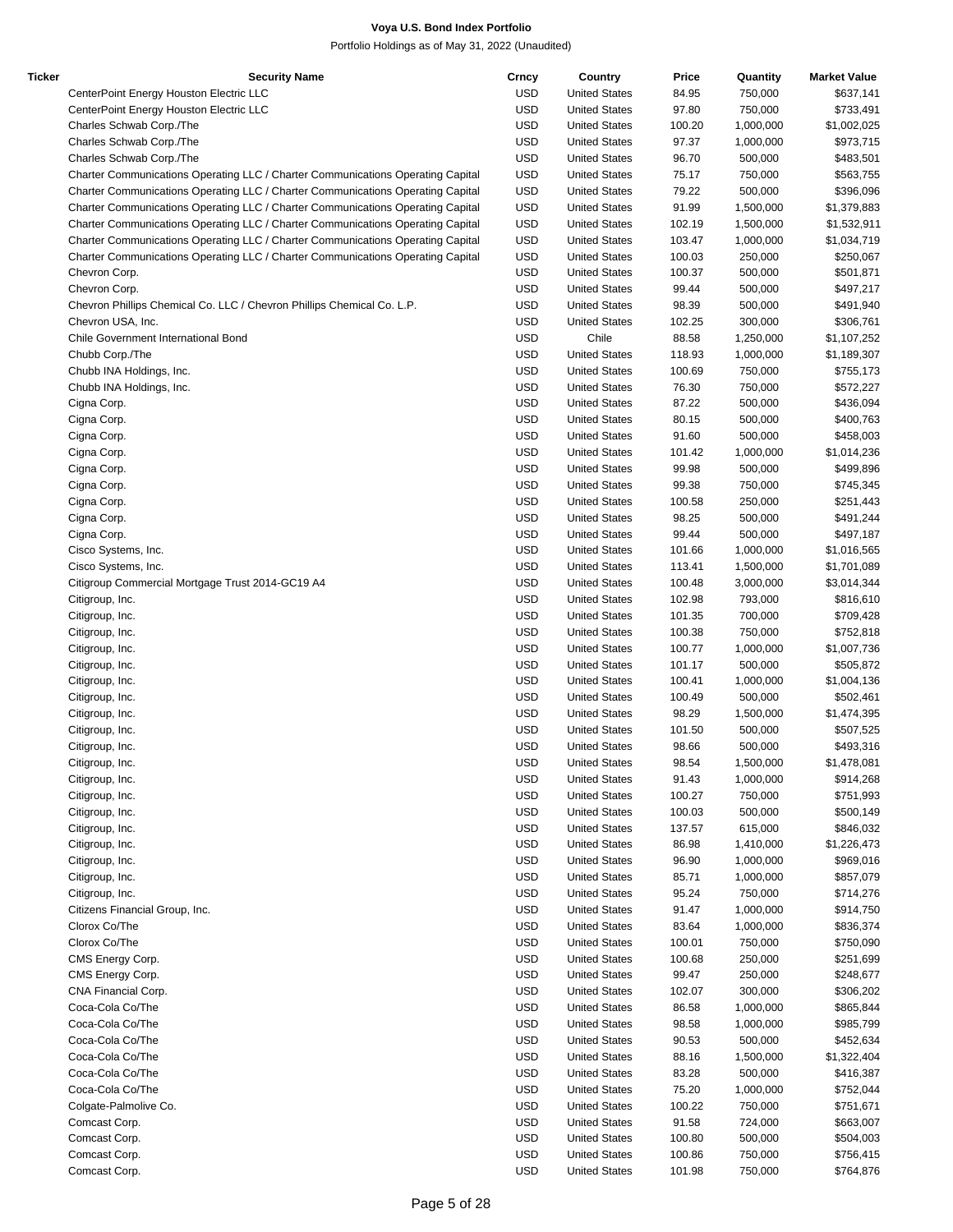| Ticker | <b>Security Name</b>                      | Crncy      | Country              | Price  | Quantity  | <b>Market Value</b> |
|--------|-------------------------------------------|------------|----------------------|--------|-----------|---------------------|
|        | Comcast Corp.                             | <b>USD</b> | <b>United States</b> | 121.93 | 68,000    | \$82,913            |
|        | Comcast Corp.                             | <b>USD</b> | <b>United States</b> | 76.08  | 336,000   | \$255,617           |
|        | Comcast Corp.                             | <b>USD</b> | <b>United States</b> | 74.79  | 3,578,000 | \$2,675,970         |
|        | Comcast Corp.                             | <b>USD</b> | <b>United States</b> | 72.42  | 1,321,000 | \$956,630           |
|        |                                           |            |                      |        |           |                     |
|        | Comcast Corp.                             | <b>USD</b> | <b>United States</b> | 91.70  | 1,000,000 | \$917,027           |
|        | Comcast Corp.                             | <b>USD</b> | <b>United States</b> | 86.14  | 3,000,000 | \$2,584,096         |
|        | Comerica, Inc.                            | <b>USD</b> | <b>United States</b> | 99.23  | 250,000   | \$248,086           |
|        | Commonwealth Edison Co.                   | <b>USD</b> | <b>United States</b> | 81.10  | 500,000   | \$405,485           |
|        | Conagra Brands, Inc.                      | <b>USD</b> | <b>United States</b> | 100.34 | 222,000   | \$222,761           |
|        | ConocoPhillips Co.                        | <b>USD</b> | <b>United States</b> | 97.05  | 500,000   | \$485,245           |
|        | ConocoPhillips Co.                        | <b>USD</b> | <b>United States</b> | 96.94  | 129,000   | \$125,057           |
|        |                                           | <b>USD</b> |                      |        |           |                     |
|        | ConocoPhillips Co.                        |            | <b>United States</b> | 91.56  | 2,000,000 | \$1,831,299         |
|        | Consolidated Edison Co. of New York, Inc. | <b>USD</b> | <b>United States</b> | 95.93  | 400,000   | \$383,714           |
|        | Consolidated Edison Co. of New York, Inc. | <b>USD</b> | <b>United States</b> | 96.02  | 500,000   | \$480,090           |
|        | Consolidated Edison Co. of New York, Inc. | <b>USD</b> | <b>United States</b> | 90.13  | 200,000   | \$180,252           |
|        | Consolidated Edison Co. of New York, Inc. | <b>USD</b> | <b>United States</b> | 95.03  | 500,000   | \$475,174           |
|        | Consumers Energy Co.                      | <b>USD</b> | <b>United States</b> | 93.10  | 500,000   | \$465,483           |
|        | Cooperatieve Rabobank UA                  | <b>USD</b> | Netherlands          | 97.62  | 500,000   | \$488,098           |
|        |                                           |            |                      |        |           |                     |
|        | Cooperatieve Rabobank UA                  | <b>USD</b> | Netherlands          | 100.58 | 500,000   | \$502,918           |
|        | Corp Andina de Fomento                    | <b>USD</b> | Supranational        | 100.06 | 2,964,000 | \$2,965,903         |
|        | Corporate Office Properties L.P.          | <b>USD</b> | <b>United States</b> | 84.18  | 500,000   | \$420,881           |
|        | Credit Suisse Group AG                    | <b>USD</b> | Switzerland          | 100.45 | 1,000,000 | \$1,004,530         |
|        | Credit Suisse Group AG                    | <b>USD</b> | Switzerland          | 96.34  | 750,000   | \$722,543           |
|        | Crown Castle International Corp.          | <b>USD</b> | <b>United States</b> | 100.15 | 1,000,000 | \$1,001,479         |
|        |                                           |            |                      |        |           |                     |
|        | Crown Castle International Corp.          | <b>USD</b> | <b>United States</b> | 89.10  | 500,000   | \$445,512           |
|        | Crown Castle International Corp.          | <b>USD</b> | <b>United States</b> | 82.29  | 1,000,000 | \$822,911           |
|        | Crown Castle International Corp.          | <b>USD</b> | <b>United States</b> | 75.57  | 500,000   | \$377,873           |
|        | CSX Corp.                                 | <b>USD</b> | <b>United States</b> | 90.33  | 500,000   | \$451,631           |
|        | CSX Corp.                                 | <b>USD</b> | <b>United States</b> | 90.98  | 500,000   | \$454,915           |
|        | CSX Corp.                                 | <b>USD</b> | <b>United States</b> | 94.31  | 1,000,000 | \$943,144           |
|        | Cummins, Inc.                             | <b>USD</b> | <b>United States</b> | 71.71  | 250,000   |                     |
|        |                                           |            |                      |        |           | \$179,275           |
|        | Cummins, Inc.                             | <b>USD</b> | <b>United States</b> | 82.72  | 500,000   | \$413,600           |
|        | CVS Health Corp.                          | <b>USD</b> | <b>United States</b> | 76.05  | 1,500,000 | \$1,140,713         |
|        | CVS Health Corp.                          | <b>USD</b> | <b>United States</b> | 101.33 | 389,000   | \$394,157           |
|        | CVS Health Corp.                          | <b>USD</b> | <b>United States</b> | 99.67  | 1,000,000 | \$996,704           |
|        | CVS Health Corp.                          | <b>USD</b> | <b>United States</b> | 102.07 | 2,000,000 | \$2,041,349         |
|        | CVS Health Corp.                          | <b>USD</b> | <b>United States</b> | 100.20 | 750,000   | \$751,474           |
|        |                                           |            |                      |        |           |                     |
|        | CVS Health Corp.                          | <b>USD</b> | <b>United States</b> | 101.09 | 443,000   | \$447,821           |
|        | CVS Health Corp.                          | <b>USD</b> | <b>United States</b> | 102.00 | 1,000,000 | \$1,019,960         |
|        | CVS Health Corp.                          | <b>USD</b> | <b>United States</b> | 100.38 | 250,000   | \$250,953           |
|        | CVS Health Corp.                          | <b>USD</b> | <b>United States</b> | 103.69 | 200,000   | \$207,390           |
|        | Danaher Corp.                             | <b>USD</b> | <b>United States</b> | 75.40  | 500.000   | \$377,016           |
|        | Deere & Co.                               | <b>USD</b> | <b>United States</b> | 96.04  | 500,000   | \$480,199           |
|        |                                           |            |                      |        |           | \$108,122           |
|        | Dell International LLC / EMC Corp.        | <b>USD</b> | <b>United States</b> | 102.00 | 106,000   |                     |
|        | Dell International LLC / EMC Corp.        | <b>USD</b> | <b>United States</b> | 105.71 | 400,000   | \$422,824           |
|        | Dell International LLC / EMC Corp.        | <b>USD</b> | <b>United States</b> | 132.08 | 99,000    | \$130,758           |
|        | Deutsche Bank AG/New York NY              | <b>USD</b> | Germany              | 94.97  | 1,000,000 | \$949,665           |
|        | Deutsche Bank AG/New York NY              | <b>USD</b> | Germany              | 99.24  | 400,000   | \$396,977           |
|        | Deutsche Bank AG/New York NY              | <b>USD</b> | Germany              | 98.49  | 1,000,000 | \$984,916           |
|        | Deutsche Telekom International Finance BV | <b>USD</b> | Germany              |        | 1,500,000 |                     |
|        |                                           |            |                      | 127.49 |           | \$1,912,331         |
|        | Diageo Capital PLC                        | <b>USD</b> | United Kingdom       | 86.51  | 2,000,000 | \$1,730,189         |
|        | Diageo Capital PLC                        | <b>USD</b> | United Kingdom       | 101.07 | 1,000,000 | \$1,010,657         |
|        | Diageo Capital PLC                        | <b>USD</b> | United Kingdom       | 101.35 | 1,000,000 | \$1,013,456         |
|        | Discover Bank                             | <b>USD</b> | <b>United States</b> | 101.13 | 500,000   | \$505,654           |
|        | Discover Bank                             | <b>USD</b> | <b>United States</b> | 99.89  | 400,000   | \$399,570           |
|        | <b>Discovery Communications LLC</b>       | <b>USD</b> | <b>United States</b> | 100.33 | 250,000   | \$250,827           |
|        |                                           |            |                      |        |           |                     |
|        | <b>Discovery Communications LLC</b>       | <b>USD</b> | <b>United States</b> | 92.52  | 1,250,000 | \$1,156,461         |
|        | Dominion Energy South Carolina, Inc.      | <b>USD</b> | <b>United States</b> | 103.17 | 250,000   | \$257,915           |
|        | Dominion Energy, Inc.                     | <b>USD</b> | <b>United States</b> | 91.68  | 750,000   | \$687,631           |
|        | Dominion Energy, Inc.                     | <b>USD</b> | <b>United States</b> | 82.50  | 750,000   | \$618,766           |
|        | DOMINION RES I 06/02/2022                 | USD        | <b>United States</b> | 99.99  | 2,000,000 | \$1,999,890         |
|        |                                           | <b>USD</b> |                      |        |           |                     |
|        | Dow Chemical Co/The                       |            | <b>United States</b> | 85.60  | 750,000   | \$642,032           |
|        | Dow Chemical Co/The                       | <b>USD</b> | <b>United States</b> | 82.19  | 750,000   | \$616,428           |
|        | Dow Chemical Co/The                       | <b>USD</b> | <b>United States</b> | 98.75  | 351,000   | \$346,630           |
|        | Drive Auto Receivables Trust 2021-2 A3    | <b>USD</b> | <b>United States</b> | 99.41  | 1,000,000 | \$994,117           |
|        | DTE Electric Co.                          | <b>USD</b> | <b>United States</b> | 97.10  | 250,000   | \$242,752           |
|        | DTE Energy Co.                            | <b>USD</b> | <b>United States</b> | 92.89  | 1,000,000 | \$928,864           |
|        |                                           |            |                      |        |           |                     |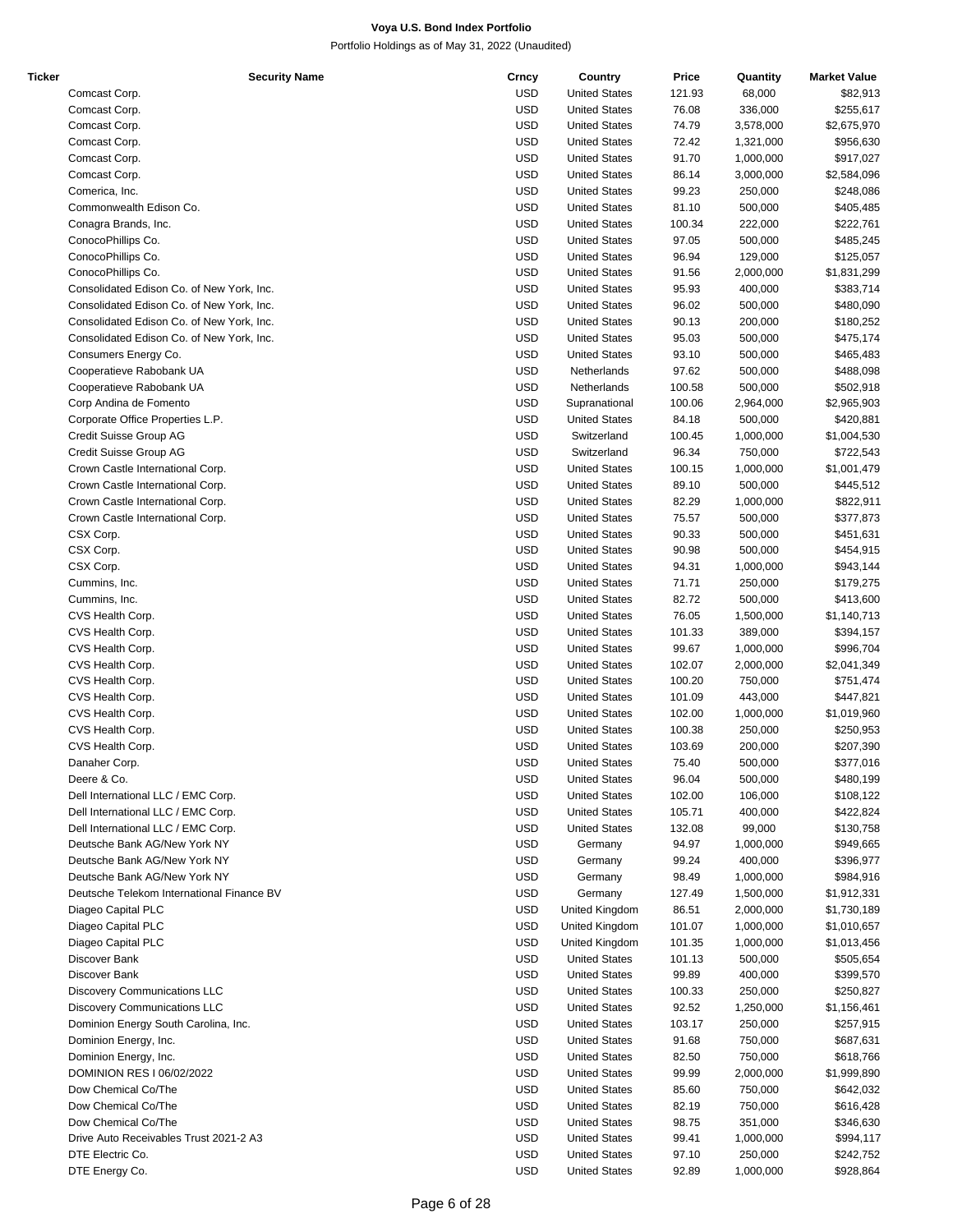| Ticker | <b>Security Name</b>                          | Crncy      | Country              | Price  | Quantity  | <b>Market Value</b> |
|--------|-----------------------------------------------|------------|----------------------|--------|-----------|---------------------|
|        | Duke Energy Carolinas LLC                     | <b>USD</b> | <b>United States</b> | 89.38  | 750,000   | \$670,383           |
|        | Duke Energy Carolinas LLC                     | <b>USD</b> | <b>United States</b> | 86.09  | 750,000   | \$645,666           |
|        | Duke Energy Carolinas LLC                     | <b>USD</b> | <b>United States</b> | 100.07 | 500,000   | \$500,348           |
|        | Duke Energy Corp.                             | <b>USD</b> | <b>United States</b> | 96.29  | 500,000   | \$481,468           |
|        | Duke Energy Corp.                             | <b>USD</b> | <b>United States</b> | 83.02  | 500,000   | \$415,116           |
|        | Duke Energy Corp.                             | <b>USD</b> | <b>United States</b> | 101.23 | 500,000   | \$506,132           |
|        | Duke Energy Corp.                             | <b>USD</b> | <b>United States</b> | 86.87  | 1,000,000 | \$868,679           |
|        | Duke Energy Florida LLC                       | <b>USD</b> | <b>United States</b> | 99.74  | 1,000,000 | \$997,441           |
|        | Duke Energy Progress LLC                      | <b>USD</b> | <b>United States</b> | 93.91  | 150,000   | \$140,861           |
|        | Duke Energy Progress LLC                      | <b>USD</b> | <b>United States</b> | 94.37  | 750,000   | \$707,770           |
|        |                                               |            |                      |        |           |                     |
|        | Duke Realty L.P.                              | <b>USD</b> | <b>United States</b> | 83.78  | 1,000,000 | \$837,834           |
|        | DuPont de Nemours, Inc.                       | <b>USD</b> | <b>United States</b> | 106.05 | 1,000,000 | \$1,060,528         |
|        | Eastern Energy Gas Holdings LLC               | <b>USD</b> | <b>United States</b> | 99.75  | 134,000   | \$133,668           |
|        | Eastern Gas Transmission & Storage, Inc.      | <b>USD</b> | <b>United States</b> | 99.75  | 66,000    | \$65,836            |
|        | Eastman Chemical Co.                          | <b>USD</b> | <b>United States</b> | 94.03  | 400,000   | \$376,125           |
|        | eBay, Inc.                                    | <b>USD</b> | <b>United States</b> | 88.60  | 1,500,000 | \$1,328,941         |
|        | Ecolab, Inc.                                  | <b>USD</b> | <b>United States</b> | 75.52  | 750,000   | \$566,393           |
|        | <b>Ecopetrol SA</b>                           | <b>USD</b> | Colombia             | 97.86  | 500,000   | \$489,295           |
|        | Eli Lilly & Co.                               | <b>USD</b> | <b>United States</b> | 72.61  | 3,750,000 | \$2,722,933         |
|        | Emerson Electric Co.                          | <b>USD</b> | <b>United States</b> | 86.32  | 2,000,000 | \$1,726,397         |
|        | ENBRIDGE U S I 06/06/2022                     | <b>USD</b> | <b>United States</b> | 99.98  | 7,000,000 | \$6,998,593         |
|        | ENBRIDGE U S I 06/27/2022                     | <b>USD</b> | <b>United States</b> | 99.89  | 2,550,000 | \$2,547,321         |
|        | Enbridge, Inc.                                | <b>USD</b> | Canada               | 100.30 | 250,000   | \$250,743           |
|        | Enbridge, Inc.                                | <b>USD</b> | Canada               | 92.54  | 250,000   | \$231,354           |
|        | Enel Generacion Chile SA                      | <b>USD</b> | Chile                | 99.65  | 500,000   | \$498,265           |
|        |                                               |            |                      |        |           |                     |
|        | Energy Transfer L.P.                          | <b>USD</b> | <b>United States</b> | 100.20 | 800,000   | \$801,593           |
|        | Energy Transfer L.P.                          | <b>USD</b> | <b>United States</b> | 100.28 | 500,000   | \$501,424           |
|        | Energy Transfer L.P.                          | <b>USD</b> | <b>United States</b> | 87.71  | 500,000   | \$438,570           |
|        | Energy Transfer L.P.                          | <b>USD</b> | <b>United States</b> | 100.17 | 500,000   | \$500,872           |
|        | Energy Transfer L.P.                          | <b>USD</b> | <b>United States</b> | 104.31 | 1,809,000 | \$1,887,033         |
|        | Entergy Arkansas LLC                          | <b>USD</b> | <b>United States</b> | 101.26 | 400,000   | \$405,026           |
|        | Entergy Arkansas LLC                          | <b>USD</b> | <b>United States</b> | 99.79  | 400,000   | \$399,157           |
|        | Entergy Arkansas LLC                          | <b>USD</b> | <b>United States</b> | 82.35  | 500,000   | \$411,730           |
|        | ENTERGY CORP D 07/07/2022                     | <b>USD</b> | <b>United States</b> | 99.88  | 4,000,000 | \$3,995,063         |
|        | ENTERGY CORP D 08/01/2022                     | <b>USD</b> | <b>United States</b> | 99.76  | 8,000,000 | \$7,980,863         |
|        | Entergy Corp.                                 | <b>USD</b> | <b>United States</b> | 84.29  | 500,000   | \$421,453           |
|        | Entergy Corp.                                 | <b>USD</b> | <b>United States</b> | 88.29  | 1,000,000 | \$882,921           |
|        | Entergy Louisiana LLC                         | <b>USD</b> | <b>United States</b> | 85.91  | 500,000   | \$429,570           |
|        | Entergy Louisiana LLC                         | <b>USD</b> | <b>United States</b> | 100.53 | 500,000   | \$502,668           |
|        | ENTERPRISE 0% 6/6/22                          | <b>USD</b> | <b>United States</b> | 99.98  | 5,600,000 | \$5,599,054         |
|        | <b>Enterprise Products Operating LLC</b>      | <b>USD</b> | <b>United States</b> | 75.74  | 1,000,000 | \$757,383           |
|        |                                               | <b>USD</b> |                      |        |           |                     |
|        | <b>Enterprise Products Operating LLC</b>      |            | <b>United States</b> | 100.36 | 500,000   | \$501,788           |
|        | <b>Enterprise Products Operating LLC</b>      | <b>USD</b> | <b>United States</b> | 100.28 | 500,000   | \$501,405           |
|        | <b>Enterprise Products Operating LLC</b>      | <b>USD</b> | <b>United States</b> | 96.32  | 1,750,000 | \$1,685,571         |
|        | <b>Enterprise Products Operating LLC</b>      | <b>USD</b> | <b>United States</b> | 97.31  | 1,100,000 | \$1,070,457         |
|        | <b>Enterprise Products Operating LLC</b>      | <b>USD</b> | <b>United States</b> | 100.38 | 100,000   | \$100,380           |
|        | <b>Enterprise Products Operating LLC</b>      | <b>USD</b> | <b>United States</b> | 92.42  | 300,000   | \$277,269           |
|        | EOG Resources, Inc.                           | <b>USD</b> | <b>United States</b> | 99.98  | 1,950,000 | \$1,949,627         |
|        | EOG Resources, Inc.                           | <b>USD</b> | <b>United States</b> | 102.43 | 250,000   | \$256,075           |
|        | Equinor ASA                                   | <b>USD</b> | Norway               | 93.51  | 500,000   | \$467,530           |
|        | Equinor ASA                                   | <b>USD</b> | Norway               | 90.21  | 1,000,000 | \$902,146           |
|        | <b>Equinor ASA</b>                            | <b>USD</b> | Norway               | 99.61  | 500,000   | \$498,031           |
|        | ERP Operating L.P.                            | <b>USD</b> | <b>United States</b> | 97.63  | 500,000   | \$488,162           |
|        | Essential Utilities, Inc.                     | <b>USD</b> | <b>United States</b> | 85.52  | 500,000   | \$427,614           |
|        | Estee Lauder Cos, Inc./The                    | <b>USD</b> | <b>United States</b> | 85.91  | 500,000   | \$429,540           |
|        |                                               | <b>USD</b> | <b>United States</b> |        |           |                     |
|        | Estee Lauder Cos, Inc./The                    |            |                      | 88.04  | 300,000   | \$264,130           |
|        | European Investment Bank                      | <b>USD</b> | Supranational        | 86.92  | 3,000,000 | \$2,607,565         |
|        | European Investment Bank                      | <b>USD</b> | Supranational        | 93.55  | 750,000   | \$701,657           |
|        | Evergy Kansas Central, Inc.                   | <b>USD</b> | <b>United States</b> | 94.61  | 1,000,000 | \$946,095           |
|        | Evergy Kansas Central, Inc.                   | <b>USD</b> | <b>United States</b> | 95.83  | 500,000   | \$479,157           |
|        | Exelon Corp.                                  | <b>USD</b> | <b>United States</b> | 100.93 | 1,000,000 | \$1,009,282         |
|        | Exelon Corp.                                  | <b>USD</b> | <b>United States</b> | 102.38 | 750,000   | \$767,814           |
|        | Exeter Automobile Receivables Trust 2021-4 A3 | <b>USD</b> | <b>United States</b> | 98.98  | 700,000   | \$692,847           |
|        | Export-Import Bank of Korea                   | <b>USD</b> | South Korea          | 102.05 | 1,000,000 | \$1,020,545         |
|        | Export-Import Bank of Korea                   | <b>USD</b> | South Korea          | 100.00 | 500,000   | \$500,013           |
|        | Exxon Mobil Corp.                             | <b>USD</b> | <b>United States</b> | 100.41 | 500,000   | \$502,065           |
|        | Exxon Mobil Corp.                             | <b>USD</b> | <b>United States</b> | 99.53  | 500,000   | \$497,660           |
|        |                                               |            |                      |        |           |                     |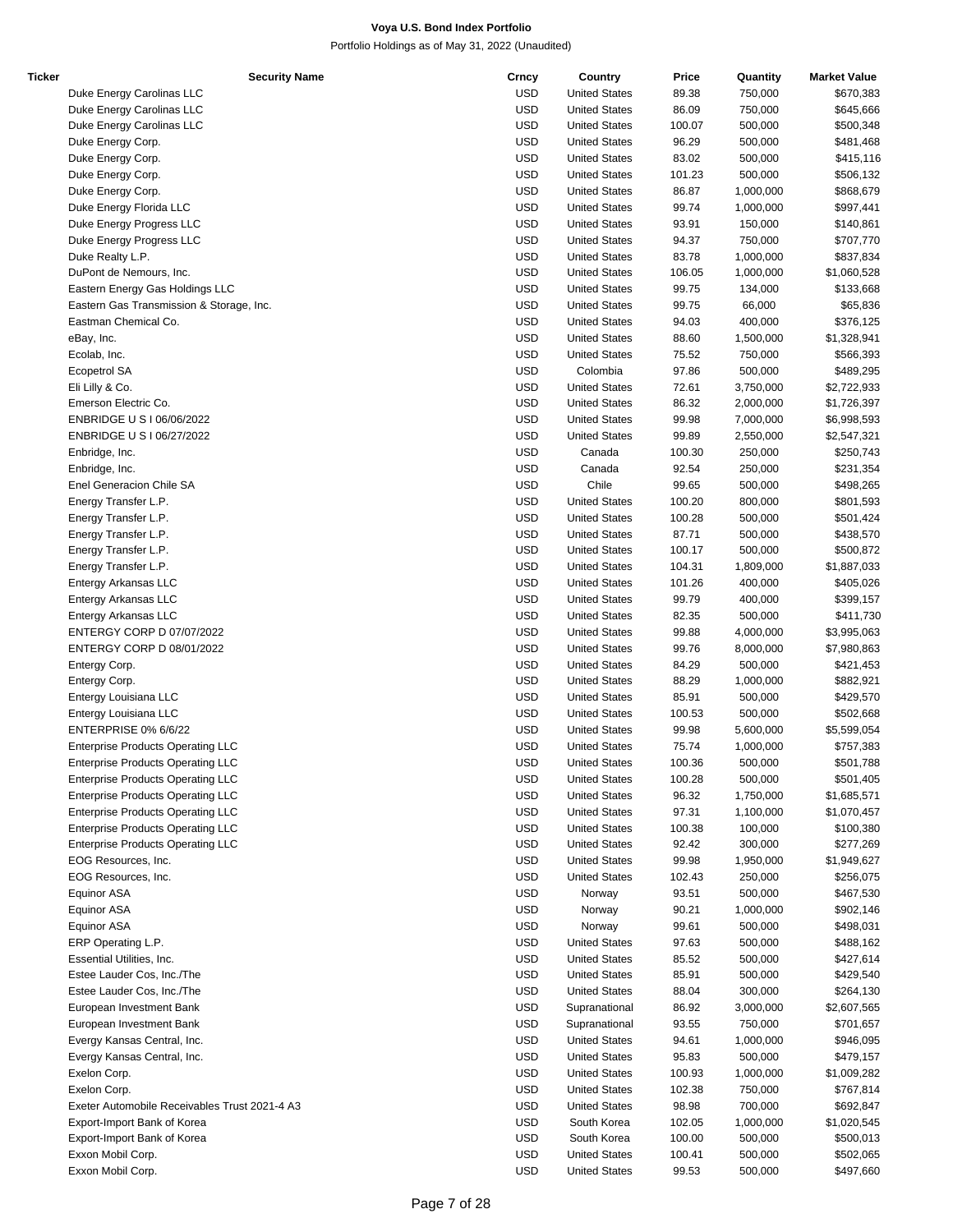| Ticker | <b>Security Name</b> | Crncy      | Country              | Price  | Quantity   | <b>Market Value</b> |
|--------|----------------------|------------|----------------------|--------|------------|---------------------|
|        | Exxon Mobil Corp.    | USD        | <b>United States</b> | 96.96  | 500,000    | \$484,819           |
|        | Fannie Mae           | <b>USD</b> | <b>United States</b> | 102.45 | 971,364    | \$995,198           |
|        | Fannie Mae           | <b>USD</b> | <b>United States</b> | 100.06 | 3,404,455  | \$3,406,332         |
|        | Fannie Mae           | <b>USD</b> | <b>United States</b> | 97.30  | 2,247,234  | \$2,186,578         |
|        | Fannie Mae           | <b>USD</b> | <b>United States</b> | 99.84  | 2,079,205  | \$2,075,833         |
|        | Fannie Mae           | <b>USD</b> | <b>United States</b> | 102.20 | 425,086    | \$434,439           |
|        | Fannie Mae           | <b>USD</b> | <b>United States</b> | 102.30 |            | \$1,201,175         |
|        |                      |            |                      |        | 1,174,131  |                     |
|        | Fannie Mae           | <b>USD</b> | <b>United States</b> | 96.86  | 1,051,096  | \$1,018,121         |
|        | Fannie Mae           | <b>USD</b> | <b>United States</b> | 102.43 | 5,210,003  | \$5,336,809         |
|        | Fannie Mae           | <b>USD</b> | <b>United States</b> | 99.84  | 2,665,223  | \$2,660,915         |
|        | Fannie Mae           | <b>USD</b> | <b>United States</b> | 99.84  | 4,090,252  | \$4,083,639         |
|        | Fannie Mae           | <b>USD</b> | <b>United States</b> | 99.84  | 2,018,708  | \$2,015,443         |
|        | Fannie Mae           | <b>USD</b> | <b>United States</b> | 97.32  | 11,956,092 | \$11,635,326        |
|        | Fannie Mae           | <b>USD</b> | <b>United States</b> | 98.84  | 600,338    | \$593,398           |
|        | Fannie Mae           | <b>USD</b> | <b>United States</b> | 100.74 | 427,710    | \$430,889           |
|        | Fannie Mae           | <b>USD</b> | <b>United States</b> | 102.44 | 1,060,953  | \$1,086,844         |
|        | Fannie Mae           | <b>USD</b> | <b>United States</b> | 102.44 | 1,152,890  | \$1,181,053         |
|        | Fannie Mae           | <b>USD</b> | <b>United States</b> | 102.43 | 1,286,006  | \$1,317,246         |
|        | Fannie Mae           | <b>USD</b> | <b>United States</b> | 102.44 | 3,786,052  | \$3,878,465         |
|        | Fannie Mae           | <b>USD</b> | <b>United States</b> | 98.43  | 1,394,226  | \$1,372,279         |
|        |                      |            |                      |        |            |                     |
|        | Fannie Mae           | <b>USD</b> | <b>United States</b> | 98.43  | 2,246,188  | \$2,210,847         |
|        | Fannie Mae           | <b>USD</b> | <b>United States</b> | 98.43  | 3,049,345  | \$3,001,355         |
|        | Fannie Mae           | <b>USD</b> | <b>United States</b> | 100.06 | 1,341,692  | \$1,342,434         |
|        | Fannie Mae           | <b>USD</b> | <b>United States</b> | 97.26  | 4,942,627  | \$4,807,243         |
|        | Fannie Mae           | <b>USD</b> | <b>United States</b> | 104.09 | 1,810,119  | \$1,884,148         |
|        | Fannie Mae           | <b>USD</b> | <b>United States</b> | 102.84 | 1,399,650  | \$1,439,434         |
|        | Fannie Mae           | <b>USD</b> | <b>United States</b> | 102.44 | 868,578    | \$889,814           |
|        | Fannie Mae           | <b>USD</b> | <b>United States</b> | 102.21 | 648,209    | \$662,522           |
|        | Fannie Mae           | <b>USD</b> | <b>United States</b> | 100.13 | 123,034    | \$123,195           |
|        | Fannie Mae           | <b>USD</b> | <b>United States</b> | 109.98 | 348,551    | \$383,334           |
|        | Fannie Mae           | <b>USD</b> | <b>United States</b> | 103.17 | 69,763     | \$71,974            |
|        | Fannie Mae           | <b>USD</b> | <b>United States</b> | 104.00 | 715,045    | \$743,642           |
|        |                      | <b>USD</b> |                      |        |            |                     |
|        | Fannie Mae           |            | <b>United States</b> | 102.45 | 116,296    | \$119,150           |
|        | Fannie Mae           | <b>USD</b> | <b>United States</b> | 99.84  | 543,496    | \$542,614           |
|        | Fannie Mae           | <b>USD</b> | <b>United States</b> | 101.93 | 103,245    | \$105,242           |
|        | Fannie Mae           | <b>USD</b> | <b>United States</b> | 107.68 | 63,605     | \$68,490            |
|        | Fannie Mae           | <b>USD</b> | <b>United States</b> | 106.37 | 49,218     | \$52,351            |
|        | Fannie Mae           | <b>USD</b> | <b>United States</b> | 104.35 | 557,421    | \$581,694           |
|        | Fannie Mae           | <b>USD</b> | <b>United States</b> | 99.84  | 930,081    | \$928,573           |
|        | Fannie Mae           | <b>USD</b> | <b>United States</b> | 99.65  | 512,125    | \$510,343           |
|        | Fannie Mae           | <b>USD</b> | <b>United States</b> | 102.45 | 442,963    | \$453,798           |
|        | Fannie Mae           | <b>USD</b> | <b>United States</b> | 107.84 | 139,026    | \$149,921           |
|        | Fannie Mae           | USD        | <b>United States</b> | 110.12 | 122,770    | \$135,191           |
|        | Fannie Mae           | USD        | <b>United States</b> | 102.44 | 115,472    | \$118,287           |
|        |                      | USD        |                      |        |            | \$121,691           |
|        | Fannie Mae           |            | <b>United States</b> | 106.52 | 114,245    |                     |
|        | Fannie Mae           | <b>USD</b> | <b>United States</b> | 110.18 | 17,698     | \$19,500            |
|        | Fannie Mae           | USD        | <b>United States</b> | 106.35 | 7,027      | \$7,473             |
|        | Fannie Mae           | USD        | <b>United States</b> | 102.44 | 809,893    | \$829,639           |
|        | Fannie Mae           | <b>USD</b> | <b>United States</b> | 104.33 | 117,946    | \$123,056           |
|        | Fannie Mae           | <b>USD</b> | <b>United States</b> | 102.44 | 169,904    | \$174,056           |
|        | Fannie Mae           | <b>USD</b> | <b>United States</b> | 100.95 | 543,343    | \$548,524           |
|        | Fannie Mae           | USD        | <b>United States</b> | 103.61 | 81,051     | \$83,975            |
|        | Fannie Mae           | USD        | <b>United States</b> | 106.49 | 77,647     | \$82,688            |
|        | Fannie Mae           | USD        | <b>United States</b> | 102.44 | 636,381    | \$651,935           |
|        | Fannie Mae           | USD        | <b>United States</b> | 104.35 | 1,489,760  | \$1,554,603         |
|        | Fannie Mae           | USD        | <b>United States</b> | 108.14 | 223,393    | \$241,567           |
|        |                      | <b>USD</b> |                      |        |            |                     |
|        | Fannie Mae           |            | <b>United States</b> | 102.44 | 235,493    | \$241,249           |
|        | Fannie Mae           | <b>USD</b> | <b>United States</b> | 97.96  | 2,164,907  | \$2,120,840         |
|        | Fannie Mae           | <b>USD</b> | <b>United States</b> | 106.41 | 981,413    | \$1,044,341         |
|        | Fannie Mae           | USD        | <b>United States</b> | 99.24  | 4,548,649  | \$4,513,900         |
|        | Fannie Mae           | USD        | <b>United States</b> | 102.05 | 60,027     | \$61,258            |
|        | Fannie Mae           | USD        | <b>United States</b> | 100.26 | 10,275     | \$10,302            |
|        | Fannie Mae           | USD        | <b>United States</b> | 106.43 | 39,408     | \$41,944            |
|        | Fannie Mae           | USD        | <b>United States</b> | 110.09 | 28,282     | \$31,135            |
|        | Fannie Mae           | <b>USD</b> | <b>United States</b> | 107.47 | 27,078     | \$29,101            |
|        | Fannie Mae           | <b>USD</b> | <b>United States</b> | 106.29 | 3,892      | \$4,136             |
|        | Fannie Mae           | <b>USD</b> | <b>United States</b> | 109.45 | 61,605     | \$67,428            |
|        |                      |            |                      |        |            |                     |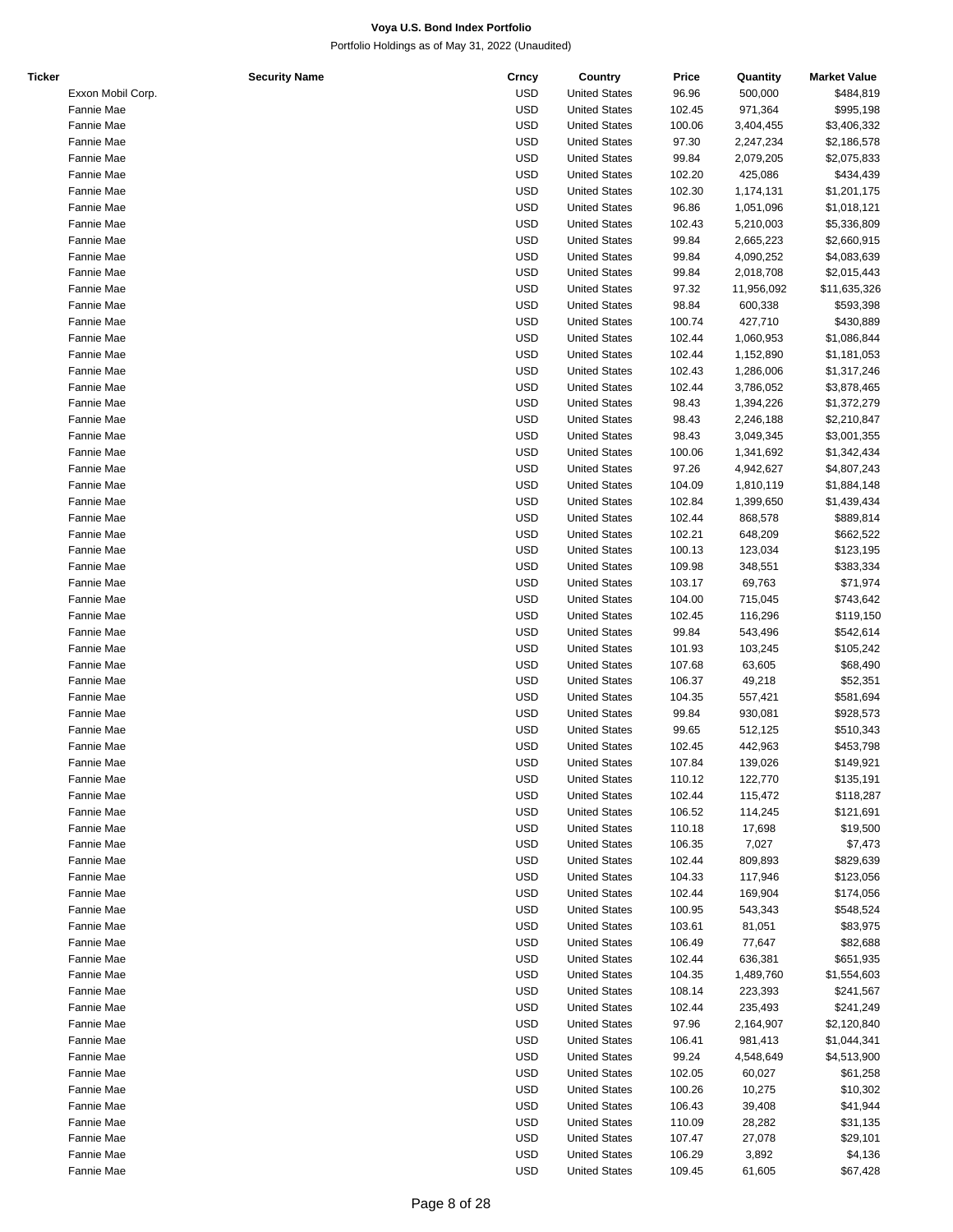| Ticker | <b>Security Name</b> | Crncy      | Country              | Price  | Quantity  | <b>Market Value</b> |
|--------|----------------------|------------|----------------------|--------|-----------|---------------------|
|        | Fannie Mae           | <b>USD</b> | <b>United States</b> | 109.50 | 41,423    | \$45,358            |
|        | Fannie Mae           | <b>USD</b> | <b>United States</b> | 106.31 | 494       | \$525               |
|        | Fannie Mae           | <b>USD</b> | <b>United States</b> | 108.50 | 14,816    | \$16,076            |
|        | Fannie Mae           | <b>USD</b> | <b>United States</b> | 106.31 | 5,007     | \$5,323             |
|        | Fannie Mae           | <b>USD</b> | <b>United States</b> | 105.47 | 1,582     | \$1,668             |
|        | Fannie Mae           | <b>USD</b> | <b>United States</b> | 109.86 | 6,999     | \$7,690             |
|        | Fannie Mae           | <b>USD</b> | <b>United States</b> | 105.50 | 6,930     | \$7,311             |
|        | Fannie Mae           | <b>USD</b> | <b>United States</b> | 105.50 | 4,308     | \$4,545             |
|        | Fannie Mae           | <b>USD</b> | <b>United States</b> | 107.79 | 9,035     | \$9,739             |
|        |                      |            |                      |        |           |                     |
|        | Fannie Mae           | <b>USD</b> | <b>United States</b> | 105.49 | 6,059     | \$6,391             |
|        | Fannie Mae           | <b>USD</b> | <b>United States</b> | 104.09 | 165,414   | \$172,179           |
|        | Fannie Mae           | <b>USD</b> | <b>United States</b> | 109.38 | 11,903    | \$13,020            |
|        | Fannie Mae           | <b>USD</b> | <b>United States</b> | 107.23 | 8,426     | \$9,036             |
|        | Fannie Mae           | <b>USD</b> | <b>United States</b> | 105.47 | 6,340     | \$6,687             |
|        | Fannie Mae           | <b>USD</b> | <b>United States</b> | 105.49 | 4,903     | \$5,172             |
|        | Fannie Mae           | <b>USD</b> | <b>United States</b> | 108.19 | 36,172    | \$39,135            |
|        | Fannie Mae           | <b>USD</b> | <b>United States</b> | 104.25 | 51,588    | \$53,779            |
|        | Fannie Mae           | <b>USD</b> | <b>United States</b> | 104.36 | 132,856   | \$138,653           |
|        | Fannie Mae           | <b>USD</b> | <b>United States</b> | 104.31 | 148,135   | \$154,524           |
|        | Fannie Mae           | <b>USD</b> | <b>United States</b> | 106.27 | 539       | \$573               |
|        | Fannie Mae           | <b>USD</b> | <b>United States</b> | 106.52 | 7,456     | \$7,942             |
|        | Fannie Mae           | <b>USD</b> | <b>United States</b> | 106.32 | 28,931    | \$30,761            |
|        | Fannie Mae           | <b>USD</b> | <b>United States</b> | 107.79 | 29,718    | \$32,033            |
|        | Fannie Mae           | <b>USD</b> | <b>United States</b> | 110.20 | 6,509     | \$7,173             |
|        | Fannie Mae           | <b>USD</b> | <b>United States</b> | 104.55 | 1,070     | \$1,119             |
|        |                      |            |                      |        |           |                     |
|        | Fannie Mae           | <b>USD</b> | <b>United States</b> | 104.55 | 256       | \$268               |
|        | Fannie Mae           | <b>USD</b> | <b>United States</b> | 108.11 | 466       | \$504               |
|        | Fannie Mae           | <b>USD</b> | <b>United States</b> | 107.39 | 565       | \$606               |
|        | Fannie Mae           | <b>USD</b> | <b>United States</b> | 104.56 | 36,552    | \$38,220            |
|        | Fannie Mae           | <b>USD</b> | <b>United States</b> | 104.55 | 224,085   | \$234,282           |
|        | Fannie Mae           | <b>USD</b> | <b>United States</b> | 109.84 | 25,756    | \$28,289            |
|        | Fannie Mae           | <b>USD</b> | <b>United States</b> | 105.94 | 23,455    | \$24,849            |
|        | Fannie Mae           | <b>USD</b> | <b>United States</b> | 110.34 | 2,097     | \$2,314             |
|        | Fannie Mae           | <b>USD</b> | <b>United States</b> | 109.20 | 176       | \$192               |
|        | Fannie Mae           | <b>USD</b> | <b>United States</b> | 106.34 | 359       | \$382               |
|        | Fannie Mae           | <b>USD</b> | <b>United States</b> | 108.16 | 2,178     | \$2,356             |
|        | Fannie Mae           | <b>USD</b> | <b>United States</b> | 106.29 | 2,104     | \$2,236             |
|        | Fannie Mae           | <b>USD</b> | <b>United States</b> | 104.33 | 183,175   | \$191,101           |
|        | Fannie Mae           | <b>USD</b> | <b>United States</b> | 102.45 | 543,067   | \$556,372           |
|        | Fannie Mae           | <b>USD</b> | <b>United States</b> | 102.43 | 166,626   | \$170,676           |
|        | Fannie Mae           | <b>USD</b> | <b>United States</b> | 106.53 | 101,241   | \$107,850           |
|        | <b>Fannie Mae</b>    | <b>USD</b> | <b>United States</b> | 108.04 |           |                     |
|        |                      |            |                      |        | 144,818   | \$156,458           |
|        | Fannie Mae           | <b>USD</b> | <b>United States</b> | 103.57 | 46,648    | \$48,314            |
|        | Fannie Mae           | <b>USD</b> | <b>United States</b> | 109.82 | 28,864    | \$31,699            |
|        | Fannie Mae           | <b>USD</b> | <b>United States</b> | 106.04 | 32,903    | \$34,890            |
|        | Fannie Mae           | <b>USD</b> | <b>United States</b> | 102.45 | 1,053,509 | \$1,079,305         |
|        | Fannie Mae           | <b>USD</b> | <b>United States</b> | 100.66 | 2,531     | \$2,548             |
|        | Fannie Mae           | <b>USD</b> | <b>United States</b> | 100.33 | 592       | \$594               |
|        | Fannie Mae           | <b>USD</b> | <b>United States</b> | 100.46 | 239       | \$240               |
|        | Fannie Mae           | <b>USD</b> | <b>United States</b> | 100.16 | 13        | \$13                |
|        | Fannie Mae           | <b>USD</b> | <b>United States</b> | 104.35 | 114,823   | \$119,814           |
|        | Fannie Mae           | <b>USD</b> | <b>United States</b> | 107.07 | 22,755    | \$24,365            |
|        | Fannie Mae           | <b>USD</b> | <b>United States</b> | 104.35 | 48,546    | \$50,660            |
|        | Fannie Mae           | <b>USD</b> | <b>United States</b> | 106.29 | 15,505    | \$16,481            |
|        | Fannie Mae           | <b>USD</b> | <b>United States</b> | 107.46 | 848       | \$912               |
|        | Fannie Mae           | <b>USD</b> | <b>United States</b> | 109.50 | 251       | \$275               |
|        |                      | <b>USD</b> | <b>United States</b> | 106.35 |           |                     |
|        | Fannie Mae           |            |                      |        | 48,569    | \$51,651            |
|        | Fannie Mae           | <b>USD</b> | <b>United States</b> | 106.29 | 1,316     | \$1,399             |
|        | Fannie Mae           | <b>USD</b> | <b>United States</b> | 106.25 | 11,551    | \$12,273            |
|        | Fannie Mae           | <b>USD</b> | <b>United States</b> | 106.97 | 34,379    | \$36,776            |
|        | Fannie Mae           | <b>USD</b> | <b>United States</b> | 100.02 | 230       | \$230               |
|        | Fannie Mae           | <b>USD</b> | <b>United States</b> | 100.16 | 1,438     | \$1,441             |
|        | Fannie Mae           | <b>USD</b> | <b>United States</b> | 104.11 | 97,464    | \$101,469           |
|        | Fannie Mae           | <b>USD</b> | <b>United States</b> | 106.32 | 18,955    | \$20,154            |
|        | Fannie Mae           | <b>USD</b> | <b>United States</b> | 106.54 | 99,262    | \$105,757           |
|        | Fannie Mae           | <b>USD</b> | <b>United States</b> | 106.28 | 52,771    | \$56,085            |
|        | Fannie Mae           | <b>USD</b> | <b>United States</b> | 106.88 | 8,555     | \$9,144             |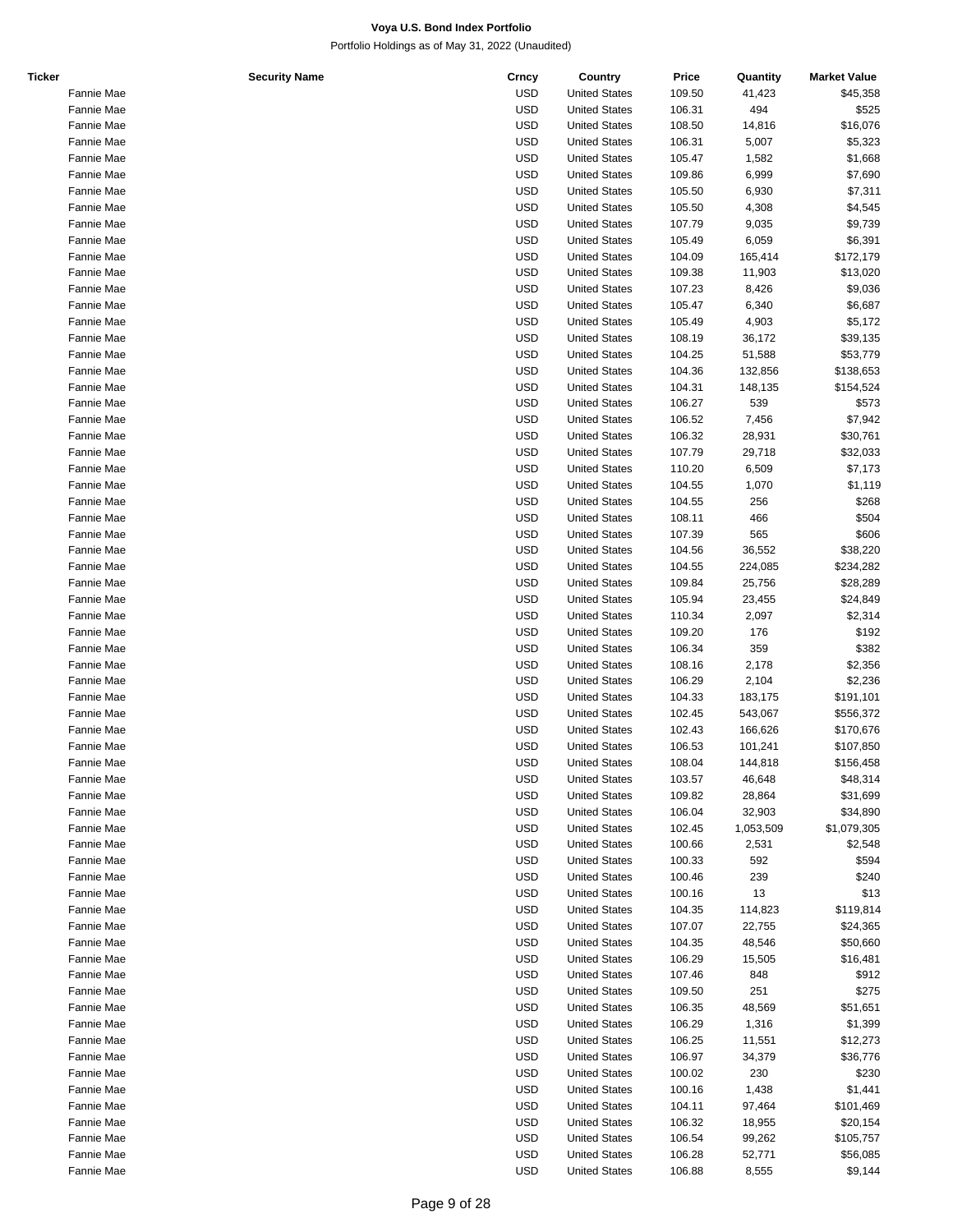| Ticker | <b>Security Name</b> | Crncy      | Country              | Price  | Quantity  | <b>Market Value</b> |
|--------|----------------------|------------|----------------------|--------|-----------|---------------------|
|        | Fannie Mae           | <b>USD</b> | <b>United States</b> | 106.50 | 120,022   | \$127,828           |
|        | Fannie Mae           | <b>USD</b> | <b>United States</b> | 106.91 | 5,389     | \$5,762             |
|        | Fannie Mae           | <b>USD</b> | <b>United States</b> | 109.03 | 1,535     | \$1,673             |
|        | Fannie Mae           | <b>USD</b> | <b>United States</b> | 110.39 | 17,486    | \$19,302            |
|        | Fannie Mae           | <b>USD</b> | <b>United States</b> | 106.37 | 1,875     | \$1,995             |
|        | Fannie Mae           | <b>USD</b> | <b>United States</b> | 102.43 | 84,635    | \$86,690            |
|        | Fannie Mae           | <b>USD</b> | <b>United States</b> | 100.54 | 4,966     | \$4,993             |
|        | Fannie Mae           | <b>USD</b> | <b>United States</b> | 107.74 | 22,839    | \$24,606            |
|        | Fannie Mae           | <b>USD</b> | <b>United States</b> | 106.33 | 447       | \$476               |
|        |                      | <b>USD</b> | <b>United States</b> |        |           |                     |
|        | Fannie Mae           |            |                      | 127.24 | 3,430,000 | \$4,364,490         |
|        | Fannie Mae           | <b>USD</b> | <b>United States</b> | 125.11 | 805,000   | \$1,007,175         |
|        | Fannie Mae           | <b>USD</b> | <b>United States</b> | 106.14 | 9,359     | \$9,933             |
|        | Fannie Mae           | <b>USD</b> | <b>United States</b> | 106.64 | 23,454    | \$25,012            |
|        | Fannie Mae           | <b>USD</b> | <b>United States</b> | 107.91 | 30,669    | \$33,095            |
|        | Fannie Mae           | <b>USD</b> | <b>United States</b> | 107.77 | 282,820   | \$304,801           |
|        | Fannie Mae           | <b>USD</b> | <b>United States</b> | 107.90 | 38,662    | \$41,718            |
|        | Fannie Mae           | <b>USD</b> | <b>United States</b> | 106.50 | 193,757   | \$206,347           |
|        | Fannie Mae           | <b>USD</b> | <b>United States</b> | 106.53 | 2,019     | \$2,151             |
|        | Fannie Mae           | <b>USD</b> | <b>United States</b> | 109.54 | 732       | \$801               |
|        | Fannie Mae           | <b>USD</b> | <b>United States</b> | 108.86 | 733       | \$798               |
|        | Fannie Mae           | <b>USD</b> | <b>United States</b> | 108.19 | 12,061    | \$13,049            |
|        | Fannie Mae           | <b>USD</b> | <b>United States</b> | 107.87 | 51,880    | \$55,965            |
|        | Fannie Mae           | <b>USD</b> | <b>United States</b> | 107.00 | 44        | \$47                |
|        | Fannie Mae           | <b>USD</b> | <b>United States</b> | 109.37 | 312,110   | \$341,358           |
|        | Fannie Mae           | <b>USD</b> | <b>United States</b> |        |           |                     |
|        | Fannie Mae           |            |                      | 108.18 | 339,925   | \$367,730           |
|        |                      | <b>USD</b> | <b>United States</b> | 109.84 | 9,651     | \$10,600            |
|        | Fannie Mae           | <b>USD</b> | <b>United States</b> | 108.38 | 673       | \$729               |
|        | Fannie Mae           | <b>USD</b> | <b>United States</b> | 106.61 | 338,537   | \$360,907           |
|        | Fannie Mae           | <b>USD</b> | <b>United States</b> | 108.13 | 30,669    | \$33,163            |
|        | Fannie Mae           | <b>USD</b> | <b>United States</b> | 108.90 | 9,177     | \$9,994             |
|        | Fannie Mae           | <b>USD</b> | <b>United States</b> | 106.31 | 1,404     | \$1,493             |
|        | Fannie Mae           | <b>USD</b> | <b>United States</b> | 107.91 | 1,986     | \$2,143             |
|        | Fannie Mae           | <b>USD</b> | <b>United States</b> | 107.82 | 167       | \$180               |
|        | Fannie Mae           | <b>USD</b> | <b>United States</b> | 107.12 | 3,445     | \$3,690             |
|        | Fannie Mae           | <b>USD</b> | <b>United States</b> | 109.84 | 224       | \$246               |
|        | Fannie Mae           | <b>USD</b> | <b>United States</b> | 107.25 | 783       | \$839               |
|        | Fannie Mae           | <b>USD</b> | <b>United States</b> | 107.99 | 61,824    | \$66,761            |
|        | Fannie Mae           | <b>USD</b> | <b>United States</b> | 107.83 | 40,989    | \$44,197            |
|        | Fannie Mae           | <b>USD</b> | <b>United States</b> | 103.94 | 9,035     | \$9,391             |
|        | Fannie Mae           | <b>USD</b> | <b>United States</b> | 105.48 | 14,312    | \$15,096            |
|        | Fannie Mae           | <b>USD</b> | <b>United States</b> | 106.30 | 1,410     | \$1,499             |
|        | Fannie Mae           | <b>USD</b> | <b>United States</b> | 108.11 | 1,689     | \$1,826             |
|        |                      |            |                      |        | 19        | \$19                |
|        | Fannie Mae           | <b>USD</b> | <b>United States</b> | 100.20 |           |                     |
|        | Fannie Mae           | <b>USD</b> | <b>United States</b> | 106.26 | 2,015     | \$2,141             |
|        | Fannie Mae           | <b>USD</b> | <b>United States</b> | 108.07 | 9,803     | \$10,595            |
|        | Fannie Mae           | <b>USD</b> | <b>United States</b> | 105.90 | 26,229    | \$27,777            |
|        | Fannie Mae           | <b>USD</b> | <b>United States</b> | 107.75 | 23,304    | \$25,111            |
|        | Fannie Mae           | <b>USD</b> | <b>United States</b> | 106.61 | 38,544    | \$41,091            |
|        | Fannie Mae           | <b>USD</b> | <b>United States</b> | 104.34 | 997       | \$1,040             |
|        | Fannie Mae           | <b>USD</b> | <b>United States</b> | 102.73 | 1,043     | \$1,072             |
|        | Fannie Mae           | <b>USD</b> | <b>United States</b> | 101.93 | 8,122     | \$8,279             |
|        | Fannie Mae           | <b>USD</b> | <b>United States</b> | 109.55 | 1,267     | \$1,388             |
|        | Fannie Mae           | <b>USD</b> | <b>United States</b> | 109.89 | 30,845    | \$33,896            |
|        | Fannie Mae           | <b>USD</b> | <b>United States</b> | 105.50 | 1,024     | \$1,080             |
|        | Fannie Mae           | <b>USD</b> | <b>United States</b> | 107.60 | 9,863     | \$10,613            |
|        | Fannie Mae           | <b>USD</b> | <b>United States</b> | 105.90 | 689       | \$730               |
|        | Fannie Mae           | <b>USD</b> | <b>United States</b> | 107.08 | 875       | \$937               |
|        |                      | <b>USD</b> | <b>United States</b> |        |           |                     |
|        | Fannie Mae           |            |                      | 109.86 | 19,007    | \$20,881            |
|        | Fannie Mae           | <b>USD</b> | <b>United States</b> | 101.93 | 12,880    | \$13,130            |
|        | Fannie Mae           | <b>USD</b> | <b>United States</b> | 108.13 | 160,272   | \$173,297           |
|        | Fannie Mae           | <b>USD</b> | <b>United States</b> | 100.78 | 153       | \$154               |
|        | Fannie Mae           | <b>USD</b> | <b>United States</b> | 109.40 | 8,967     | \$9,810             |
|        | Fannie Mae           | <b>USD</b> | <b>United States</b> | 106.46 | 14,345    | \$15,273            |
|        | Fannie Mae           | <b>USD</b> | <b>United States</b> | 106.17 | 11,617    | \$12,334            |
|        | Fannie Mae           | <b>USD</b> | <b>United States</b> | 109.87 | 17,566    | \$19,300            |
|        | Fannie Mae           | <b>USD</b> | <b>United States</b> | 106.43 | 172,771   | \$183,878           |
|        | Fannie Mae           | <b>USD</b> | <b>United States</b> | 106.29 | 6,425     | \$6,829             |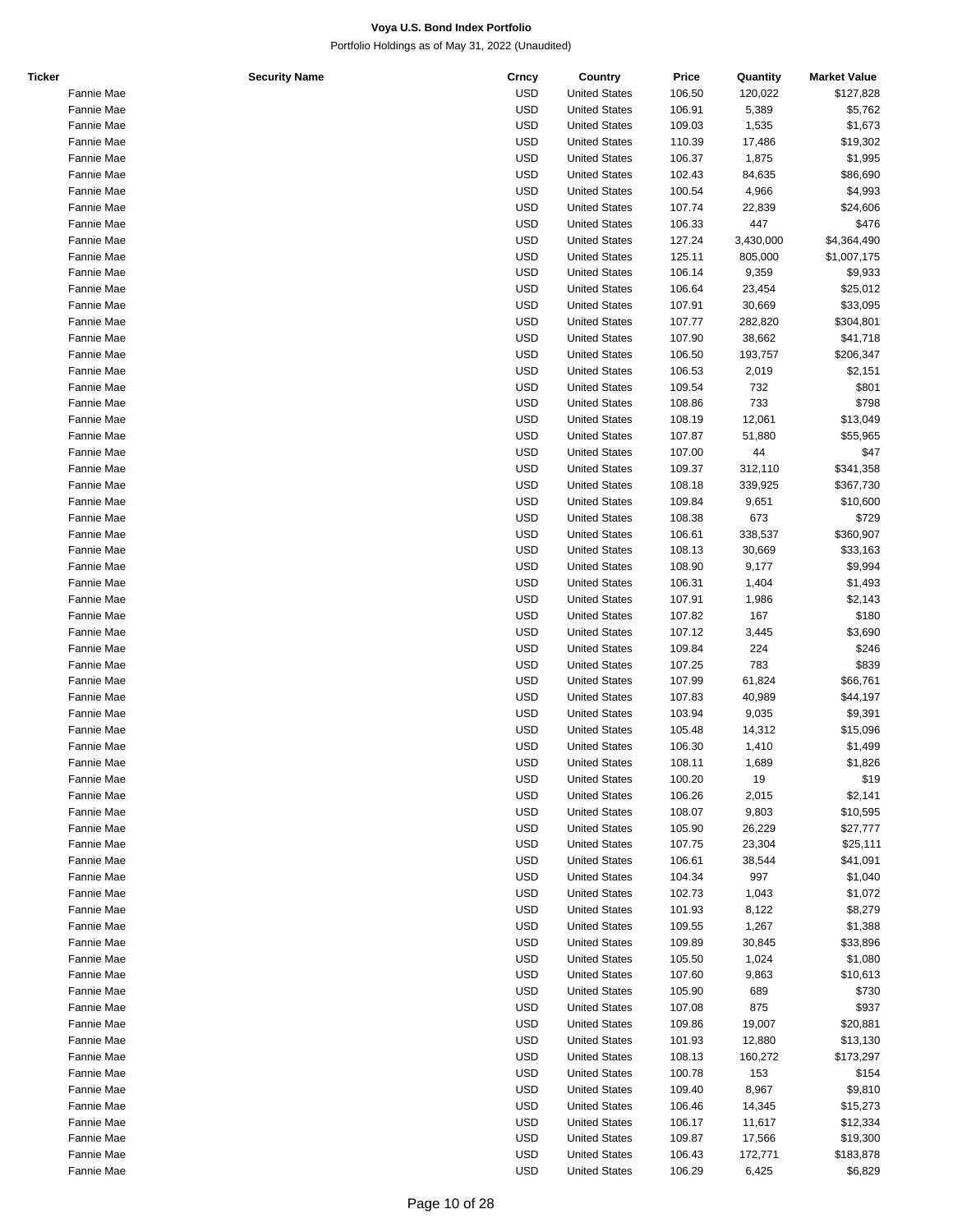| <b>Ticker</b> | <b>Security Name</b> | Crncy      | Country              | Price  | Quantity | <b>Market Value</b> |
|---------------|----------------------|------------|----------------------|--------|----------|---------------------|
|               | Fannie Mae           | <b>USD</b> | <b>United States</b> | 106.36 | 10,732   | \$11,415            |
|               | Fannie Mae           | <b>USD</b> | <b>United States</b> | 108.49 | 12,727   | \$13,808            |
|               | Fannie Mae           | <b>USD</b> | <b>United States</b> | 106.25 | 1,034    | \$1,099             |
|               | Fannie Mae           | <b>USD</b> | <b>United States</b> | 100.51 | 425      | \$427               |
|               | Fannie Mae           | <b>USD</b> | <b>United States</b> | 108.18 | 20,579   | \$22,263            |
|               | Fannie Mae           | <b>USD</b> | <b>United States</b> | 104.18 | 5,843    | \$6,087             |
|               | Fannie Mae           | <b>USD</b> | <b>United States</b> | 107.77 | 136,831  | \$147,466           |
|               | Fannie Mae           | <b>USD</b> | <b>United States</b> | 109.88 | 10,035   | \$11,027            |
|               | Fannie Mae           | <b>USD</b> | <b>United States</b> | 107.87 | 36,208   | \$39,059            |
|               | Fannie Mae           | <b>USD</b> | <b>United States</b> | 103.75 | 3,032    | \$3,146             |
|               | Fannie Mae           | <b>USD</b> | <b>United States</b> | 106.50 | 32,574   | \$34,693            |
|               | Fannie Mae           | <b>USD</b> | <b>United States</b> | 109.82 | 13,133   | \$14,423            |
|               | Fannie Mae           | <b>USD</b> | <b>United States</b> | 105.50 | 710      | \$749               |
|               | Fannie Mae           | <b>USD</b> | <b>United States</b> | 107.02 | 21,520   | \$23,032            |
|               | Fannie Mae           | <b>USD</b> | <b>United States</b> | 108.12 | 75,574   | \$81,713            |
|               | Fannie Mae           | <b>USD</b> | <b>United States</b> | 100.99 | 1,902    | \$1,921             |
|               | Fannie Mae           | <b>USD</b> | <b>United States</b> | 106.31 | 1,223    | \$1,301             |
|               | Fannie Mae           | <b>USD</b> | <b>United States</b> | 100.10 | 90       | \$90                |
|               | Fannie Mae           | <b>USD</b> | <b>United States</b> | 105.56 | 86,542   | \$91,357            |
|               | Fannie Mae           | <b>USD</b> | <b>United States</b> | 105.53 | 29,565   | \$31,200            |
|               | Fannie Mae           | <b>USD</b> | <b>United States</b> | 106.70 | 8,022    | \$8,559             |
|               | Fannie Mae           | <b>USD</b> | <b>United States</b> | 106.48 | 258,445  | \$275,180           |
|               | Fannie Mae           | <b>USD</b> | <b>United States</b> | 109.82 | 24,394   | \$26,788            |
|               | Fannie Mae           | <b>USD</b> | <b>United States</b> | 106.29 | 6,874    | \$7,307             |
|               | Fannie Mae           | <b>USD</b> | <b>United States</b> | 109.22 | 1,408    | \$1,538             |
|               | Fannie Mae           | <b>USD</b> | <b>United States</b> | 108.73 | 34,282   | \$37,275            |
|               | Fannie Mae           | <b>USD</b> | <b>United States</b> | 105.92 | 7,874    | \$8,341             |
|               | Fannie Mae           | <b>USD</b> | <b>United States</b> | 108.33 | 16,204   | \$17,553            |
|               | Fannie Mae           | <b>USD</b> | <b>United States</b> | 103.50 | 135,362  | \$140,095           |
|               | Fannie Mae           | <b>USD</b> | <b>United States</b> | 109.84 | 164      | \$181               |
|               | Fannie Mae           | <b>USD</b> | <b>United States</b> | 107.33 | 2,268    | \$2,434             |
|               | Fannie Mae           | <b>USD</b> | <b>United States</b> | 106.34 | 225      | \$240               |
|               | Fannie Mae           | <b>USD</b> | <b>United States</b> | 108.25 | 27,617   | \$29,895            |
|               | Fannie Mae           | <b>USD</b> | <b>United States</b> | 108.54 | 1,356    | \$1,472             |
|               | Fannie Mae           | <b>USD</b> | <b>United States</b> | 109.99 | 46,682   | \$51,344            |
|               | Fannie Mae           | <b>USD</b> | <b>United States</b> | 104.33 | 11,288   | \$11,777            |
|               | Fannie Mae           | <b>USD</b> | <b>United States</b> | 108.33 | 3,805    | \$4,122             |
|               | Fannie Mae           | <b>USD</b> | <b>United States</b> | 106.39 | 6,998    | \$7,445             |
|               | Fannie Mae           | <b>USD</b> | <b>United States</b> | 104.34 | 8,889    | \$9,275             |
|               | Fannie Mae           | <b>USD</b> | <b>United States</b> | 106.26 | 50,860   | \$54,042            |
|               | Fannie Mae           | <b>USD</b> | <b>United States</b> | 108.07 | 4,689    | \$5,068             |
|               | Fannie Mae           | <b>USD</b> | <b>United States</b> | 107.25 | 58,764   | \$63,025            |
|               | Fannie Mae           | <b>USD</b> | <b>United States</b> | 105.53 | 7,671    | \$8,095             |
|               | Fannie Mae           | <b>USD</b> | <b>United States</b> | 106.99 | 1,388    | \$1,485             |
|               | Fannie Mae           | <b>USD</b> | <b>United States</b> | 100.92 | 4,250    | \$4,289             |
|               | Fannie Mae           | <b>USD</b> | <b>United States</b> | 101.06 | 3,472    | \$3,508             |
|               | Fannie Mae           | <b>USD</b> | <b>United States</b> | 101.18 | 15,241   | \$15,421            |
|               | Fannie Mae           | <b>USD</b> | <b>United States</b> | 105.99 | 168,587  | \$178,679           |
|               | Fannie Mae           | <b>USD</b> | <b>United States</b> | 104.60 | 159,063  | \$166,373           |
|               | Fannie Mae           | <b>USD</b> | <b>United States</b> | 106.31 | 30,224   | \$32,132            |
|               | Fannie Mae           | <b>USD</b> | <b>United States</b> | 108.27 | 3,490    | \$3,779             |
|               | Fannie Mae           | <b>USD</b> | <b>United States</b> | 105.65 | 3,970    | \$4,195             |
|               | Fannie Mae           | <b>USD</b> | <b>United States</b> | 106.09 | 5,146    | \$5,459             |
|               | Fannie Mae           | <b>USD</b> | <b>United States</b> | 105.82 | 781      | \$826               |
|               | Fannie Mae           | <b>USD</b> | <b>United States</b> | 107.24 | 4,175    | \$4,477             |
|               | Fannie Mae           | <b>USD</b> | <b>United States</b> | 105.52 | 789      | \$833               |
|               | Fannie Mae           | <b>USD</b> | <b>United States</b> | 101.24 | 314      | \$318               |
|               | Fannie Mae           | <b>USD</b> | <b>United States</b> | 106.32 | 56,645   | \$60,227            |
|               | Fannie Mae           | <b>USD</b> | <b>United States</b> | 106.48 | 158,298  | \$168,558           |
|               | Fannie Mae           | <b>USD</b> | <b>United States</b> | 108.08 | 112,190  | \$121,258           |
|               | Fannie Mae           | <b>USD</b> | <b>United States</b> | 107.74 | 530,472  | \$571,514           |
|               | Fannie Mae           | <b>USD</b> | <b>United States</b> | 109.10 | 154,744  | \$168,818           |
|               | Fannie Mae           | <b>USD</b> | <b>United States</b> | 105.55 | 15,946   | \$16,831            |
|               | Fannie Mae           | <b>USD</b> | <b>United States</b> | 105.52 | 2,539    | \$2,679             |
|               | Fannie Mae           | <b>USD</b> | <b>United States</b> | 109.80 | 6,708    | \$7,366             |
|               | Fannie Mae           | <b>USD</b> | <b>United States</b> | 105.45 | 3,769    | \$3,975             |
|               | Fannie Mae           | <b>USD</b> | <b>United States</b> | 105.49 | 6,293    | \$6,638             |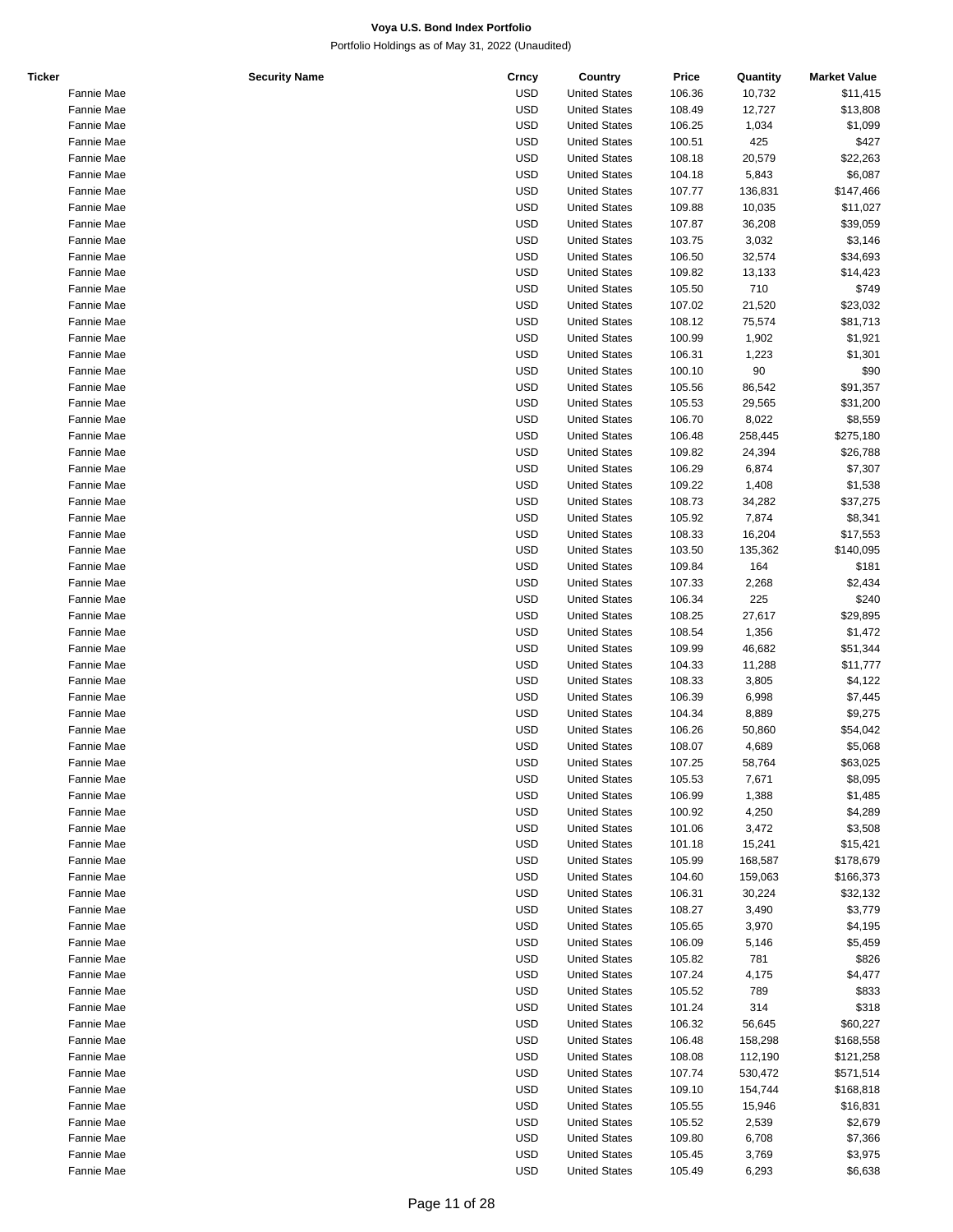| Ticker |            | <b>Security Name</b> | Crncy      | Country              | Price  | Quantity   | <b>Market Value</b> |
|--------|------------|----------------------|------------|----------------------|--------|------------|---------------------|
|        | Fannie Mae |                      | <b>USD</b> | <b>United States</b> | 108.03 | 28,518     | \$30,808            |
|        | Fannie Mae |                      | <b>USD</b> | <b>United States</b> | 109.91 | 10,917     | \$11,999            |
|        | Fannie Mae |                      | <b>USD</b> | <b>United States</b> | 105.49 | 65,273     | \$68,858            |
|        | Fannie Mae |                      | <b>USD</b> | <b>United States</b> | 105.93 | 2,925      | \$3,099             |
|        | Fannie Mae |                      | <b>USD</b> | <b>United States</b> | 105.50 | 7,346      | \$7,750             |
|        | Fannie Mae |                      | <b>USD</b> | <b>United States</b> | 105.94 | 8,030      | \$8,507             |
|        | Fannie Mae |                      | <b>USD</b> | <b>United States</b> | 105.57 | 11,458     | \$12,096            |
|        | Fannie Mae |                      | <b>USD</b> | <b>United States</b> | 108.65 |            |                     |
|        |            |                      |            |                      |        | 1,464      | \$1,591             |
|        | Fannie Mae |                      | <b>USD</b> | <b>United States</b> | 104.08 | 236,966    | \$246,646           |
|        | Fannie Mae |                      | <b>USD</b> | <b>United States</b> | 104.35 | 552,501    | \$576,521           |
|        | Fannie Mae |                      | <b>USD</b> | <b>United States</b> | 100.46 | 526        | \$528               |
|        | Fannie Mae |                      | <b>USD</b> | <b>United States</b> | 99.85  | 19         | \$19                |
|        | Fannie Mae |                      | <b>USD</b> | <b>United States</b> | 100.18 | 142        | \$143               |
|        | Fannie Mae |                      | <b>USD</b> | <b>United States</b> | 100.39 | 1,511      | \$1,517             |
|        | Fannie Mae |                      | <b>USD</b> | <b>United States</b> | 100.91 | 320        | \$323               |
|        | Fannie Mae |                      | <b>USD</b> | <b>United States</b> | 100.85 | 536        | \$540               |
|        | Fannie Mae |                      | <b>USD</b> | <b>United States</b> | 101.52 | 2,792      | \$2,834             |
|        | Fannie Mae |                      | <b>USD</b> | <b>United States</b> | 104.34 | 107,854    | \$112,534           |
|        | Fannie Mae |                      | <b>USD</b> | <b>United States</b> | 109.80 | 5,510      | \$6,051             |
|        | Fannie Mae |                      | <b>USD</b> | <b>United States</b> | 104.34 | 124,682    | \$130,091           |
|        | Fannie Mae |                      | <b>USD</b> | <b>United States</b> | 106.45 | 44,626     | \$47,506            |
|        | Fannie Mae |                      | <b>USD</b> | <b>United States</b> | 106.65 | 8,261      | \$8,810             |
|        |            |                      |            |                      |        |            |                     |
|        | Fannie Mae |                      | <b>USD</b> | <b>United States</b> | 107.13 | 742        | \$795               |
|        | Fannie Mae |                      | <b>USD</b> | <b>United States</b> | 106.25 | 4,985      | \$5,296             |
|        | Fannie Mae |                      | <b>USD</b> | <b>United States</b> | 107.07 | 12,188     | \$13,050            |
|        | Fannie Mae |                      | <b>USD</b> | <b>United States</b> | 107.25 | 538        | \$577               |
|        | Fannie Mae |                      | <b>USD</b> | <b>United States</b> | 106.26 | 12,158     | \$12,919            |
|        | Fannie Mae |                      | <b>USD</b> | <b>United States</b> | 106.51 | 244,870    | \$260,800           |
|        | Fannie Mae |                      | <b>USD</b> | <b>United States</b> | 105.46 | 1,011      | \$1,067             |
|        | Fannie Mae |                      | <b>USD</b> | <b>United States</b> | 104.34 | 575,505    | \$600,468           |
|        | Fannie Mae |                      | <b>USD</b> | <b>United States</b> | 109.78 | 41,688     | \$45,766            |
|        | Fannie Mae |                      | <b>USD</b> | <b>United States</b> | 104.34 | 147,874    | \$154,297           |
|        | Fannie Mae |                      | <b>USD</b> | <b>United States</b> | 106.51 | 255,819    | \$272,473           |
|        | Fannie Mae |                      | <b>USD</b> | <b>United States</b> | 106.31 | 4,839      | \$5,144             |
|        | Fannie Mae |                      | <b>USD</b> | <b>United States</b> | 89.39  | 13,986,143 | \$12,502,441        |
|        |            |                      |            |                      |        |            |                     |
|        | Fannie Mae |                      | <b>USD</b> | <b>United States</b> | 89.34  | 4,954,875  | \$4,426,898         |
|        | Fannie Mae |                      | <b>USD</b> | <b>United States</b> | 92.21  | 9,956,715  | \$9,181,407         |
|        | Fannie Mae |                      | <b>USD</b> | <b>United States</b> | 92.45  | 3,794,747  | \$3,508,103         |
|        | Fannie Mae |                      | <b>USD</b> | <b>United States</b> | 92.21  | 2,012,263  | \$1,855,439         |
|        | Fannie Mae |                      | <b>USD</b> | <b>United States</b> | 92.68  | 1,896,638  | \$1,757,861         |
|        | Fannie Mae |                      | <b>USD</b> | <b>United States</b> | 92.79  | 8,782,985  | \$8,149,923         |
|        | Fannie Mae |                      | <b>USD</b> | <b>United States</b> | 92.87  | 10,657,868 | \$9,897,698         |
|        | Fannie Mae |                      | <b>USD</b> | <b>United States</b> | 93.11  | 19,147,306 | \$17,827,863        |
|        | Fannie Mae |                      | <b>USD</b> | <b>United States</b> | 89.41  | 12,534,091 | \$11,207,296        |
|        | Fannie Mae |                      | <b>USD</b> | <b>United States</b> | 89.35  | 10,688,112 | \$9,550,125         |
|        | Fannie Mae |                      | <b>USD</b> | <b>United States</b> | 89.41  | 14,798,801 | \$13,232,172        |
|        | Fannie Mae |                      | <b>USD</b> | <b>United States</b> | 92.38  | 9,823,383  | \$9,074,702         |
|        |            |                      | <b>USD</b> | <b>United States</b> | 89.24  |            |                     |
|        | Fannie Mae |                      |            |                      |        | 7,354,606  | \$6,562,899         |
|        | Fannie Mae |                      | <b>USD</b> | <b>United States</b> | 92.43  | 11,243,033 | \$10,391,960        |
|        | Fannie Mae |                      | <b>USD</b> | <b>United States</b> | 89.41  | 2,920,700  | \$2,611,512         |
|        | Fannie Mae |                      | <b>USD</b> | <b>United States</b> | 89.41  | 3,985,647  | \$3,563,726         |
|        | Fannie Mae |                      | <b>USD</b> | <b>United States</b> | 89.02  | 9,604,208  | \$8,549,504         |
|        | Fannie Mae |                      | <b>USD</b> | <b>United States</b> | 89.41  | 6,879,756  | \$6,151,451         |
|        | Fannie Mae |                      | <b>USD</b> | <b>United States</b> | 89.41  | 5,947,661  | \$5,318,036         |
|        | Fannie Mae |                      | <b>USD</b> | <b>United States</b> | 92.85  | 3,976,568  | \$3,692,298         |
|        | Fannie Mae |                      | <b>USD</b> | <b>United States</b> | 98.91  | 2,182,253  | \$2,158,462         |
|        | Fannie Mae |                      | <b>USD</b> | <b>United States</b> | 89.41  | 2,979,763  | \$2,664,326         |
|        | Fannie Mae |                      | <b>USD</b> | <b>United States</b> | 99.98  | 10,307,326 | \$10,305,052        |
|        | Fannie Mae |                      | <b>USD</b> | <b>United States</b> | 102.69 | 607,188    | \$623,499           |
|        |            |                      |            |                      |        |            |                     |
|        | Fannie Mae |                      | <b>USD</b> | <b>United States</b> | 102.63 | 143,273    | \$147,047           |
|        | Fannie Mae |                      | <b>USD</b> | <b>United States</b> | 101.19 | 1,675,499  | \$1,695,397         |
|        | Fannie Mae |                      | <b>USD</b> | <b>United States</b> | 102.44 | 1,347,645  | \$1,380,540         |
|        | Fannie Mae |                      | <b>USD</b> | <b>United States</b> | 96.86  | 3,017,272  | \$2,922,493         |
|        | Fannie Mae |                      | <b>USD</b> | <b>United States</b> | 96.87  | 11,791,535 | \$11,422,505        |
|        | Fannie Mae |                      | <b>USD</b> | <b>United States</b> | 94.77  | 1,045,302  | \$990,632           |
|        | Fannie Mae |                      | <b>USD</b> | <b>United States</b> | 101.36 | 2,340,471  | \$2,372,299         |
|        | Fannie Mae |                      | <b>USD</b> | <b>United States</b> | 99.63  | 4,187,693  | \$4,172,385         |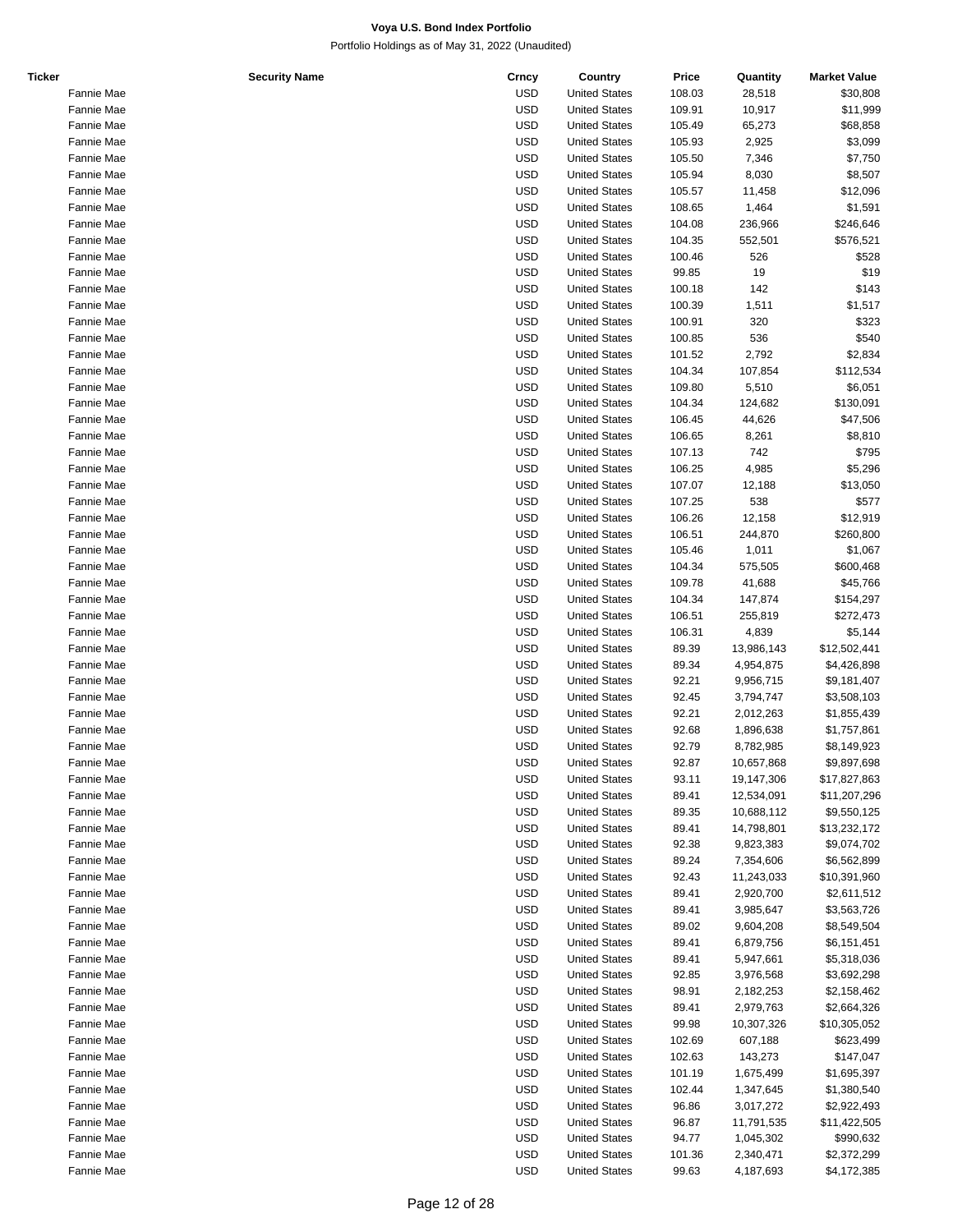| Ticker | <b>Security Name</b>                         | Crncy      | Country              | Price  | Quantity   | <b>Market Value</b> |
|--------|----------------------------------------------|------------|----------------------|--------|------------|---------------------|
|        | Fannie Mae                                   | <b>USD</b> | <b>United States</b> | 101.35 | 451,460    | \$457,567           |
|        | Fannie Mae                                   | <b>USD</b> | <b>United States</b> | 100.78 | 149,488    | \$150,660           |
|        | Fannie Mae 2012-110 CA                       | <b>USD</b> | <b>United States</b> | 96.21  | 511,438    | \$492,042           |
|        | Fannie Mae REMIC Trust 2006-78 BZ            | <b>USD</b> | <b>United States</b> | 110.73 | 387,538    | \$429,126           |
|        | Federal Agricultural Mortgage Corp.          | <b>USD</b> | <b>United States</b> | 96.44  | 3,489,000  | \$3,364,853         |
|        | Federal Farm Credit Banks                    | <b>USD</b> | <b>United States</b> | 88.79  | 12,500,000 | \$11,098,778        |
|        | Federal Farm Credit Banks                    | <b>USD</b> | <b>United States</b> | 92.53  | 5,000,000  | \$4,626,447         |
|        | <b>Federal Farm Credit Banks</b>             | <b>USD</b> | <b>United States</b> | 89.73  | 2,000,000  | \$1,794,541         |
|        |                                              |            |                      |        |            |                     |
|        | <b>Federal Farm Credit Banks</b>             | <b>USD</b> | <b>United States</b> | 98.71  | 4,000,000  | \$3,948,300         |
|        | <b>Federal Farm Credit Banks</b>             | <b>USD</b> | <b>United States</b> | 98.21  | 5,000,000  | \$4,910,743         |
|        | Federal Farm Credit Banks Funding Corp.      | <b>USD</b> | <b>United States</b> | 96.80  | 5,000,000  | \$4,839,916         |
|        | Federal Farm Credit Banks Funding Corp.      | <b>USD</b> | <b>United States</b> | 99.81  | 4,000,000  | \$3,992,575         |
|        | Federal Farm Credit Banks Funding Corp.      | <b>USD</b> | <b>United States</b> | 100.26 | 5,000,000  | \$5,013,032         |
|        | <b>Federal Realty Investment Trust</b>       | <b>USD</b> | <b>United States</b> | 93.24  | 500,000    | \$466,219           |
|        | FedEx Corp.                                  | <b>USD</b> | <b>United States</b> | 86.58  | 750,000    | \$649,371           |
|        | FedEx Corp.                                  | <b>USD</b> | <b>United States</b> | 80.47  | 500,000    | \$402,348           |
|        | FedEx Corp.                                  | <b>USD</b> | <b>United States</b> | 97.31  | 1,000,000  | \$973,125           |
|        | FedEx Corp.                                  | <b>USD</b> | <b>United States</b> | 96.27  | 500,000    | \$481,358           |
|        | FedEx Corp.                                  | <b>USD</b> | <b>United States</b> | 86.02  | 200,000    | \$172,045           |
|        | Fidelity National Information Services, Inc. | <b>USD</b> | <b>United States</b> | 87.47  | 500,000    | \$437,344           |
|        | Fidelity National Information Services, Inc. | <b>USD</b> | <b>United States</b> | 90.69  | 500,000    | \$453,462           |
|        | Fidelity National Information Services, Inc. | <b>USD</b> | <b>United States</b> | 83.87  | 500,000    |                     |
|        |                                              |            |                      |        |            | \$419,337           |
|        | Fifth Third Bancorp                          | <b>USD</b> | <b>United States</b> | 101.24 | 400,000    | \$404,955           |
|        | Fiserv, Inc.                                 | <b>USD</b> | <b>United States</b> | 91.90  | 1,000,000  | \$919,005           |
|        | Fiserv, Inc.                                 | <b>USD</b> | <b>United States</b> | 87.26  | 2,000,000  | \$1,745,155         |
|        | Florida Power & Light Co.                    | <b>USD</b> | <b>United States</b> | 100.62 | 500,000    | \$503,076           |
|        | Florida Power & Light Co.                    | <b>USD</b> | <b>United States</b> | 92.76  | 750,000    | \$695,726           |
|        | Florida Power & Light Co.                    | <b>USD</b> | <b>United States</b> | 96.06  | 1,500,000  | \$1,440,852         |
|        | Flowers Foods, Inc.                          | <b>USD</b> | <b>United States</b> | 84.03  | 500,000    | \$420,166           |
|        | Ford Credit Auto Owner Trust 2019-A A4       | <b>USD</b> | <b>United States</b> | 100.33 | 1,050,000  | \$1,053,517         |
|        | Ford Credit Auto Owner Trust 2021-A A4       | <b>USD</b> | <b>United States</b> | 93.72  | 250,000    | \$234,299           |
|        | Franklin Resources, Inc.                     | <b>USD</b> | <b>United States</b> | 80.85  | 750,000    | \$606,357           |
|        | Freddie Mac                                  | <b>USD</b> | <b>United States</b> | 92.30  | 6,965,598  | \$6,429,390         |
|        | Freddie Mac                                  | <b>USD</b> | <b>United States</b> | 96.30  | 4,908,846  | \$4,726,996         |
|        | Freddie Mac                                  | <b>USD</b> | <b>United States</b> | 89.45  | 9,719,579  | \$8,693,731         |
|        | Freddie Mac                                  | <b>USD</b> |                      |        |            |                     |
|        |                                              |            | <b>United States</b> | 92.36  | 3,982,471  | \$3,678,030         |
|        | Freddie Mac                                  | <b>USD</b> | <b>United States</b> | 92.51  | 2,988,321  | \$2,764,514         |
|        | Freddie Mac                                  | <b>USD</b> | <b>United States</b> | 89.33  | 934,031    | \$834,361           |
|        | Freddie Mac                                  | <b>USD</b> | <b>United States</b> | 92.43  | 9,824,227  | \$9,080,302         |
|        | Freddie Mac                                  | <b>USD</b> | <b>United States</b> | 92.51  | 5,275,447  | \$4,880,330         |
|        | Freddie Mac                                  | <b>USD</b> | <b>United States</b> | 89.41  | 16,793,099 | \$15,015,422        |
|        | Freddie Mac                                  | <b>USD</b> | <b>United States</b> | 99.55  | 4.164.782  | \$4,145,936         |
|        | Freddie Mac                                  | <b>USD</b> | <b>United States</b> | 101.41 | 145,934    | \$147,985           |
|        | Freddie Mac                                  | <b>USD</b> | <b>United States</b> | 101.70 | 257,335    | \$261,719           |
|        | Freddie Mac                                  | <b>USD</b> | <b>United States</b> | 99.42  | 2,244,259  | \$2,231,321         |
|        | Freddie Mac                                  | <b>USD</b> | <b>United States</b> | 96.91  | 5,753,422  | \$5,575,822         |
|        | Freddie Mac                                  | <b>USD</b> | <b>United States</b> | 99.49  | 12,423,922 | \$12,359,991        |
|        | Freddie Mac                                  | <b>USD</b> | <b>United States</b> | 102.48 | 770,070    | \$789,137           |
|        |                                              | <b>USD</b> | <b>United States</b> |        |            |                     |
|        | Freddie Mac                                  |            |                      | 102.53 | 4,196,978  | \$4,303,174         |
|        | Freddie Mac                                  | <b>USD</b> | <b>United States</b> | 103.70 | 963,078    | \$998,739           |
|        | Freddie Mac                                  | <b>USD</b> | <b>United States</b> | 100.18 | 157,131    | \$157,421           |
|        | Freddie Mac                                  | <b>USD</b> | <b>United States</b> | 100.39 | 638,156    | \$640,663           |
|        | Freddie Mac                                  | <b>USD</b> | <b>United States</b> | 99.92  | 641,923    | \$641,405           |
|        | Freddie Mac                                  | <b>USD</b> | <b>United States</b> | 104.20 | 286,949    | \$299,011           |
|        | Freddie Mac                                  | <b>USD</b> | <b>United States</b> | 99.92  | 120,522    | \$120,425           |
|        | Freddie Mac                                  | <b>USD</b> | <b>United States</b> | 102.11 | 212,400    | \$216,888           |
|        | Freddie Mac                                  | <b>USD</b> | <b>United States</b> | 108.25 | 45,595     | \$49,358            |
|        | Freddie Mac                                  | <b>USD</b> | <b>United States</b> | 108.13 | 45,105     | \$48,771            |
|        | Freddie Mac                                  | <b>USD</b> | <b>United States</b> | 103.96 | 214,227    | \$222,708           |
|        | Freddie Mac                                  | <b>USD</b> | <b>United States</b> | 106.73 | 292,688    | \$312,399           |
|        | Freddie Mac                                  | <b>USD</b> | <b>United States</b> | 105.63 | 10,306     | \$10,886            |
|        | Freddie Mac                                  | <b>USD</b> |                      |        |            |                     |
|        |                                              |            | <b>United States</b> | 108.21 | 9,074      | \$9,819             |
|        | Freddie Mac                                  | <b>USD</b> | <b>United States</b> | 104.44 | 40,769     | \$42,579            |
|        | Freddie Mac                                  | <b>USD</b> | <b>United States</b> | 102.53 | 72,323     | \$74,155            |
|        | Freddie Mac                                  | <b>USD</b> | <b>United States</b> | 102.53 | 698,833    | \$716,528           |
|        | Freddie Mac                                  | <b>USD</b> | <b>United States</b> | 105.11 | 5,547      | \$5,830             |
|        | Freddie Mac                                  | <b>USD</b> | <b>United States</b> | 102.53 | 45,562     | \$46,714            |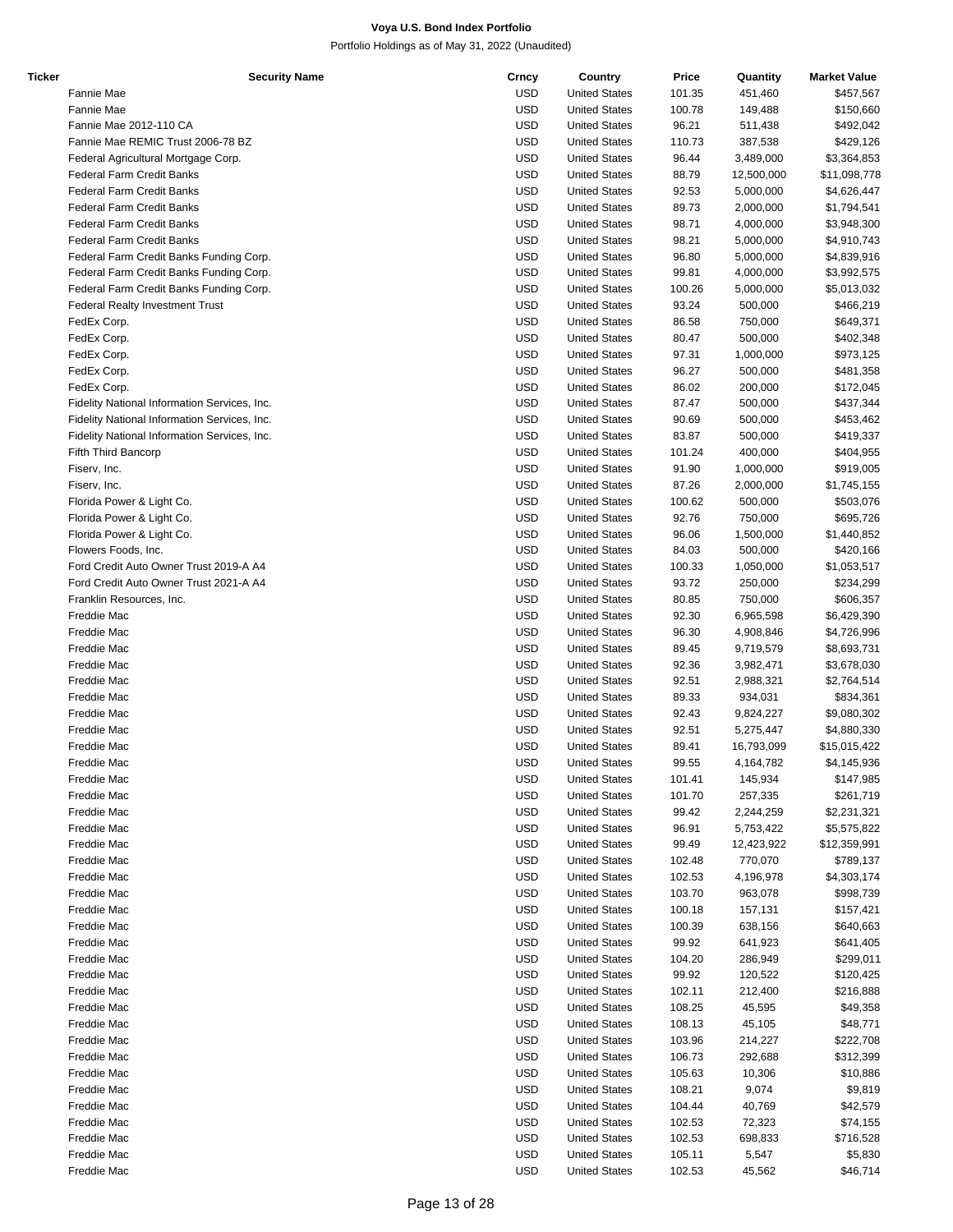| Ticker | <b>Security Name</b> | Crncy      | Country              | Price  | Quantity  | <b>Market Value</b> |
|--------|----------------------|------------|----------------------|--------|-----------|---------------------|
|        | Freddie Mac          | <b>USD</b> | <b>United States</b> | 106.69 | 101,225   | \$107,992           |
|        | Freddie Mac          | <b>USD</b> | <b>United States</b> | 106.74 | 34,730    | \$37,073            |
|        | Freddie Mac          | <b>USD</b> | <b>United States</b> | 104.44 | 210,918   | \$220,286           |
|        | Freddie Mac          | <b>USD</b> | <b>United States</b> | 106.66 | 201,693   | \$215,123           |
|        |                      |            |                      |        |           |                     |
|        | Freddie Mac          | <b>USD</b> | <b>United States</b> | 104.44 | 313,534   | \$327,449           |
|        | Freddie Mac          | <b>USD</b> | <b>United States</b> | 105.65 | 7,365     | \$7,781             |
|        | Freddie Mac          | <b>USD</b> | <b>United States</b> | 104.89 | 5,463     | \$5,730             |
|        | Freddie Mac          | <b>USD</b> | <b>United States</b> | 104.65 | 432       | \$452               |
|        | Freddie Mac          | <b>USD</b> | <b>United States</b> | 105.51 | 27,870    | \$29,406            |
|        | Freddie Mac          | <b>USD</b> | <b>United States</b> | 102.53 | 1,308,095 | \$1,341,215         |
|        | Freddie Mac          | <b>USD</b> | <b>United States</b> | 105.10 | 53,050    | \$55,753            |
|        | Freddie Mac          | <b>USD</b> | <b>United States</b> | 104.84 | 50,186    | \$52,614            |
|        | Freddie Mac          | <b>USD</b> | <b>United States</b> | 105.21 | 38,504    | \$40,509            |
|        | Freddie Mac          | <b>USD</b> | <b>United States</b> | 105.21 | 69,644    | \$73,271            |
|        |                      |            |                      |        |           |                     |
|        | Freddie Mac          | <b>USD</b> | <b>United States</b> | 105.21 | 35,781    | \$37,645            |
|        | Freddie Mac          | <b>USD</b> | <b>United States</b> | 105.93 | 18,806    | \$19,920            |
|        | Freddie Mac          | <b>USD</b> | <b>United States</b> | 105.94 | 77,893    | \$82,523            |
|        | Freddie Mac          | <b>USD</b> | <b>United States</b> | 104.60 | 47,931    | \$50,133            |
|        | Freddie Mac          | <b>USD</b> | <b>United States</b> | 105.94 | 54,549    | \$57,790            |
|        | Freddie Mac          | <b>USD</b> | <b>United States</b> | 105.93 | 10,023    | \$10,617            |
|        | Freddie Mac          | <b>USD</b> | <b>United States</b> | 106.66 | 31,724    | \$33,835            |
|        | Freddie Mac          | <b>USD</b> | <b>United States</b> | 104.44 | 75,806    | \$79,174            |
|        | Freddie Mac          | <b>USD</b> | <b>United States</b> | 108.25 | 10,673    | \$11,553            |
|        | Freddie Mac          | <b>USD</b> | <b>United States</b> | 106.61 | 69,352    | \$73,938            |
|        |                      |            |                      |        |           | \$105,560           |
|        | Freddie Mac          | <b>USD</b> | <b>United States</b> | 104.44 | 101,072   |                     |
|        | Freddie Mac          | <b>USD</b> | <b>United States</b> | 102.53 | 34,035    | \$34,897            |
|        | Freddie Mac          | <b>USD</b> | <b>United States</b> | 102.02 | 25,332    | \$25,842            |
|        | Freddie Mac          | <b>USD</b> | <b>United States</b> | 101.01 | 10,418    | \$10,524            |
|        | Freddie Mac          | <b>USD</b> | <b>United States</b> | 110.07 | 11,958    | \$13,162            |
|        | Freddie Mac          | <b>USD</b> | <b>United States</b> | 109.98 | 680       | \$748               |
|        | Freddie Mac          | <b>USD</b> | <b>United States</b> | 104.44 | 223,155   | \$233,057           |
|        | Freddie Mac          | <b>USD</b> | <b>United States</b> | 102.53 | 642,797   | \$659,078           |
|        | Freddie Mac          | <b>USD</b> | <b>United States</b> | 108.26 | 44,975    | \$48,688            |
|        | Freddie Mac          | <b>USD</b> | <b>United States</b> | 108.23 | 16,396    | \$17,745            |
|        | Freddie Mac          | <b>USD</b> | <b>United States</b> | 104.66 | 104,079   | \$108,931           |
|        |                      |            |                      |        |           |                     |
|        | Freddie Mac          | <b>USD</b> | <b>United States</b> | 108.22 | 72,240    | \$78,175            |
|        | Freddie Mac          | <b>USD</b> | <b>United States</b> | 108.22 | 12,385    | \$13,403            |
|        | Freddie Mac          | <b>USD</b> | <b>United States</b> | 109.11 | 38,897    | \$42,441            |
|        | Freddie Mac          | <b>USD</b> | <b>United States</b> | 107.08 | 9,056     | \$9,697             |
|        | Freddie Mac          | <b>USD</b> | <b>United States</b> | 109.85 | 14,578    | \$16,014            |
|        | Freddie Mac          | <b>USD</b> | <b>United States</b> | 109.57 | 35,173    | \$38,539            |
|        | Freddie Mac          | <b>USD</b> | <b>United States</b> | 106.61 | 9,356     | \$9,974             |
|        | Freddie Mac          | <b>USD</b> | <b>United States</b> | 107.00 | 32,557    | \$34,836            |
|        | Freddie Mac          | <b>USD</b> | <b>United States</b> | 108.21 | 45,225    | \$48,938            |
|        | Freddie Mac          | <b>USD</b> | <b>United States</b> | 105.62 | 90        | \$95                |
|        | Freddie Mac          | <b>USD</b> | <b>United States</b> | 110.02 | 2,012     | \$2,214             |
|        | Freddie Mac          | <b>USD</b> | <b>United States</b> | 110.08 | 29,634    | \$32,622            |
|        | Freddie Mac          | <b>USD</b> | <b>United States</b> |        |           |                     |
|        |                      |            |                      | 104.44 | 68,390    | \$71,426            |
|        | Freddie Mac          | <b>USD</b> | <b>United States</b> | 108.01 | 49,053    | \$52,981            |
|        | Freddie Mac          | <b>USD</b> | <b>United States</b> | 108.21 | 6,959     | \$7,531             |
|        | Freddie Mac          | <b>USD</b> | <b>United States</b> | 107.58 | 33,679    | \$36,233            |
|        | Freddie Mac          | <b>USD</b> | <b>United States</b> | 110.07 | 2,033     | \$2,238             |
|        | Freddie Mac          | <b>USD</b> | <b>United States</b> | 105.86 | 6,007     | \$6,359             |
|        | Freddie Mac          | <b>USD</b> | <b>United States</b> | 110.07 | 41,857    | \$46,070            |
|        | Freddie Mac          | <b>USD</b> | <b>United States</b> | 108.29 | 6,821     | \$7,386             |
|        | Freddie Mac          | <b>USD</b> | <b>United States</b> | 110.04 | 1,731     | \$1,905             |
|        | Freddie Mac          | <b>USD</b> | <b>United States</b> | 107.49 | 2,765     | \$2,972             |
|        | Freddie Mac          | <b>USD</b> | <b>United States</b> | 109.59 | 1,792     | \$1,963             |
|        | Freddie Mac          | <b>USD</b> | <b>United States</b> | 110.01 | 1,356     | \$1,491             |
|        |                      |            |                      |        |           |                     |
|        | Freddie Mac          | <b>USD</b> | <b>United States</b> | 110.01 | 24,982    | \$27,483            |
|        | Freddie Mac          | <b>USD</b> | <b>United States</b> | 107.60 | 140,444   | \$151,112           |
|        | Freddie Mac          | <b>USD</b> | <b>United States</b> | 104.44 | 186,478   | \$194,759           |
|        | Freddie Mac          | <b>USD</b> | <b>United States</b> | 106.55 | 89,193    | \$95,034            |
|        | Freddie Mac          | <b>USD</b> | <b>United States</b> | 104.43 | 187,158   | \$195,453           |
|        | Freddie Mac          | <b>USD</b> | <b>United States</b> | 104.44 | 250,311   | \$261,422           |
|        | Freddie Mac          | <b>USD</b> | <b>United States</b> | 105.61 | 27,220    | \$28,747            |
|        | Freddie Mac          | <b>USD</b> | <b>United States</b> | 105.56 | 1,987     | \$2,097             |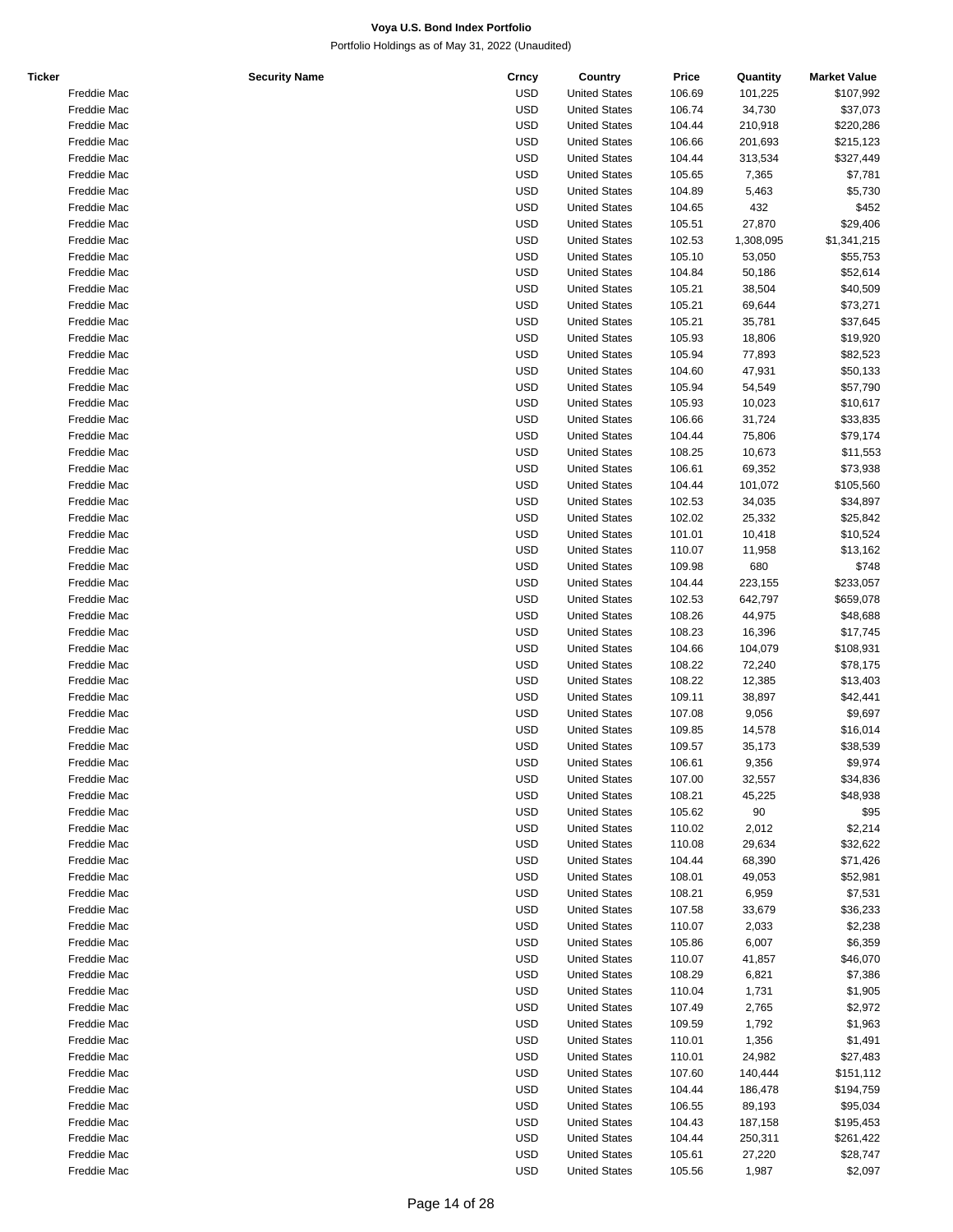| Ticker |             | <b>Security Name</b> | Crncy      | Country              | Price  | Quantity | <b>Market Value</b> |
|--------|-------------|----------------------|------------|----------------------|--------|----------|---------------------|
|        | Freddie Mac |                      | USD        | <b>United States</b> | 109.59 | 48,757   | \$53,432            |
|        | Freddie Mac |                      | USD        | <b>United States</b> | 109.66 | 262,422  | \$287,760           |
|        | Freddie Mac |                      | <b>USD</b> | <b>United States</b> | 106.58 | 99,393   | \$105,930           |
|        | Freddie Mac |                      | USD        | <b>United States</b> | 107.95 | 164,715  | \$177,808           |
|        |             |                      |            |                      |        |          |                     |
|        | Freddie Mac |                      | USD        | <b>United States</b> | 111.18 | 26,248   | \$29,181            |
|        | Freddie Mac |                      | USD        | <b>United States</b> | 106.25 | 544,640  | \$578,706           |
|        | Freddie Mac |                      | USD        | <b>United States</b> | 104.45 | 30,354   | \$31,706            |
|        | Freddie Mac |                      | USD        | <b>United States</b> | 104.45 | 82,654   | \$86,334            |
|        | Freddie Mac |                      | USD        | <b>United States</b> | 109.62 | 1,277    | \$1,400             |
|        | Freddie Mac |                      | USD        | <b>United States</b> | 106.76 | 46,509   | \$49,654            |
|        | Freddie Mac |                      | USD        | <b>United States</b> | 110.09 | 6,469    | \$7,122             |
|        | Freddie Mac |                      | USD        | <b>United States</b> | 104.20 | 85,105   | \$88,683            |
|        |             |                      |            |                      |        |          |                     |
|        | Freddie Mac |                      | USD        | <b>United States</b> | 109.57 | 1,150    | \$1,260             |
|        | Freddie Mac |                      | USD        | <b>United States</b> | 109.84 | 1,701    | \$1,869             |
|        | Freddie Mac |                      | USD        | <b>United States</b> | 108.39 | 27,698   | \$30,024            |
|        | Freddie Mac |                      | USD        | <b>United States</b> | 105.79 | 2,589    | \$2,739             |
|        | Freddie Mac |                      | USD        | <b>United States</b> | 105.53 | 3,158    | \$3,333             |
|        | Freddie Mac |                      | USD        | <b>United States</b> | 105.61 | 1,121    | \$1,184             |
|        | Freddie Mac |                      | USD        | <b>United States</b> | 110.04 | 6,069    | \$6,679             |
|        | Freddie Mac |                      | USD        | <b>United States</b> | 108.54 | 26,604   | \$28,876            |
|        | Freddie Mac |                      | USD        | <b>United States</b> |        |          |                     |
|        |             |                      |            |                      | 110.07 | 5,734    | \$6,311             |
|        | Freddie Mac |                      | USD        | <b>United States</b> | 106.42 | 372,500  | \$396,428           |
|        | Freddie Mac |                      | USD        | <b>United States</b> | 104.44 | 203,349  | \$212,371           |
|        | Freddie Mac |                      | USD        | <b>United States</b> | 108.23 | 32,682   | \$35,372            |
|        | Freddie Mac |                      | USD        | <b>United States</b> | 106.54 | 62,384   | \$66,465            |
|        | Freddie Mac |                      | USD        | <b>United States</b> | 106.64 | 146,354  | \$156,068           |
|        | Freddie Mac |                      | USD        | <b>United States</b> | 108.01 | 523,935  | \$565,894           |
|        | Freddie Mac |                      | USD        | <b>United States</b> | 104.45 | 227,076  | \$237,183           |
|        |             |                      |            |                      |        |          |                     |
|        | Freddie Mac |                      | USD        | <b>United States</b> | 105.60 | 8,303    | \$8,768             |
|        | Freddie Mac |                      | USD        | <b>United States</b> | 108.18 | 456,947  | \$494,304           |
|        | Freddie Mac |                      | USD        | <b>United States</b> | 111.19 | 7,173    | \$7,975             |
|        | Freddie Mac |                      | USD        | <b>United States</b> | 106.40 | 53,231   | \$56,636            |
|        | Freddie Mac |                      | USD        | <b>United States</b> | 104.43 | 103,730  | \$108,328           |
|        | Freddie Mac |                      | USD        | <b>United States</b> | 104.44 | 162,052  | \$169,244           |
|        | Freddie Mac |                      | USD        | <b>United States</b> | 110.09 | 4,655    | \$5,125             |
|        | Freddie Mac |                      | USD        | <b>United States</b> | 106.59 | 58,115   | \$61,946            |
|        | Freddie Mac |                      | USD        | <b>United States</b> |        |          |                     |
|        |             |                      |            |                      | 106.42 | 5,363    | \$5,707             |
|        | Freddie Mac |                      | USD        | <b>United States</b> | 108.69 | 132,441  | \$143,950           |
|        | Freddie Mac |                      | USD        | <b>United States</b> | 109.26 | 3,174    | \$3,467             |
|        | Freddie Mac |                      | USD        | <b>United States</b> | 106.44 | 21,433   | \$22,813            |
|        | Freddie Mac |                      | USD        | <b>United States</b> | 105.85 | 6,908    | \$7,313             |
|        | Freddie Mac |                      | <b>USD</b> | <b>United States</b> | 107.89 | 24,303   | \$26,220            |
|        | Freddie Mac |                      | USD        | <b>United States</b> | 108.33 | 102,886  | \$111,460           |
|        | Freddie Mac |                      | USD        | <b>United States</b> | 106.43 | 1,399    | \$1,489             |
|        | Freddie Mac |                      | USD        | <b>United States</b> | 107.42 | 4,559    | \$4,897             |
|        |             |                      |            |                      |        |          |                     |
|        | Freddie Mac |                      | <b>USD</b> | <b>United States</b> | 107.12 | 2,729    | \$2,923             |
|        | Freddie Mac |                      | USD        | <b>United States</b> | 106.38 | 1,466    | \$1,559             |
|        | Freddie Mac |                      | <b>USD</b> | <b>United States</b> | 110.14 | 10,614   | \$11,689            |
|        | Freddie Mac |                      | USD        | <b>United States</b> | 108.12 | 1,227    | \$1,326             |
|        | Freddie Mac |                      | <b>USD</b> | <b>United States</b> | 109.34 | 2,776    | \$3,035             |
|        | Freddie Mac |                      | <b>USD</b> | <b>United States</b> | 106.59 | 56,651   | \$60,386            |
|        | Freddie Mac |                      | USD        | <b>United States</b> | 106.40 | 6,787    | \$7,222             |
|        | Freddie Mac |                      | USD        | <b>United States</b> | 106.38 | 250      | \$265               |
|        |             |                      |            |                      |        |          |                     |
|        | Freddie Mac |                      | USD        | <b>United States</b> | 107.34 | 11,481   | \$12,324            |
|        | Freddie Mac |                      | USD        | <b>United States</b> | 107.29 | 201      | \$216               |
|        | Freddie Mac |                      | USD        | <b>United States</b> | 108.19 | 9,257    | \$10,015            |
|        | Freddie Mac |                      | USD        | <b>United States</b> | 108.27 | 21,984   | \$23,802            |
|        | Freddie Mac |                      | <b>USD</b> | <b>United States</b> | 107.90 | 40,445   | \$43,639            |
|        | Freddie Mac |                      | <b>USD</b> | <b>United States</b> | 106.76 | 309,183  | \$330,069           |
|        | Freddie Mac |                      | USD        | <b>United States</b> | 108.26 | 59,038   | \$63,912            |
|        | Freddie Mac |                      | USD        | <b>United States</b> | 108.96 | 9,311    | \$10,146            |
|        |             |                      |            |                      |        |          |                     |
|        | Freddie Mac |                      | USD        | <b>United States</b> | 110.08 | 6,427    | \$7,074             |
|        | Freddie Mac |                      | USD        | <b>United States</b> | 109.70 | 5,614    | \$6,159             |
|        | Freddie Mac |                      | USD        | <b>United States</b> | 104.65 | 3,659    | \$3,829             |
|        | Freddie Mac |                      | USD        | <b>United States</b> | 106.60 | 54,299   | \$57,885            |
|        | Freddie Mac |                      | <b>USD</b> | <b>United States</b> | 106.66 | 652      | \$696               |
|        | Freddie Mac |                      | <b>USD</b> | <b>United States</b> | 109.14 | 2,379    | \$2,596             |
|        |             |                      |            |                      |        |          |                     |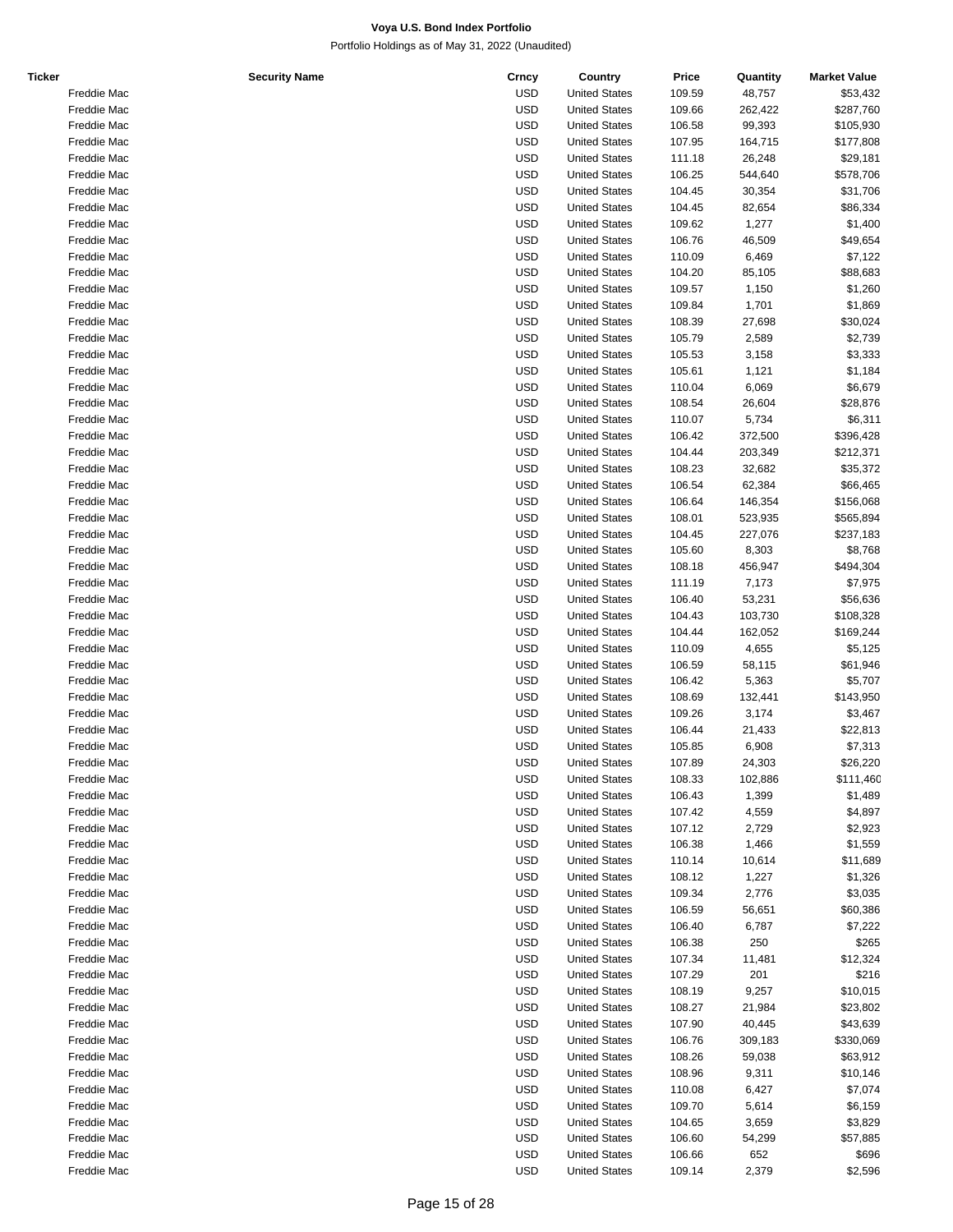| Ticker | <b>Security Name</b>                               | Crncy      | Country              | Price  | Quantity   | <b>Market Value</b> |
|--------|----------------------------------------------------|------------|----------------------|--------|------------|---------------------|
|        | Freddie Mac                                        | <b>USD</b> | <b>United States</b> | 107.85 | 12,232     | \$13,192            |
|        | Freddie Mac                                        | <b>USD</b> | <b>United States</b> | 110.02 | 5,386      | \$5,926             |
|        | Freddie Mac                                        | <b>USD</b> | <b>United States</b> | 110.13 | 17,303     | \$19,055            |
|        | Freddie Mac                                        | <b>USD</b> | <b>United States</b> | 108.04 | 9,281      | \$10,027            |
|        |                                                    |            |                      |        |            |                     |
|        | Freddie Mac                                        | <b>USD</b> | <b>United States</b> | 108.18 | 3,545      | \$3,835             |
|        | Freddie Mac                                        | <b>USD</b> | <b>United States</b> | 107.89 | 140,988    | \$152,114           |
|        | Freddie Mac                                        | <b>USD</b> | <b>United States</b> | 109.52 | 148        | \$162               |
|        | Freddie Mac                                        | <b>USD</b> | <b>United States</b> | 110.03 | 995        | \$1,095             |
|        | Freddie Mac                                        | <b>USD</b> | <b>United States</b> | 107.50 | 64,634     | \$69,479            |
|        | Freddie Mac                                        | <b>USD</b> | <b>United States</b> | 106.39 | 1,999      | \$2,126             |
|        |                                                    | <b>USD</b> |                      |        |            |                     |
|        | Freddie Mac                                        |            | <b>United States</b> | 108.83 | 2,141      | \$2,330             |
|        | Freddie Mac                                        | <b>USD</b> | <b>United States</b> | 107.88 | 2,446      | \$2,638             |
|        | Freddie Mac                                        | <b>USD</b> | <b>United States</b> | 110.09 | 3,765      | \$4,145             |
|        | Freddie Mac                                        | <b>USD</b> | <b>United States</b> | 102.76 | 397        | \$408               |
|        | Freddie Mac                                        | <b>USD</b> | <b>United States</b> | 107.92 | 27,127     | \$29,276            |
|        | Freddie Mac                                        | <b>USD</b> | <b>United States</b> | 106.52 | 193,743    | \$206,370           |
|        | Freddie Mac                                        | <b>USD</b> | <b>United States</b> | 106.25 | 13,379     | \$14,216            |
|        |                                                    |            |                      |        |            |                     |
|        | Freddie Mac                                        | <b>USD</b> | <b>United States</b> | 110.09 | 4,574      | \$5,036             |
|        | Freddie Mac                                        | <b>USD</b> | <b>United States</b> | 110.07 | 7,780      | \$8,563             |
|        | Freddie Mac                                        | <b>USD</b> | <b>United States</b> | 126.13 | 840,000    | \$1,059,490         |
|        | Freddie Mac                                        | <b>USD</b> | <b>United States</b> | 107.54 | 1,817      | \$1,954             |
|        | Freddie Mac                                        | <b>USD</b> | <b>United States</b> | 105.73 | 70,459     | \$74,495            |
|        | Freddie Mac                                        | <b>USD</b> | <b>United States</b> | 107.86 | 45,172     | \$48,723            |
|        |                                                    |            |                      |        |            |                     |
|        | Freddie Mac                                        | <b>USD</b> | <b>United States</b> | 102.45 | 577,708    | \$591,886           |
|        | Freddie Mac                                        | <b>USD</b> | <b>United States</b> | 108.24 | 467,890    | \$506,429           |
|        | Freddie Mac                                        | <b>USD</b> | <b>United States</b> | 96.93  | 2,901,724  | \$2,812,647         |
|        | Freddie Mac                                        | <b>USD</b> | <b>United States</b> | 96.93  | 3,259,351  | \$3,159,299         |
|        | Freddie Mac                                        | <b>USD</b> | <b>United States</b> | 102.30 | 181,360    | \$185,525           |
|        | Freddie Mac                                        | <b>USD</b> | <b>United States</b> | 102.53 | 252,099    | \$258,477           |
|        |                                                    |            |                      |        |            |                     |
|        | Freddie Mac                                        | <b>USD</b> | <b>United States</b> | 102.53 | 232,557    | \$238,442           |
|        | Freddie Mac                                        | <b>USD</b> | <b>United States</b> | 102.50 | 235,955    | \$241,844           |
|        | Freddie Mac                                        | <b>USD</b> | <b>United States</b> | 102.53 | 43,646     | \$44,753            |
|        | Freddie Mac                                        | <b>USD</b> | <b>United States</b> | 99.89  | 2,633,047  | \$2,630,152         |
|        | Freddie Mac                                        | <b>USD</b> | <b>United States</b> | 99.89  | 10,708,629 | \$10,697,033        |
|        | Freddie Mac                                        | <b>USD</b> | <b>United States</b> | 99.89  | 11,622,369 | \$11,609,803        |
|        | Freddie Mac                                        | <b>USD</b> | <b>United States</b> | 102.43 | 585,837    | \$600,067           |
|        |                                                    |            |                      |        |            |                     |
|        | Freddie Mac                                        | <b>USD</b> | <b>United States</b> | 96.79  | 5,595,283  | \$5,415,446         |
|        | Freddie Mac                                        | <b>USD</b> | <b>United States</b> | 96.93  | 11,411,197 | \$11,060,887        |
|        | GATX Corp.                                         | <b>USD</b> | <b>United States</b> | 80.63  | 500,000    | \$403,133           |
|        | <b>GE Capital Funding LLC</b>                      | <b>USD</b> | <b>United States</b> | 100.69 | 1,000,000  | \$1,006,947         |
|        | GE Capital International Funding Co. Unlimited Co. | <b>USD</b> | Ireland              | 98.75  | 3,134,000  | \$3,094,906         |
|        | General Dynamics Corp.                             | <b>USD</b> | <b>United States</b> | 90.02  | 500,000    | \$450,090           |
|        |                                                    |            |                      |        |            |                     |
|        | General Dynamics Corp.                             | <b>USD</b> | <b>United States</b> | 100.10 | 500,000    | \$500,483           |
|        | General Mills, Inc.                                | <b>USD</b> | <b>United States</b> | 76.09  | 751,000    | \$571,427           |
|        | General Motors Co.                                 | USD        | <b>United States</b> | 102.85 | 1,000,000  | \$1,028,540         |
|        | General Motors Co.                                 | <b>USD</b> | <b>United States</b> | 108.25 | 750,000    | \$811,856           |
|        | General Motors Financial Co., Inc.                 | <b>USD</b> | <b>United States</b> | 102.96 | 1,000,000  | \$1,029,572         |
|        | General Motors Financial Co., Inc.                 | <b>USD</b> | <b>United States</b> | 100.68 | 750,000    | \$755,067           |
|        |                                                    |            |                      |        |            |                     |
|        | General Motors Financial Co., Inc.                 | USD        | <b>United States</b> | 98.51  | 500,000    | \$492,550           |
|        | General Motors Financial Co., Inc.                 | <b>USD</b> | <b>United States</b> | 100.29 | 1,000,000  | \$1,002,938         |
|        | General Motors Financial Co., Inc.                 | <b>USD</b> | <b>United States</b> | 95.02  | 500,000    | \$475,094           |
|        | General Motors Financial Co., Inc.                 | <b>USD</b> | <b>United States</b> | 87.31  | 500,000    | \$436,532           |
|        | General Motors Financial Co., Inc.                 | USD        | <b>United States</b> | 95.89  | 500,000    | \$479,428           |
|        | Georgia Power Co.                                  | <b>USD</b> | <b>United States</b> | 78.19  | 500,000    | \$390,940           |
|        |                                                    |            |                      |        |            |                     |
|        | Gilead Sciences, Inc.                              | <b>USD</b> | <b>United States</b> | 92.11  | 250,000    | \$230,282           |
|        | Gilead Sciences, Inc.                              | <b>USD</b> | <b>United States</b> | 99.76  | 500,000    | \$498,794           |
|        | Gilead Sciences, Inc.                              | <b>USD</b> | <b>United States</b> | 99.73  | 750,000    | \$747,939           |
|        | Gilead Sciences, Inc.                              | <b>USD</b> | <b>United States</b> | 100.16 | 260,000    | \$260,421           |
|        | Gilead Sciences, Inc.                              | <b>USD</b> | <b>United States</b> | 100.43 | 750,000    | \$753,240           |
|        | Gilead Sciences, Inc.                              | <b>USD</b> | <b>United States</b> | 96.01  | 200,000    | \$192,010           |
|        |                                                    |            |                      |        |            |                     |
|        | Gilead Sciences, Inc.                              | USD        | <b>United States</b> | 101.34 | 150,000    | \$152,009           |
|        | Gilead Sciences, Inc.                              | <b>USD</b> | <b>United States</b> | 101.09 | 350,000    | \$353,799           |
|        | Ginnie Mae                                         | <b>USD</b> | <b>United States</b> | 104.41 | 2,618,442  | \$2,733,981         |
|        | Ginnie Mae                                         | <b>USD</b> | <b>United States</b> | 103.11 | 1,258,461  | \$1,297,604         |
|        | Ginnie Mae                                         | <b>USD</b> | <b>United States</b> | 102.02 | 2,094,005  | \$2,136,384         |
|        | Ginnie Mae                                         | <b>USD</b> | <b>United States</b> | 105.45 | 1,469,537  | \$1,549,654         |
|        |                                                    |            |                      |        |            |                     |
|        | Ginnie Mae                                         | <b>USD</b> | <b>United States</b> | 106.31 | 19,426     | \$20,652            |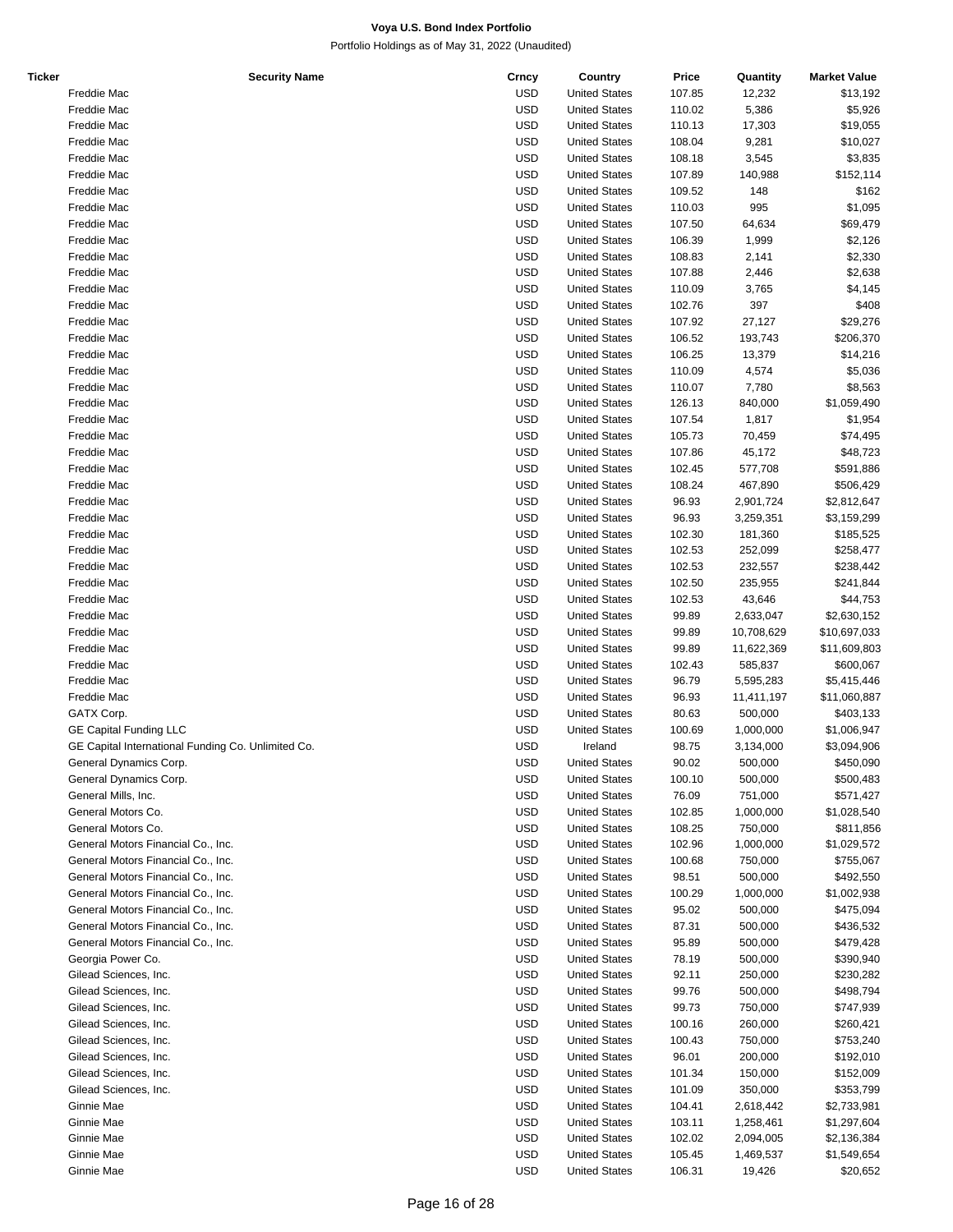| <b>Ticker</b> |                       | <b>Security Name</b> | Crncy      | Country              | Price  | Quantity   | <b>Market Value</b> |
|---------------|-----------------------|----------------------|------------|----------------------|--------|------------|---------------------|
|               | Ginnie Mae            |                      | <b>USD</b> | <b>United States</b> | 104.89 | 1,658      | \$1,739             |
|               | Ginnie Mae            |                      | <b>USD</b> | <b>United States</b> | 105.74 | 137,873    | \$145,780           |
|               | Ginnie Mae            |                      | <b>USD</b> | <b>United States</b> | 106.21 | 450,651    | \$478,653           |
|               | Ginnie Mae            |                      | <b>USD</b> | <b>United States</b> | 104.70 | 177,982    | \$186,345           |
|               | Ginnie Mae            |                      | <b>USD</b> | <b>United States</b> | 107.19 | 324,814    | \$348,152           |
|               | Ginnie Mae            |                      | <b>USD</b> | <b>United States</b> | 109.15 | 373,207    | \$407,339           |
|               | Ginnie Mae            |                      | <b>USD</b> | <b>United States</b> | 109.14 | 217,480    | \$237,364           |
|               | Ginnie Mae            |                      | <b>USD</b> | <b>United States</b> | 105.36 | 521,255    | \$549,184           |
|               |                       |                      |            |                      |        |            |                     |
|               | Ginnie Mae            |                      | <b>USD</b> | <b>United States</b> | 108.65 | 468,356    | \$508,890           |
|               | Ginnie Mae            |                      | <b>USD</b> | <b>United States</b> | 105.37 | 601,503    | \$633,804           |
|               | Ginnie Mae            |                      | <b>USD</b> | <b>United States</b> | 109.22 | 196,380    | \$214,488           |
|               | Ginnie Mae            |                      | <b>USD</b> | <b>United States</b> | 105.72 | 232,896    | \$246,212           |
|               | Ginnie Mae            |                      | <b>USD</b> | <b>United States</b> | 109.14 | 119,491    | \$130,411           |
|               | Ginnie Mae            |                      | <b>USD</b> | <b>United States</b> | 109.22 | 275,601    | \$301,011           |
|               | Ginnie Mae            |                      | <b>USD</b> | <b>United States</b> | 109.05 | 5,694      | \$6,210             |
|               | Ginnie Mae            |                      | <b>USD</b> | <b>United States</b> | 106.62 | 16,507     | \$17,599            |
|               | Ginnie Mae            |                      | <b>USD</b> | <b>United States</b> | 108.20 | 9,568      | \$10,352            |
|               | Ginnie Mae            |                      | <b>USD</b> | <b>United States</b> | 109.24 | 19,766     | \$21,592            |
|               | Ginnie Mae            |                      | <b>USD</b> | <b>United States</b> | 109.15 | 298,344    | \$325,638           |
|               | Ginnie Mae            |                      | <b>USD</b> | <b>United States</b> | 106.99 | 366,621    | \$392,245           |
|               | Ginnie Mae            |                      | <b>USD</b> | <b>United States</b> | 105.36 | 1,151,113  | \$1,212,857         |
|               | Ginnie Mae            |                      | <b>USD</b> | <b>United States</b> | 105.45 | 503,218    | \$530,658           |
|               | Ginnie Mae            |                      | <b>USD</b> | <b>United States</b> | 106.13 | 401,547    | \$426,168           |
|               |                       |                      | <b>USD</b> | <b>United States</b> |        |            |                     |
|               | Ginnie Mae            |                      |            |                      | 106.66 | 326,334    | \$348,069           |
|               | Ginnie Mae            |                      | <b>USD</b> | <b>United States</b> | 105.84 | 519,664    | \$550,031           |
|               | Ginnie Mae            |                      | <b>USD</b> | <b>United States</b> | 106.98 | 6,464      | \$6,915             |
|               | Ginnie Mae            |                      | <b>USD</b> | <b>United States</b> | 106.09 | 212        | \$225               |
|               | Ginnie Mae            |                      | <b>USD</b> | <b>United States</b> | 109.49 | 21,526     | \$23,569            |
|               | Ginnie Mae            |                      | <b>USD</b> | <b>United States</b> | 109.98 | 8,016      | \$8,816             |
|               | Ginnie Mae            |                      | <b>USD</b> | <b>United States</b> | 110.79 | 19,100     | \$21,161            |
|               | Ginnie Mae            |                      | <b>USD</b> | <b>United States</b> | 110.69 | 97,754     | \$108,207           |
|               | Ginnie Mae            |                      | <b>USD</b> | <b>United States</b> | 107.01 | 49,364     | \$52,823            |
|               | Ginnie Mae            |                      | <b>USD</b> | <b>United States</b> | 105.97 | 13,132     | \$13,916            |
|               | Ginnie Mae            |                      | <b>USD</b> | <b>United States</b> | 110.73 | 16,252     | \$17,996            |
|               | Ginnie Mae            |                      | <b>USD</b> | <b>United States</b> | 105.48 | 3,946      | \$4,162             |
|               | Ginnie Mae            |                      | <b>USD</b> | <b>United States</b> | 109.09 | 16,301     | \$17,783            |
|               | Ginnie Mae            |                      | <b>USD</b> | <b>United States</b> | 106.71 | 31,782     | \$33,915            |
|               | Ginnie Mae            |                      | <b>USD</b> | <b>United States</b> | 109.77 | 27,253     | \$29,916            |
|               | Ginnie Mae            |                      | <b>USD</b> | <b>United States</b> | 105.35 | 387        | \$408               |
|               | Ginnie Mae            |                      | <b>USD</b> | <b>United States</b> | 110.81 |            |                     |
|               |                       |                      |            | <b>United States</b> |        | 14,565     | \$16,140            |
|               | Ginnie Mae            |                      | <b>USD</b> |                      | 110.80 | 28,597     | \$31,686            |
|               | Ginnie Mae            |                      | <b>USD</b> | <b>United States</b> | 106.01 | 40,834     | \$43,290            |
|               | Ginnie Mae            |                      | USD        | <b>United States</b> | 109.98 | 98,759     | \$108,614           |
|               | Ginnie Mae            |                      | <b>USD</b> | <b>United States</b> | 97.83  | 6,783,363  | \$6,636,471         |
|               | Ginnie Mae            |                      | <b>USD</b> | <b>United States</b> | 97.83  | 2,964,358  | \$2,900,179         |
|               | Ginnie Mae            |                      | <b>USD</b> | <b>United States</b> | 96.75  | 16,334,283 | \$15,803,730        |
|               | Ginnie Mae            |                      | <b>USD</b> | <b>United States</b> | 94.13  | 14,216,783 | \$13,382,491        |
|               | Ginnie Mae            |                      | <b>USD</b> | <b>United States</b> | 91.40  | 18,779,829 | \$17,164,005        |
|               | Ginnie Mae            |                      | <b>USD</b> | <b>United States</b> | 91.31  | 12,558,041 | \$11,466,978        |
|               | Ginnie Mae            |                      | <b>USD</b> | <b>United States</b> | 94.20  | 3,323,027  | \$3,130,187         |
|               | Ginnie Mae            |                      | <b>USD</b> | <b>United States</b> | 94.22  | 5,108,071  | \$4,812,594         |
|               | Ginnie Mae            |                      | <b>USD</b> | <b>United States</b> | 94.20  | 6,634,514  | \$6,249,583         |
|               | Ginnie Mae            |                      | <b>USD</b> | <b>United States</b> | 94.01  | 4,649,001  | \$4,370,736         |
|               | Ginnie Mae            |                      | USD        | <b>United States</b> | 96.67  | 20,098,831 | \$19,429,041        |
|               | Ginnie Mae            |                      | <b>USD</b> | <b>United States</b> | 102.52 | 1,864,670  | \$1,911,614         |
|               | Ginnie Mae            |                      | <b>USD</b> | <b>United States</b> | 100.45 | 4,132,990  | \$4,151,733         |
|               | Ginnie Mae            |                      | <b>USD</b> | <b>United States</b> | 102.34 | 11,100,331 | \$11,359,934        |
|               |                       |                      | <b>USD</b> |                      |        |            |                     |
|               | Ginnie Mae            |                      |            | <b>United States</b> | 97.47  | 3,121,889  | \$3,042,966         |
|               | Ginnie Mae            |                      | <b>USD</b> | <b>United States</b> | 103.65 | 297,942    | \$308,819           |
|               | Ginnie Mae            |                      | <b>USD</b> | <b>United States</b> | 100.74 | 12,216,579 | \$12,306,628        |
|               | Ginnie Mae            |                      | <b>USD</b> | <b>United States</b> | 100.74 | 12,299,680 | \$12,390,344        |
|               | Ginnie Mae            |                      | USD        | <b>United States</b> | 100.74 | 1,874,253  | \$1,888,068         |
|               | Ginnie Mae 2011-127 C |                      | <b>USD</b> | <b>United States</b> | 97.53  | 1,069,733  | \$1,043,264         |
|               | Ginnie Mae 2011-142 B |                      | <b>USD</b> | <b>United States</b> | 99.88  | 496,850    | \$496,265           |
|               | Ginnie Mae 2014-150 C |                      | <b>USD</b> | <b>United States</b> | 99.89  | 1,105,061  | \$1,103,888         |
|               | Ginnie Mae 2014-50 C  |                      | <b>USD</b> | <b>United States</b> | 99.15  | 2,472,038  | \$2,450,983         |
|               | Ginnie Mae TBA        |                      | <b>USD</b> | <b>United States</b> | 96.48  | 53,480,000 | \$51,595,665        |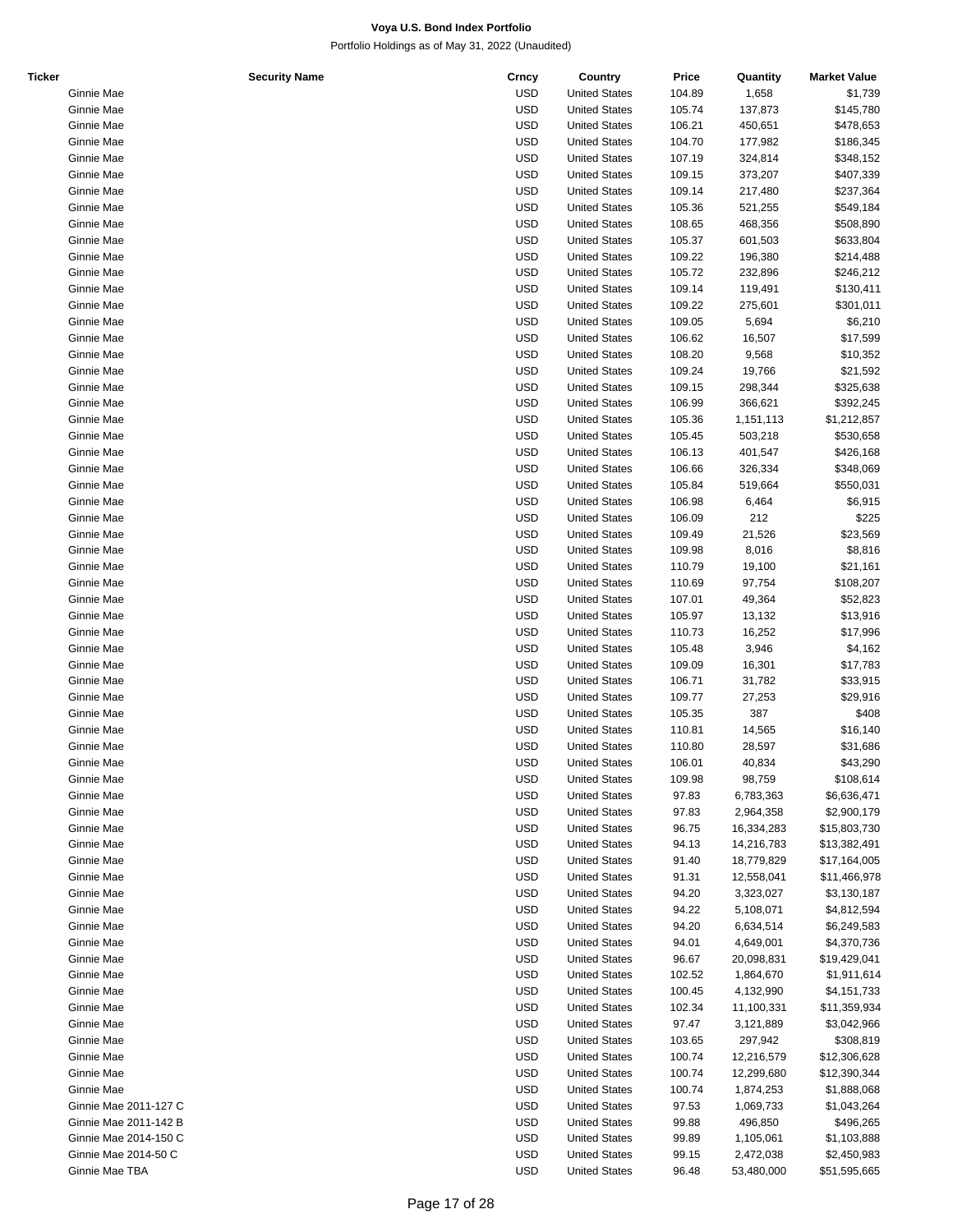| Ticker | <b>Security Name</b>                                         | Crncy      | Country              | Price  | Quantity   | <b>Market Value</b> |
|--------|--------------------------------------------------------------|------------|----------------------|--------|------------|---------------------|
|        | Ginnie Mae TBA                                               | <b>USD</b> | <b>United States</b> | 93.80  | 28,094,000 | \$26,352,391        |
|        | Ginnie Mae TBA                                               | <b>USD</b> | <b>United States</b> | 90.93  | 8,475,000  | \$7,706,291         |
|        | GlaxoSmithKline Capital, Inc.                                | <b>USD</b> | United Kingdom       | 124.84 | 500,000    | \$624,222           |
|        | GM Financial Consumer Automobile Receivables Trust 2021-1 A4 | <b>USD</b> | <b>United States</b> | 94.58  | 1,000,000  | \$945,786           |
|        | GM Financial Consumer Automobile Receivables Trust 2021-3 A3 | <b>USD</b> | <b>United States</b> | 96.30  | 850,000    | \$818,518           |
|        | Goldman Sachs Group, Inc.                                    | <b>USD</b> | <b>United States</b> | 117.11 | 4,000,000  | \$4,684,393         |
|        | Goldman Sachs Group, Inc.                                    | <b>USD</b> | <b>United States</b> | 101.67 | 1,000,000  | \$1,016,745         |
|        |                                                              |            | <b>United States</b> |        |            |                     |
|        | Goldman Sachs Group, Inc.                                    | <b>USD</b> |                      | 100.62 | 500,000    | \$503,114           |
|        | Goldman Sachs Group, Inc./The                                | <b>USD</b> | <b>United States</b> | 100.19 | 500,000    | \$500,962           |
|        | Goldman Sachs Group, Inc./The                                | <b>USD</b> | <b>United States</b> | 100.46 | 500,000    | \$502,321           |
|        | Goldman Sachs Group, Inc./The                                | <b>USD</b> | <b>United States</b> | 97.35  | 500,000    | \$486,763           |
|        | Goldman Sachs Group, Inc./The                                | <b>USD</b> | <b>United States</b> | 98.84  | 500,000    | \$494,218           |
|        | Goldman Sachs Group, Inc./The                                | <b>USD</b> | <b>United States</b> | 99.26  | 500,000    | \$496,306           |
|        | Goldman Sachs Group, Inc./The                                | <b>USD</b> | <b>United States</b> | 93.30  | 1,000,000  | \$933,011           |
|        | Goldman Sachs Group, Inc./The                                | <b>USD</b> | <b>United States</b> | 97.29  | 1,000,000  | \$972,909           |
|        | Goldman Sachs Group, Inc./The                                | <b>USD</b> | <b>United States</b> | 84.42  | 500,000    | \$422,099           |
|        | Goldman Sachs Group, Inc./The                                | <b>USD</b> | <b>United States</b> | 86.28  | 500,000    | \$431,386           |
|        | Goldman Sachs Group, Inc./The                                | <b>USD</b> | <b>United States</b> | 82.30  | 500,000    | \$411,518           |
|        | Goldman Sachs Group, Inc./The                                | <b>USD</b> | <b>United States</b> | 90.45  | 1,750,000  | \$1,582,929         |
|        | Halliburton Co.                                              | <b>USD</b> | <b>United States</b> | 91.74  | 500,000    | \$458,719           |
|        | Halliburton Co.                                              | <b>USD</b> |                      |        |            |                     |
|        |                                                              |            | <b>United States</b> | 101.05 | 31,000     | \$31,327            |
|        | Halliburton Co.                                              | <b>USD</b> | <b>United States</b> | 101.53 | 500,000    | \$507,628           |
|        | Halliburton Co.                                              | <b>USD</b> | <b>United States</b> | 94.22  | 500,000    | \$471,097           |
|        | Halliburton Co.                                              | <b>USD</b> | <b>United States</b> | 100.49 | 27,000     | \$27,131            |
|        | Hashemite Kingdom of Jordan Government AID Bond              | <b>USD</b> | Jordan               | 99.70  | 1,000,000  | \$996,958           |
|        | Hershey Co/The                                               | <b>USD</b> | <b>United States</b> | 96.45  | 750,000    | \$723,406           |
|        | Hess Corp.                                                   | <b>USD</b> | <b>United States</b> | 102.08 | 738,000    | \$753,340           |
|        | Hewlett Packard Enterprise Co.                               | <b>USD</b> | <b>United States</b> | 100.43 | 500,000    | \$502,139           |
|        | Hewlett Packard Enterprise Co.                               | <b>USD</b> | <b>United States</b> | 97.22  | 1,000,000  | \$972,248           |
|        | Home Depot, Inc./The                                         | <b>USD</b> | <b>United States</b> | 92.78  | 1,000,000  | \$927,817           |
|        | Home Depot, Inc./The                                         | <b>USD</b> | <b>United States</b> | 88.52  | 1,000,000  | \$885,199           |
|        |                                                              |            |                      |        |            |                     |
|        | Home Depot, Inc./The                                         | <b>USD</b> | <b>United States</b> | 97.00  | 500,000    | \$485,005           |
|        | Home Depot, Inc./The                                         | <b>USD</b> | <b>United States</b> | 120.47 | 2,350,000  | \$2,830,955         |
|        | Honda Auto Receivables 2019-2 A4 Owner Trust                 | <b>USD</b> | <b>United States</b> | 100.14 | 800,000    | \$801,103           |
|        | Honda Auto Receivables Owner Trust 2021-2 A4                 | <b>USD</b> | <b>United States</b> | 94.47  | 1,000,000  | \$944,717           |
|        | Honeywell International, Inc.                                | <b>USD</b> | <b>United States</b> | 93.97  | 2,600,000  | \$2,443,207         |
|        | HP, Inc.                                                     | <b>USD</b> | <b>United States</b> | 90.07  | 500,000    | \$450,346           |
|        | HP, Inc.                                                     | <b>USD</b> | <b>United States</b> | 95.57  | 1,000,000  | \$955,725           |
|        | <b>HSBC Holdings PLC</b>                                     | <b>USD</b> | United Kingdom       | 98.99  | 500,000    | \$494,943           |
|        | <b>HSBC Holdings PLC</b>                                     | <b>USD</b> | United Kingdom       | 96.73  | 1,000,000  | \$967,310           |
|        | <b>HSBC Holdings PLC</b>                                     | <b>USD</b> | United Kingdom       | 99.73  | 750,000    | \$747,994           |
|        | <b>HSBC Holdings PLC</b>                                     | USD        | United Kingdom       | 99.83  | 1,000,000  | \$998,270           |
|        | <b>HSBC Holdings PLC</b>                                     | <b>USD</b> | United Kingdom       | 112.06 | 3,400,000  | \$3,809,930         |
|        | <b>HSBC Holdings PLC</b>                                     | <b>USD</b> | United Kingdom       | 100.33 | 500,000    | \$501,665           |
|        |                                                              |            |                      |        |            |                     |
|        | <b>HSBC Holdings PLC</b>                                     | <b>USD</b> | United Kingdom       | 95.75  | 500,000    | \$478,750           |
|        | <b>HSBC Holdings PLC</b>                                     | <b>USD</b> | United Kingdom       | 100.46 | 300,000    | \$301,385           |
|        | HSBC USA, Inc.                                               | <b>USD</b> | <b>United States</b> | 100.42 | 250,000    | \$251,050           |
|        | Humana, Inc.                                                 | <b>USD</b> | <b>United States</b> | 100.60 | 1,750,000  | \$1,760,536         |
|        | Humana, Inc.                                                 | <b>USD</b> | <b>United States</b> | 102.22 | 500,000    | \$511,109           |
|        | Huntington National Bank/The                                 | <b>USD</b> | <b>United States</b> | 100.79 | 1,000,000  | \$1,007,863         |
|        | Illinois Tool Works, Inc.                                    | <b>USD</b> | <b>United States</b> | 101.28 | 500,000    | \$506,422           |
|        | Illinois Tool Works, Inc.                                    | <b>USD</b> | <b>United States</b> | 93.66  | 500,000    | \$468,320           |
|        | Indiana Michigan Power Co.                                   | <b>USD</b> | <b>United States</b> | 96.50  | 500,000    | \$482,513           |
|        | Indonesia Government International Bond                      | <b>USD</b> | Indonesia            | 93.86  | 1,000,000  | \$938,611           |
|        | Indonesia Government International Bond                      | <b>USD</b> | Indonesia            | 84.99  | 1,000,000  | \$849,861           |
|        |                                                              | <b>USD</b> |                      |        |            |                     |
|        | Intel Corp.                                                  |            | <b>United States</b> | 89.96  | 272,000    | \$244,681           |
|        | Intel Corp.                                                  | <b>USD</b> | <b>United States</b> | 91.61  | 1,000,000  | \$916,129           |
|        | Intel Corp.                                                  | <b>USD</b> | <b>United States</b> | 82.47  | 500,000    | \$412,339           |
|        | Intel Corp.                                                  | <b>USD</b> | <b>United States</b> | 99.44  | 1,000,000  | \$994,443           |
|        | Intel Corp.                                                  | <b>USD</b> | <b>United States</b> | 101.64 | 1,760,000  | \$1,788,946         |
|        | Inter-American Development Bank                              | <b>USD</b> | Supranational        | 100.10 | 3,000,000  | \$3,003,068         |
|        | Inter-American Development Bank                              | <b>USD</b> | Supranational        | 94.59  | 1,000,000  | \$945,922           |
|        | Inter-American Development Bank                              | <b>USD</b> | Supranational        | 93.49  | 2,400,000  | \$2,243,746         |
|        | Inter-American Development Bank                              | <b>USD</b> | Supranational        | 96.91  | 1,500,000  | \$1,453,658         |
|        | Intercontinental Exchange, Inc.                              | <b>USD</b> | <b>United States</b> | 81.22  | 1,000,000  | \$812,230           |
|        | International Business Machines Corp.                        | <b>USD</b> | <b>United States</b> | 79.26  | 1,000,000  | \$792,608           |
|        |                                                              |            |                      |        |            |                     |
|        | International Business Machines Corp.                        | <b>USD</b> | <b>United States</b> | 85.82  | 3,000,000  | \$2,574,681         |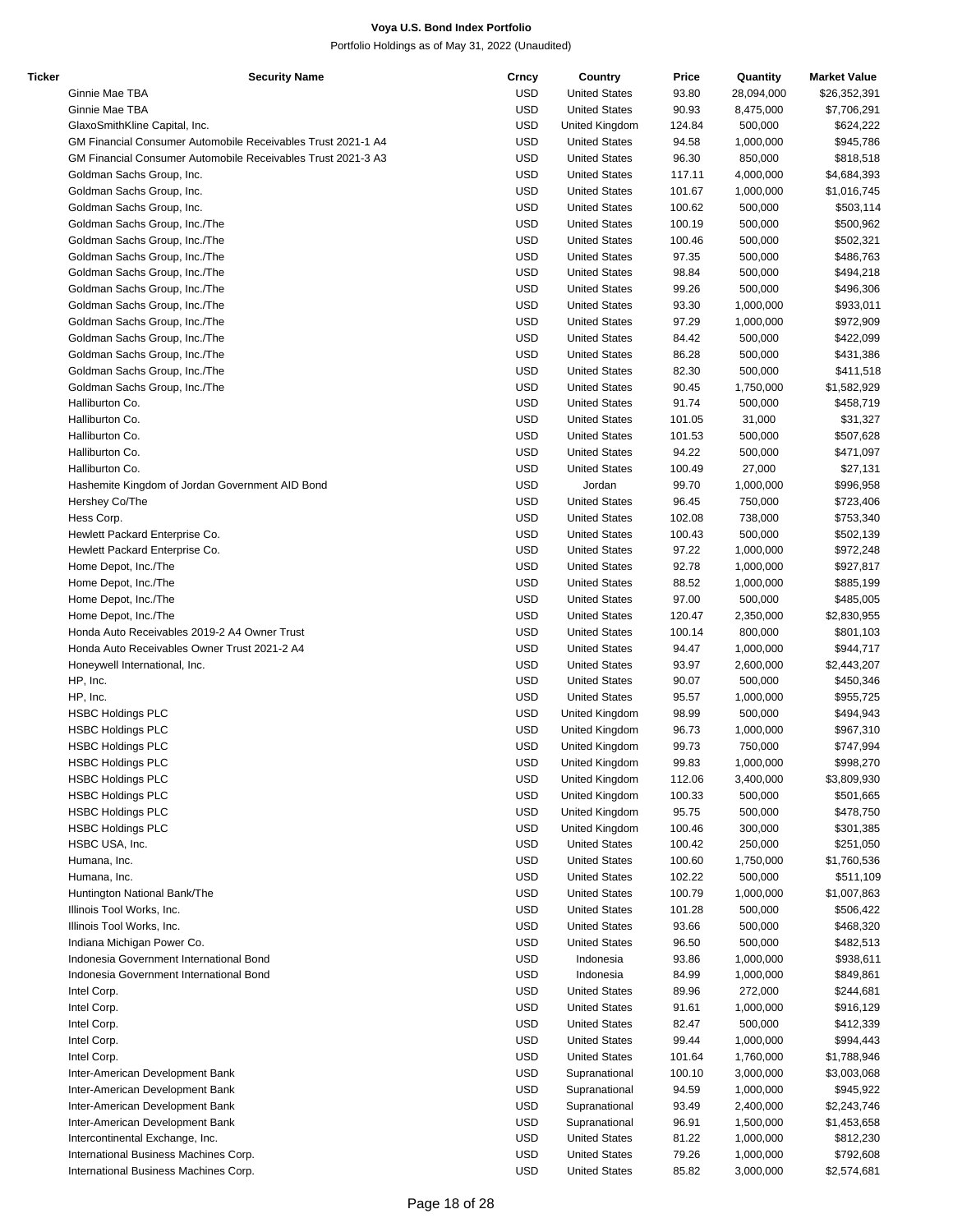| Ticker | <b>Security Name</b>                                        | Crncy      | Country              | Price  | Quantity  | <b>Market Value</b> |
|--------|-------------------------------------------------------------|------------|----------------------|--------|-----------|---------------------|
|        | International Business Machines Corp.                       | <b>USD</b> | <b>United States</b> | 99.97  | 1,000,000 | \$999,652           |
|        | International Business Machines Corp.                       | <b>USD</b> | <b>United States</b> | 100.83 | 1,000,000 | \$1,008,318         |
|        | International Paper Co.                                     | <b>USD</b> | <b>United States</b> | 93.87  | 532,000   | \$499,410           |
|        | Interpublic Group of Cos, Inc./The                          | <b>USD</b> | <b>United States</b> | 84.33  | 500,000   | \$421,643           |
|        | Israel Electric Corp. Ltd.                                  | <b>USD</b> | Israel               | 98.63  | 1,000,000 | \$986,340           |
|        |                                                             |            |                      |        |           |                     |
|        | <b>ITC Holdings Corp.</b>                                   | <b>USD</b> | <b>United States</b> | 97.27  | 1,000,000 | \$972,726           |
|        | ITC Holdings Corp.                                          | <b>USD</b> | <b>United States</b> | 100.18 | 250,000   | \$250,447           |
|        | Jabil, Inc.                                                 | <b>USD</b> | <b>United States</b> | 90.84  | 500,000   | \$454,224           |
|        | Jefferies Group LLC / Jefferies Group Capital Finance, Inc. | <b>USD</b> | <b>United States</b> | 94.04  | 1,000,000 | \$940,350           |
|        | Jersey Central Power & Light Co.                            | <b>USD</b> | <b>United States</b> | 112.50 | 500,000   | \$562,505           |
|        | John Deere Capital Corp.                                    | <b>USD</b> | <b>United States</b> | 101.09 | 500,000   | \$505,470           |
|        | John Deere Capital Corp.                                    | <b>USD</b> | <b>United States</b> | 100.68 | 1,000,000 | \$1,006,830         |
|        | John Deere Capital Corp.                                    | <b>USD</b> | <b>United States</b> | 96.76  | 1,000,000 | \$967,573           |
|        |                                                             | <b>USD</b> | <b>United States</b> | 89.67  | 500,000   | \$448,342           |
|        | John Deere Capital Corp.                                    |            |                      |        |           |                     |
|        | John Deere Capital Corp.                                    | <b>USD</b> | <b>United States</b> | 98.38  | 1,000,000 | \$983,804           |
|        | Johnson & Johnson                                           | <b>USD</b> | <b>United States</b> | 95.01  | 500,000   | \$475,064           |
|        | Johnson & Johnson                                           | <b>USD</b> | <b>United States</b> | 98.15  | 1,000,000 | \$981,481           |
|        | Johnson & Johnson                                           | <b>USD</b> | <b>United States</b> | 99.56  | 500,000   | \$497,793           |
|        | Johnson & Johnson                                           | <b>USD</b> | <b>United States</b> | 98.19  | 1,000,000 | \$981,891           |
|        | Johnson & Johnson                                           | <b>USD</b> | <b>United States</b> | 95.86  | 500,000   | \$479,316           |
|        | Johnson & Johnson                                           | <b>USD</b> | <b>United States</b> | 98.28  | 1,000,000 | \$982,757           |
|        | Johnson Controls International plc                          | <b>USD</b> | Ireland              | 100.48 | 373,000   | \$374,799           |
|        |                                                             |            |                      |        |           |                     |
|        | Johnson Controls International plc                          | <b>USD</b> | Ireland              | 95.16  | 250,000   | \$237,888           |
|        | Johnson Controls International plc                          | <b>USD</b> | Ireland              | 101.74 | 24,000    | \$24,419            |
|        | JPMDB Commercial Mortgage Securities Trust 2016-C2 A3A      | <b>USD</b> | <b>United States</b> | 96.73  | 3,000,000 | \$2,901,856         |
|        | JPMDB Commercial Mortgage Securities Trust 2019-COR6 A4     | <b>USD</b> | <b>United States</b> | 93.15  | 1,750,000 | \$1,630,138         |
|        | JPMorgan Chase & Co.                                        | <b>USD</b> | <b>United States</b> | 82.33  | 1,000,000 | \$823,283           |
|        | JPMorgan Chase & Co.                                        | <b>USD</b> | <b>United States</b> | 89.35  | 2,000,000 | \$1,786,995         |
|        | JPMorgan Chase & Co.                                        | <b>USD</b> | <b>United States</b> | 91.09  | 1,000,000 | \$910,869           |
|        | JPMorgan Chase & Co.                                        | <b>USD</b> | <b>United States</b> | 96.45  | 1,000,000 | \$964,461           |
|        |                                                             |            |                      |        |           |                     |
|        | JPMorgan Chase & Co.                                        | <b>USD</b> | <b>United States</b> | 87.31  | 1,000,000 | \$873,113           |
|        | JPMorgan Chase & Co.                                        | <b>USD</b> | <b>United States</b> | 81.71  | 1,000,000 | \$817,060           |
|        | JPMorgan Chase & Co.                                        | <b>USD</b> | <b>United States</b> | 82.26  | 1,250,000 | \$1,028,256         |
|        | JPMorgan Chase & Co.                                        | <b>USD</b> | <b>United States</b> | 74.92  | 1,500,000 | \$1,123,790         |
|        | JPMorgan Chase & Co.                                        | <b>USD</b> | <b>United States</b> | 82.08  | 1,500,000 | \$1,231,271         |
|        | JPMorgan Chase & Co.                                        | <b>USD</b> | <b>United States</b> | 97.08  | 500,000   | \$485,417           |
|        | JPMorgan Chase & Co.                                        | <b>USD</b> | <b>United States</b> | 98.55  | 1,000,000 | \$985,539           |
|        | JPMorgan Chase & Co.                                        | <b>USD</b> | <b>United States</b> | 99.49  | 750,000   | \$746,182           |
|        | JPMorgan Chase & Co.                                        | <b>USD</b> | <b>United States</b> | 97.24  | 750,000   | \$729,307           |
|        |                                                             |            |                      |        |           |                     |
|        | JPMorgan Chase & Co.                                        | <b>USD</b> | <b>United States</b> | 93.88  | 750,000   | \$704,124           |
|        | JPMorgan Chase & Co.                                        | <b>USD</b> | <b>United States</b> | 100.62 | 1,000,000 | \$1,006,185         |
|        | JPMorgan Chase & Co.                                        | <b>USD</b> | <b>United States</b> | 100.70 | 1.000.000 | \$1,006,962         |
|        | JPMorgan Chase & Co.                                        | <b>USD</b> | <b>United States</b> | 99.97  | 750,000   | \$749,769           |
|        | JPMorgan Chase & Co.                                        | <b>USD</b> | <b>United States</b> | 109.16 | 2,375,000 | \$2,592,432         |
|        | Kellogg Co.                                                 | <b>USD</b> | <b>United States</b> | 98.83  | 500,000   | \$494,128           |
|        | Kellogg Co.                                                 | <b>USD</b> | <b>United States</b> | 85.04  | 1,000,000 | \$850,407           |
|        | Kemper Corp.                                                | <b>USD</b> | <b>United States</b> | 100.49 | 500,000   | \$502,439           |
|        | Kentucky Utilities Co.                                      | <b>USD</b> |                      |        |           |                     |
|        |                                                             |            | <b>United States</b> | 103.75 | 2,500,000 | \$2,593,662         |
|        | Kentucky Utilities Co.                                      | <b>USD</b> | <b>United States</b> | 80.72  | 1,000,000 | \$807,183           |
|        | Keurig Dr Pepper, Inc.                                      | <b>USD</b> | <b>United States</b> | 95.94  | 500,000   | \$479,681           |
|        | Keurig Dr Pepper, Inc.                                      | <b>USD</b> | <b>United States</b> | 77.10  | 500,000   | \$385,507           |
|        | Keurig Dr Pepper, Inc.                                      | <b>USD</b> | <b>United States</b> | 84.38  | 500,000   | \$421,915           |
|        | Keurig Dr Pepper, Inc.                                      | <b>USD</b> | <b>United States</b> | 99.40  | 250,000   | \$248,488           |
|        | Keurig Dr Pepper, Inc.                                      | <b>USD</b> | <b>United States</b> | 92.85  | 350,000   | \$324,961           |
|        | KeyBank NA/Cleveland OH                                     | <b>USD</b> | <b>United States</b> | 97.24  | 500,000   | \$486,186           |
|        | KeyBank NA/Cleveland OH                                     | <b>USD</b> | <b>United States</b> |        |           |                     |
|        |                                                             |            |                      | 100.02 | 750,000   | \$750,172           |
|        | KeyBank NA/Cleveland OH                                     | <b>USD</b> | <b>United States</b> | 100.11 | 500,000   | \$500,570           |
|        | Kilroy Realty L.P.                                          | <b>USD</b> | <b>United States</b> | 100.70 | 250,000   | \$251,753           |
|        | Kilroy Realty L.P.                                          | <b>USD</b> | <b>United States</b> | 97.27  | 400,000   | \$389,072           |
|        | Kilroy Realty L.P.                                          | <b>USD</b> | <b>United States</b> | 80.90  | 500,000   | \$404,487           |
|        | Kimco Realty Corp.                                          | <b>USD</b> | <b>United States</b> | 88.90  | 1,500,000 | \$1,333,526         |
|        | Kinder Morgan Energy Partners L.P.                          | <b>USD</b> | <b>United States</b> | 97.55  | 400,000   | \$390,194           |
|        | Kinder Morgan Energy Partners L.P.                          | <b>USD</b> | <b>United States</b> | 101.52 | 400,000   | \$406,067           |
|        | Kinder Morgan Energy Partners L.P.                          | <b>USD</b> | <b>United States</b> | 100.37 | 500,000   | \$501,825           |
|        |                                                             |            |                      |        |           |                     |
|        | Kinder Morgan Energy Partners L.P.                          | <b>USD</b> | <b>United States</b> | 100.00 | 167,000   | \$167,000           |
|        | Kinder Morgan Energy Partners L.P.                          | <b>USD</b> | <b>United States</b> | 114.22 | 1,325,000 | \$1,513,477         |
|        | Kinder Morgan, Inc.                                         | <b>USD</b> | <b>United States</b> | 94.56  | 500,000   | \$472,786           |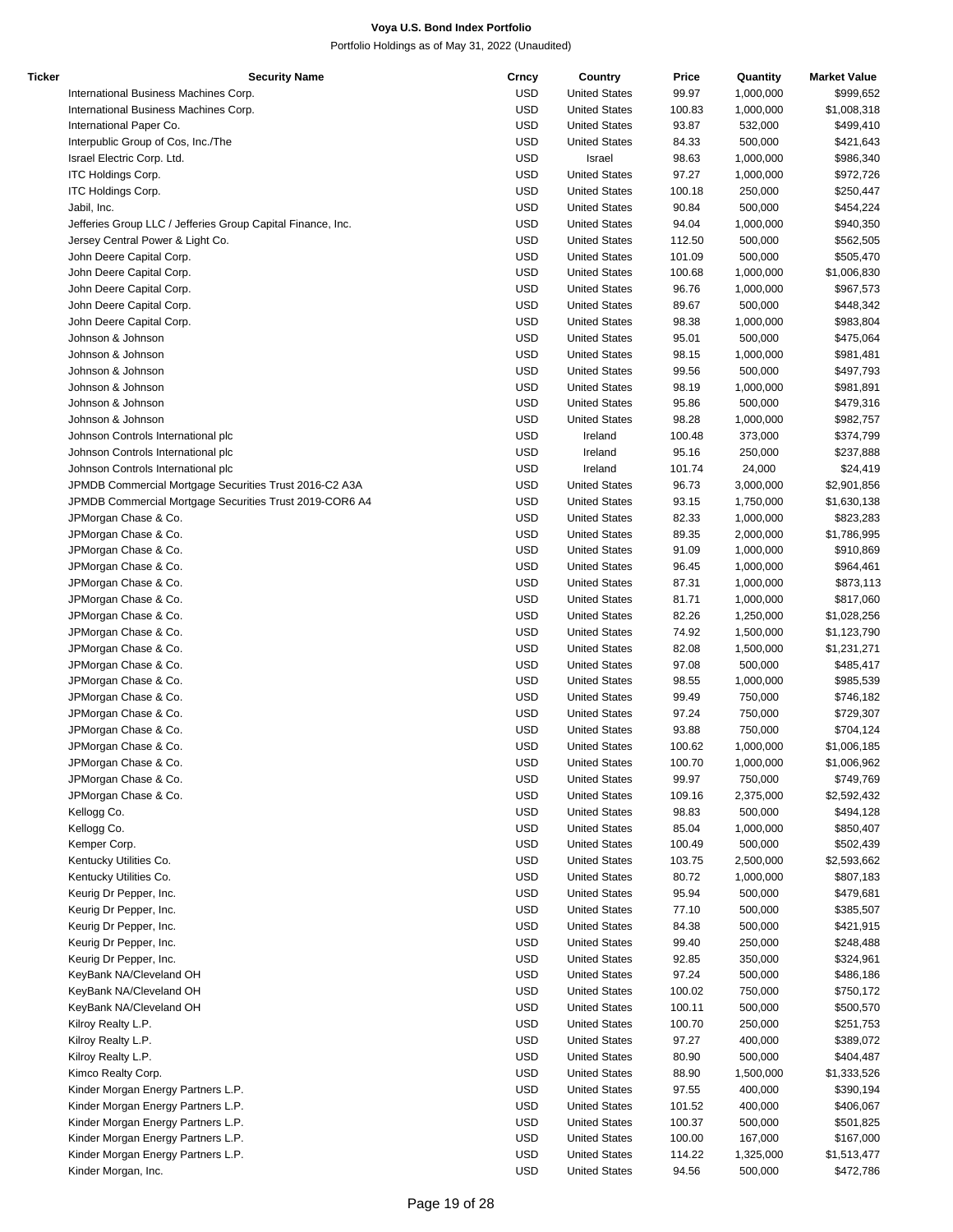| Ticker | <b>Security Name</b>                           | Crncy      | Country              | Price  | Quantity  | <b>Market Value</b> |
|--------|------------------------------------------------|------------|----------------------|--------|-----------|---------------------|
|        | Kinder Morgan, Inc.                            | <b>USD</b> | <b>United States</b> | 101.46 | 500,000   | \$507,293           |
|        | Kinder Morgan, Inc.                            | <b>USD</b> | <b>United States</b> | 100.91 | 500,000   | \$504,538           |
|        | Kinder Morgan, Inc.                            | <b>USD</b> | <b>United States</b> | 83.00  | 750,000   | \$622,515           |
|        | Kinder Morgan, Inc.                            | <b>USD</b> | <b>United States</b> | 78.01  | 500,000   | \$390,058           |
|        | Kohl's Corp.                                   | <b>USD</b> | <b>United States</b> | 89.36  | 500,000   | \$446,798           |
|        | Kommunalbanken AS                              | <b>USD</b> | Norway               | 100.28 | 1,800,000 | \$1,805,099         |
|        |                                                | <b>USD</b> | South Korea          | 90.87  |           | \$908,746           |
|        | Korea Development Bank/The                     |            |                      |        | 1,000,000 |                     |
|        | Korea International Bond                       | <b>USD</b> | South Korea          | 106.20 | 500,000   | \$530,987           |
|        | Kroger Co/The                                  | <b>USD</b> | <b>United States</b> | 93.88  | 250,000   | \$234,703           |
|        | Kroger Co/The                                  | <b>USD</b> | <b>United States</b> | 95.69  | 1,000,000 | \$956,854           |
|        | Kroger Co/The                                  | <b>USD</b> | <b>United States</b> | 121.38 | 879,000   | \$1,066,903         |
|        | Laboratory Corp. of America Holdings           | <b>USD</b> | <b>United States</b> | 94.46  | 250,000   | \$236,144           |
|        | Lam Research Corp.                             | <b>USD</b> | <b>United States</b> | 101.15 | 400,000   | \$404,585           |
|        | Lam Research Corp.                             | <b>USD</b> | <b>United States</b> | 100.42 | 750,000   | \$753,180           |
|        | Landwirtschaftliche Rentenbank                 | <b>USD</b> | Germany              | 84.58  | 3,000,000 | \$2,537,494         |
|        | Lear Corp.                                     | <b>USD</b> | <b>United States</b> | 95.75  | 500,000   | \$478,736           |
|        | Lear Corp.                                     | <b>USD</b> | <b>United States</b> | 92.23  | 500,000   | \$461,142           |
|        | Lincoln National Corp.                         | <b>USD</b> | <b>United States</b> | 98.81  | 1,000,000 | \$988,130           |
|        | Lincoln National Corp.                         | <b>USD</b> | <b>United States</b> | 99.39  | 750,000   | \$745,405           |
|        |                                                |            |                      |        |           |                     |
|        | Linde, Inc./CT                                 | <b>USD</b> | <b>United States</b> | 81.86  | 500,000   | \$409,276           |
|        | Lloyds Banking Group PLC                       | <b>USD</b> | United Kingdom       | 100.56 | 1,000,000 | \$1,005,650         |
|        | Lloyds Banking Group PLC                       | <b>USD</b> | United Kingdom       | 95.88  | 500,000   | \$479,404           |
|        | Lloyds Banking Group PLC                       | <b>USD</b> | United Kingdom       | 99.91  | 500,000   | \$499,547           |
|        | Lloyds Banking Group PLC                       | <b>USD</b> | United Kingdom       | 100.70 | 500,000   | \$503,522           |
|        | Lockheed Martin Corp.                          | <b>USD</b> | <b>United States</b> | 101.56 | 892,000   | \$905,928           |
|        | Lockheed Martin Corp.                          | <b>USD</b> | <b>United States</b> | 103.27 | 500,000   | \$516,336           |
|        | Lockheed Martin Corp.                          | <b>USD</b> | <b>United States</b> | 105.65 | 500,000   | \$528,233           |
|        | Lockheed Martin Corp.                          | <b>USD</b> | <b>United States</b> | 95.65  | 1,250,000 | \$1,195,581         |
|        | Lockheed Martin Corp.                          | <b>USD</b> | <b>United States</b> | 78.13  | 1,500,000 | \$1,171,978         |
|        | Loews Corp.                                    | <b>USD</b> | <b>United States</b> | 100.67 | 250,000   | \$251,681           |
|        | Lowe's Cos, Inc.                               | <b>USD</b> | <b>United States</b> | 97.57  |           | \$975,650           |
|        |                                                |            |                      |        | 1,000,000 |                     |
|        | Lowe's Cos, Inc.                               | <b>USD</b> | <b>United States</b> | 96.87  | 500,000   | \$484,343           |
|        | Lowe's Cos, Inc.                               | <b>USD</b> | <b>United States</b> | 88.13  | 750,000   | \$661,008           |
|        | LYB International Finance BV                   | <b>USD</b> | Netherlands          | 101.17 | 282,000   | \$285,310           |
|        | LYB International Finance III LLC              | <b>USD</b> | <b>United States</b> | 82.25  | 750,000   | \$616,842           |
|        | LYB International Finance III LLC              | <b>USD</b> | <b>United States</b> | 92.11  | 981,000   | \$903,578           |
|        | Magellan Midstream Partners L.P.               | <b>USD</b> | <b>United States</b> | 83.29  | 1,500,000 | \$1,249,414         |
|        | Manulife Financial Corp.                       | <b>USD</b> | Canada               | 96.42  | 500,000   | \$482,098           |
|        | Manulife Financial Corp.                       | <b>USD</b> | Canada               | 101.41 | 500,000   | \$507,032           |
|        | Manulife Financial Corp.                       | <b>USD</b> | Canada               | 111.13 | 500,000   | \$555,652           |
|        | Marathon Oil Corp.                             | <b>USD</b> | <b>United States</b> | 98.66  | 500,000   | \$493,305           |
|        | Marathon Petroleum Corp.                       | <b>USD</b> | <b>United States</b> | 92.46  | 400,000   | \$369,852           |
|        | Markel Corp.                                   | <b>USD</b> | <b>United States</b> | 100.83 | 1,000,000 | \$1,008,348         |
|        |                                                |            |                      |        |           |                     |
|        | Marriott International, Inc./MD                | <b>USD</b> | <b>United States</b> | 100.02 | 500,000   | \$500,107           |
|        | Marriott International, Inc./MD                | USD        | <b>United States</b> | 86.75  | 500,000   | \$433,758           |
|        | Marsh & McLennan Cos, Inc.                     | <b>USD</b> | <b>United States</b> | 74.24  | 750,000   | \$556,830           |
|        | Marsh & McLennan Cos, Inc.                     | <b>USD</b> | <b>United States</b> | 86.76  | 1,000,000 | \$867,568           |
|        | Marsh & McLennan Cos, Inc.                     | <b>USD</b> | <b>United States</b> | 100.39 | 400,000   | \$401,575           |
|        | Masco Corp.                                    | USD        | <b>United States</b> | 81.74  | 500,000   | \$408,713           |
|        | Masco Corp.                                    | <b>USD</b> | <b>United States</b> | 86.69  | 500,000   | \$433,472           |
|        | Mastercard, Inc.                               | <b>USD</b> | <b>United States</b> | 81.01  | 500,000   | \$405,071           |
|        | Mastercard, Inc.                               | <b>USD</b> | <b>United States</b> | 99.95  | 1,000,000 | \$999,502           |
|        | McCormick & Co., Inc./MD                       | USD        | <b>United States</b> | 82.02  | 500,000   | \$410,087           |
|        | McDonald's Corp.                               | <b>USD</b> | <b>United States</b> | 98.17  | 400,000   | \$392,681           |
|        | McDonald's Corp.                               | <b>USD</b> |                      |        |           |                     |
|        |                                                |            | <b>United States</b> | 101.06 | 500,000   | \$505,287           |
|        | McDonald's Corp.                               | <b>USD</b> | <b>United States</b> | 103.57 | 500,000   | \$517,862           |
|        | McDonalds Corp.                                | USD        | <b>United States</b> | 118.72 | 325,000   | \$385,825           |
|        | McKesson Corp.                                 | <b>USD</b> | <b>United States</b> | 91.15  | 1,000,000 | \$911,509           |
|        | Mead Johnson Nutrition Co.                     | <b>USD</b> | <b>United States</b> | 100.70 | 250,000   | \$251,746           |
|        | Medtronic, Inc.                                | USD        | <b>United States</b> | 101.39 | 311,000   | \$315,330           |
|        | Medtronic, Inc.                                | USD        | <b>United States</b> | 104.23 | 716,000   | \$746,263           |
|        | Medtronic, Inc.                                | USD        | <b>United States</b> | 105.64 | 72,000    | \$76,061            |
|        | Mercedes-Benz Auto Receivables Trust 2021-1 A3 | <b>USD</b> | <b>United States</b> | 95.96  | 1,000,000 | \$959,603           |
|        | Merck & Co., Inc.                              | <b>USD</b> | <b>United States</b> | 92.74  | 500,000   | \$463,707           |
|        | Merck & Co., Inc.                              | USD        | <b>United States</b> | 77.45  |           |                     |
|        |                                                |            |                      |        | 500,000   | \$387,230           |
|        | Merck & Co., Inc.                              | <b>USD</b> | <b>United States</b> | 97.89  | 1,000,000 | \$978,870           |
|        | Merck & Co., Inc.                              | <b>USD</b> | <b>United States</b> | 91.88  | 1,000,000 | \$918,764           |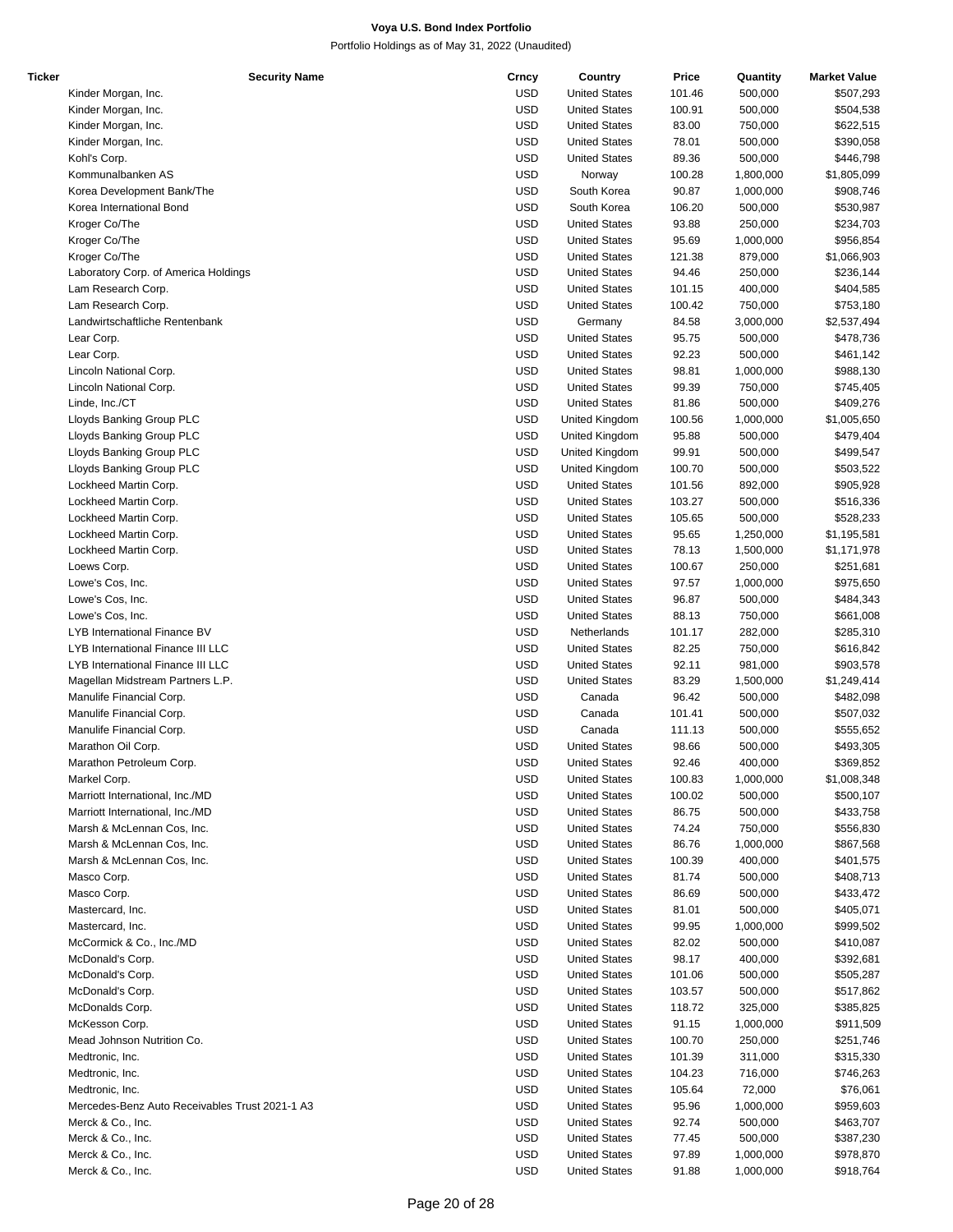| Ticker | <b>Security Name</b>                                             | Crncy      | Country              | Price  | Quantity  | <b>Market Value</b> |
|--------|------------------------------------------------------------------|------------|----------------------|--------|-----------|---------------------|
|        | Merck & Co., Inc.                                                | <b>USD</b> | <b>United States</b> | 84.96  | 1,000,000 | \$849,603           |
|        | Merck & Co., Inc.                                                | <b>USD</b> | <b>United States</b> | 92.01  | 250,000   | \$230,013           |
|        | Merck & Co., Inc.                                                | <b>USD</b> | <b>United States</b> | 98.58  | 1,000,000 | \$985,810           |
|        | MetLife, Inc.                                                    | <b>USD</b> | <b>United States</b> | 100.35 | 300,000   | \$301,056           |
|        | MetLife, Inc.                                                    | <b>USD</b> |                      |        | 500,000   |                     |
|        |                                                                  |            | <b>United States</b> | 93.42  |           | \$467,111           |
|        | MetLife, Inc.                                                    | <b>USD</b> | <b>United States</b> | 94.23  | 400,000   | \$376,910           |
|        | Metropolitan Life Global Funding I                               | <b>USD</b> | <b>United States</b> | 98.53  | 750,000   | \$738,986           |
|        | Metropolitan Transportation Authority                            | <b>USD</b> | <b>United States</b> | 120.55 | 3,495,000 | \$4,213,274         |
|        | Mexico Government International Bond                             | <b>USD</b> | Mexico               | 90.12  | 5,000,000 | \$4,505,790         |
|        | Mexico Government International Bond                             | <b>USD</b> | Mexico               | 86.59  | 1,500,000 | \$1,298,786         |
|        | Microsoft Corp.                                                  | <b>USD</b> | <b>United States</b> | 83.66  | 1,000,000 | \$836,636           |
|        | Microsoft Corp.                                                  | <b>USD</b> | <b>United States</b> | 81.55  | 413,000   | \$336,789           |
|        | Microsoft Corp.                                                  | <b>USD</b> | <b>United States</b> | 77.53  | 2,250,000 | \$1,744,507         |
|        |                                                                  |            |                      |        |           |                     |
|        | Microsoft Corp.                                                  | <b>USD</b> | <b>United States</b> | 76.79  | 87,000    | \$66,808            |
|        | Microsoft Corp.                                                  | <b>USD</b> | <b>United States</b> | 100.53 | 500,000   | \$502,626           |
|        | Microsoft Corp.                                                  | <b>USD</b> | <b>United States</b> | 101.32 | 1,500,000 | \$1,519,812         |
|        | Microsoft Corp.                                                  | <b>USD</b> | <b>United States</b> | 100.85 | 500,000   | \$504,239           |
|        | Microsoft Corp.                                                  | <b>USD</b> | <b>United States</b> | 98.26  | 1,000,000 | \$982,644           |
|        | Microsoft Corp.                                                  | <b>USD</b> | <b>United States</b> | 98.22  | 250,000   | \$245,555           |
|        | Microsoft Corp.                                                  | <b>USD</b> | <b>United States</b> | 100.18 | 1,000,000 | \$1,001,823         |
|        | Microsoft Corp.                                                  | <b>USD</b> | <b>United States</b> | 101.58 | 750,000   | \$761,860           |
|        |                                                                  |            |                      |        |           |                     |
|        | Mid-America Apartments L.P.                                      | <b>USD</b> | <b>United States</b> | 81.25  | 1,000,000 | \$812,491           |
|        | MidAmerican Energy Co.                                           | <b>USD</b> | <b>United States</b> | 97.79  | 500,000   | \$488,965           |
|        | MidAmerican Energy Co.                                           | <b>USD</b> | <b>United States</b> | 92.92  | 500,000   | \$464,610           |
|        | Mississippi Power Co.                                            | <b>USD</b> | <b>United States</b> | 90.25  | 2,000,000 | \$1,805,013         |
|        | Mitsubishi UFJ Financial Group, Inc.                             | <b>USD</b> | Japan                | 99.63  | 750,000   | \$747,245           |
|        | Mitsubishi UFJ Financial Group, Inc.                             | <b>USD</b> | Japan                | 100.69 | 500,000   | \$503,435           |
|        | Mitsubishi UFJ Financial Group, Inc.                             | <b>USD</b> | Japan                | 100.24 | 500,000   | \$501,198           |
|        | Mizuho Financial Group, Inc.                                     | <b>USD</b> | Japan                | 100.48 | 500,000   | \$502,392           |
|        |                                                                  |            |                      |        |           |                     |
|        | Mizuho Financial Group, Inc.                                     | <b>USD</b> | Japan                | 98.31  | 500,000   | \$491,541           |
|        | Mizuho Financial Group, Inc.                                     | <b>USD</b> | Japan                | 100.19 | 500,000   | \$500,971           |
|        | Mohawk Industries, Inc.                                          | <b>USD</b> | <b>United States</b> | 100.22 | 1,250,000 | \$1,252,712         |
|        | Molson Coors Beverage Co.                                        | <b>USD</b> | <b>United States</b> | 96.88  | 500,000   | \$484,383           |
|        | Mondelez International, Inc.                                     | <b>USD</b> | <b>United States</b> | 90.38  | 460,000   | \$415,726           |
|        | Monongahela Power Co.                                            | <b>USD</b> | <b>United States</b> | 102.79 | 250,000   | \$256,981           |
|        | Morgan Stanley                                                   | <b>USD</b> | <b>United States</b> | 103.58 | 1,000,000 | \$1,035,781         |
|        | Morgan Stanley                                                   | <b>USD</b> | <b>United States</b> | 101.33 | 1,000,000 | \$1,013,253         |
|        | Morgan Stanley                                                   | <b>USD</b> | <b>United States</b> | 102.02 | 750,000   | \$765,151           |
|        |                                                                  |            |                      |        |           |                     |
|        | Morgan Stanley                                                   | <b>USD</b> | <b>United States</b> | 101.33 | 500,000   | \$506,660           |
|        | Morgan Stanley                                                   | <b>USD</b> | <b>United States</b> | 99.13  | 750,000   | \$743,477           |
|        | Morgan Stanley                                                   | <b>USD</b> | <b>United States</b> | 101.53 | 500,000   | \$507,667           |
|        | Morgan Stanley                                                   | <b>USD</b> | <b>United States</b> | 101.11 | 750,000   | \$758,322           |
|        | Morgan Stanley                                                   | <b>USD</b> | <b>United States</b> | 97.14  | 1,750,000 | \$1,699,897         |
|        | Morgan Stanley                                                   | <b>USD</b> | <b>United States</b> | 97.55  | 1,000,000 | \$975,511           |
|        | Morgan Stanley                                                   | <b>USD</b> | <b>United States</b> | 100.62 | 1,000,000 | \$1,006,176         |
|        | Morgan Stanley                                                   | <b>USD</b> | <b>United States</b> | 99.02  | 750,000   | \$742,625           |
|        |                                                                  |            | <b>United States</b> |        |           | \$501,572           |
|        | Morgan Stanley                                                   | <b>USD</b> |                      | 100.31 | 500,000   |                     |
|        | Morgan Stanley                                                   | <b>USD</b> | <b>United States</b> | 97.31  | 500,000   | \$486,527           |
|        | Morgan Stanley                                                   | <b>USD</b> | <b>United States</b> | 101.17 | 800,000   | \$809,321           |
|        | Morgan Stanley                                                   | <b>USD</b> | <b>United States</b> | 91.11  | 1,250,000 | \$1,138,915         |
|        | Morgan Stanley                                                   | <b>USD</b> | <b>United States</b> | 83.15  | 500,000   | \$415,735           |
|        | Morgan Stanley Bank of America Merrill Lynch Trust 2013-C8 A4 A4 | <b>USD</b> | <b>United States</b> | 99.89  | 3,200,000 | \$3,196,535         |
|        | Morgan Stanley Bank of America Merrill Lynch Trust 2015-C22 C    | <b>USD</b> | <b>United States</b> | 93.05  | 1,000,000 | \$930,478           |
|        | Morgan Stanley Capital I Trust 2021-L5 A4                        | <b>USD</b> | <b>United States</b> | 89.50  | 5,000,000 | \$4,475,116         |
|        | Mosaic Co/The                                                    | <b>USD</b> | <b>United States</b> | 107.22 | 250,000   | \$268,044           |
|        |                                                                  |            |                      |        |           |                     |
|        | Motorola Solutions, Inc.                                         | <b>USD</b> | <b>United States</b> | 100.81 | 91,000    | \$91,741            |
|        | MPLX L.P.                                                        | <b>USD</b> | <b>United States</b> | 102.39 | 1,000,000 | \$1,023,883         |
|        | MPLX L.P.                                                        | <b>USD</b> | <b>United States</b> | 97.82  | 1,000,000 | \$978,221           |
|        | MSCG Trust 2015-ALDR A2                                          | <b>USD</b> | <b>United States</b> | 95.05  | 1,000,000 | \$950,469           |
|        | Mylan, Inc.                                                      | <b>USD</b> | <b>United States</b> | 100.71 | 200,000   | \$201,416           |
|        | National Australia Bank Ltd./New York                            | <b>USD</b> | Australia            | 100.44 | 1,000,000 | \$1,004,370         |
|        | National Australia Bank Ltd./New York                            | <b>USD</b> | Australia            | 95.82  | 500,000   | \$479,123           |
|        | National Fuel Gas Co.                                            | <b>USD</b> | <b>United States</b> | 102.62 | 1,000,000 | \$1,026,242         |
|        |                                                                  |            |                      |        |           |                     |
|        | National Fuel Gas Co.                                            | <b>USD</b> | <b>United States</b> | 103.35 | 500,000   | \$516,729           |
|        | National Fuel Gas Co.                                            | <b>USD</b> | <b>United States</b> | 84.23  | 500,000   | \$421,164           |
|        | National Retail Properties, Inc.                                 | <b>USD</b> | <b>United States</b> | 101.05 | 300,000   | \$303,141           |
|        | National Rural Utilities Cooperative Finance Corp.               | <b>USD</b> | <b>United States</b> | 95.11  | 1,000,000 | \$951,050           |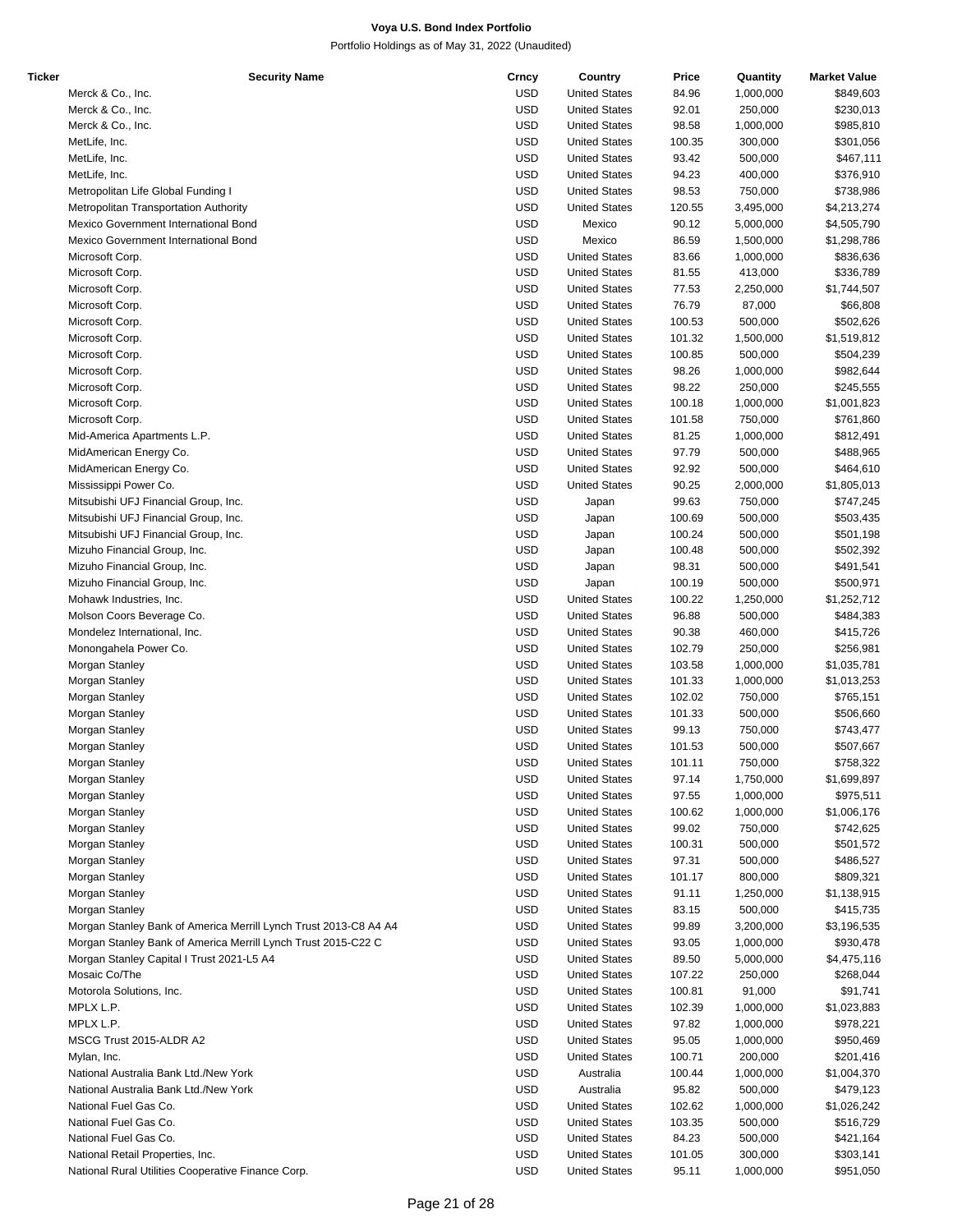| Ticker | <b>Security Name</b>                          | Crncy      | Country              | Price  | Quantity  | <b>Market Value</b> |
|--------|-----------------------------------------------|------------|----------------------|--------|-----------|---------------------|
|        | NatWest Group PLC                             | <b>USD</b> | United Kingdom       | 101.38 | 500,000   | \$506,880           |
|        | NatWest Group PLC                             | <b>USD</b> | United Kingdom       | 93.26  | 1,000,000 | \$932,578           |
|        | NBCUniversal Media LLC                        | <b>USD</b> | <b>United States</b> | 98.13  | 306,000   | \$300,266           |
|        | New Jersey Turnpike Authority                 | <b>USD</b> | <b>United States</b> | 130.70 | 3,425,000 | \$4,476,570         |
|        | NIKE, Inc.                                    | <b>USD</b> | <b>United States</b> | 96.87  | 500,000   | \$484,329           |
|        | NIKE, Inc.                                    | <b>USD</b> | <b>United States</b> | 88.74  | 500,000   | \$443,709           |
|        | Nissan Auto Receivables 2019-B A4 Owner Trust | <b>USD</b> | <b>United States</b> | 99.96  | 600,000   | \$599,784           |
|        |                                               |            |                      |        |           |                     |
|        | Norfolk Southern Corp.                        | <b>USD</b> | <b>United States</b> | 95.39  | 375,000   | \$357,729           |
|        | Norfolk Southern Corp.                        | <b>USD</b> | <b>United States</b> | 90.94  | 1,000,000 | \$909,423           |
|        | Northern States Power Co/MN                   | <b>USD</b> | <b>United States</b> | 94.80  | 500,000   | \$473,981           |
|        | Northern Trust Corp.                          | <b>USD</b> | <b>United States</b> | 101.80 | 250,000   | \$254,508           |
|        | Northern Trust Corp.                          | <b>USD</b> | <b>United States</b> | 96.71  | 750,000   | \$725,361           |
|        | Northern Trust Corp.                          | <b>USD</b> | <b>United States</b> | 100.09 | 300,000   | \$300,271           |
|        | Northrop Grumman Corp.                        | <b>USD</b> | <b>United States</b> | 99.22  | 750,000   | \$744,180           |
|        | Northrop Grumman Corp.                        | <b>USD</b> | <b>United States</b> | 92.85  | 1,000,000 | \$928,473           |
|        | Northrop Grumman Corp.                        | <b>USD</b> | <b>United States</b> | 88.02  | 500,000   | \$440,096           |
|        | Novartis Capital Corp.                        | <b>USD</b> | <b>United States</b> | 101.40 | 500,000   | \$507,014           |
|        | Novartis Capital Corp.                        | <b>USD</b> | <b>United States</b> | 99.39  | 500,000   | \$496,965           |
|        | Novartis Capital Corp.                        | <b>USD</b> | <b>United States</b> | 90.15  | 500,000   | \$450,731           |
|        |                                               | <b>USD</b> |                      |        |           |                     |
|        | Novartis Capital Corp.                        |            | <b>United States</b> | 80.19  | 500,000   | \$400,974           |
|        | Nucor Corp.                                   | <b>USD</b> | <b>United States</b> | 95.72  | 1,000,000 | \$957,216           |
|        | Nutrien Ltd.                                  | <b>USD</b> | Canada               | 91.68  | 1,000,000 | \$916,818           |
|        | Nutrien Ltd.                                  | <b>USD</b> | Canada               | 100.12 | 1,000,000 | \$1,001,205         |
|        | NVIDIA Corp.                                  | <b>USD</b> | <b>United States</b> | 93.69  | 1,000,000 | \$936,882           |
|        | NVIDIA Corp.                                  | <b>USD</b> | <b>United States</b> | 91.83  | 1,000,000 | \$918,311           |
|        | NVIDIA Corp.                                  | <b>USD</b> | <b>United States</b> | 89.35  | 500,000   | \$446,753           |
|        | O'Reilly Automotive, Inc.                     | <b>USD</b> | <b>United States</b> | 100.11 | 300,000   | \$300,321           |
|        | Oesterreichische Kontrollbank AG              | <b>USD</b> | Austria              | 91.72  | 3,000,000 | \$2,751,704         |
|        | Oklahoma Gas and Electric Co.                 | <b>USD</b> | <b>United States</b> | 94.74  | 250,000   | \$236,858           |
|        | Oklahoma Gas and Electric Co.                 | <b>USD</b> | <b>United States</b> | 85.88  | 250,000   | \$214,710           |
|        | <b>ONEOK Partners L.P.</b>                    | <b>USD</b> | <b>United States</b> | 100.52 | 1,000,000 | \$1,005,167         |
|        | <b>Ontario Teachers' Finance Trust</b>        |            |                      |        |           |                     |
|        |                                               | <b>USD</b> | Canada               | 97.22  | 3,000,000 | \$2,916,727         |
|        | <b>Ontario Teachers' Finance Trust</b>        | <b>USD</b> | Canada               | 97.33  | 2,000,000 | \$1,946,697         |
|        | Oracle Corp.                                  | <b>USD</b> | <b>United States</b> | 78.87  | 500,000   | \$394,367           |
|        | Oracle Corp.                                  | <b>USD</b> | <b>United States</b> | 76.46  | 500,000   | \$382,299           |
|        | Oracle Corp.                                  | <b>USD</b> | <b>United States</b> | 91.16  | 750,000   | \$683,673           |
|        | Oracle Corp.                                  | <b>USD</b> | <b>United States</b> | 85.19  | 500,000   | \$425,963           |
|        | Oracle Corp.                                  | <b>USD</b> | <b>United States</b> | 99.96  | 500,000   | \$499,779           |
|        | Oracle Corp.                                  | <b>USD</b> | <b>United States</b> | 91.53  | 180,000   | \$164,757           |
|        | Oracle Corp.                                  | <b>USD</b> | <b>United States</b> | 97.46  | 750,000   | \$730,980           |
|        | Oracle Corp.                                  | <b>USD</b> | <b>United States</b> | 86.02  | 750,000   | \$645,169           |
|        | Oracle Corp.                                  | <b>USD</b> | <b>United States</b> | 79.72  | 750,000   | \$597,872           |
|        | Oracle Corp.                                  | <b>USD</b> | <b>United States</b> | 93.72  | 1,000,000 | \$937,194           |
|        | Oracle Corp.                                  | <b>USD</b> | <b>United States</b> | 98.34  | 1,000,000 | \$983,440           |
|        |                                               |            |                      |        |           |                     |
|        | Oracle Corp.                                  | <b>USD</b> | <b>United States</b> | 84.57  | 400,000   | \$338,284           |
|        | Oracle Corp.                                  | <b>USD</b> | <b>United States</b> | 99.95  | 500,000   | \$499,735           |
|        | Oracle Corp.                                  | <b>USD</b> | <b>United States</b> | 96.21  | 1,500,000 | \$1,443,085         |
|        | Orange SA                                     | <b>USD</b> | France               | 109.09 | 500,000   | \$545,439           |
|        | ORIX Corp.                                    | <b>USD</b> | Japan                | 85.68  | 750,000   | \$642,628           |
|        | Otis Worldwide Corp.                          | <b>USD</b> | <b>United States</b> | 92.61  | 500,000   | \$463,048           |
|        | Otis Worldwide Corp.                          | <b>USD</b> | <b>United States</b> | 81.83  | 500,000   | \$409,155           |
|        | Owl Rock Capital Corp.                        | <b>USD</b> | <b>United States</b> | 87.39  | 500,000   | \$436,952           |
|        | Pacific Gas and Electric Co.                  | <b>USD</b> | <b>United States</b> | 84.02  | 500,000   | \$420,112           |
|        | Pacific Gas and Electric Co.                  | <b>USD</b> | <b>United States</b> | 77.56  | 500,000   | \$387,807           |
|        | Pacific Gas and Electric Co.                  | <b>USD</b> | <b>United States</b> | 87.10  | 1,500,000 | \$1,306,448         |
|        | Pacific Gas and Electric Co.                  | <b>USD</b> | <b>United States</b> | 79.83  | 1,500,000 |                     |
|        |                                               |            |                      |        |           | \$1,197,477         |
|        | Pacific Gas and Electric Co.                  | <b>USD</b> | <b>United States</b> | 73.49  | 1,500,000 | \$1,102,332         |
|        | Pacific Gas and Electric Co.                  | <b>USD</b> | <b>United States</b> | 70.34  | 1,500,000 | \$1,055,102         |
|        | PacifiCorp                                    | <b>USD</b> | <b>United States</b> | 93.36  | 1,000,000 | \$933,601           |
|        | Packaging Corp. of America                    | <b>USD</b> | <b>United States</b> | 100.45 | 200,000   | \$200,908           |
|        | Panama Government International Bond          | <b>USD</b> | Panama               | 76.88  | 1,000,000 | \$768,766           |
|        | Paramount Global                              | <b>USD</b> | <b>United States</b> | 93.75  | 2,500,000 | \$2,343,779         |
|        | Paramount Global                              | <b>USD</b> | <b>United States</b> | 100.37 | 440,000   | \$441,630           |
|        | <b>Paramount Global</b>                       | <b>USD</b> | <b>United States</b> | 84.33  | 390,000   | \$328,894           |
|        | <b>Paramount Global</b>                       | <b>USD</b> | <b>United States</b> | 100.67 | 250,000   | \$251,684           |
|        | Parker-Hannifin Corp.                         | <b>USD</b> | <b>United States</b> | 95.12  | 250,000   | \$237,795           |
|        | PayPal Holdings, Inc.                         | <b>USD</b> | <b>United States</b> | 95.52  | 1,000,000 | \$955,169           |
|        |                                               |            |                      |        |           |                     |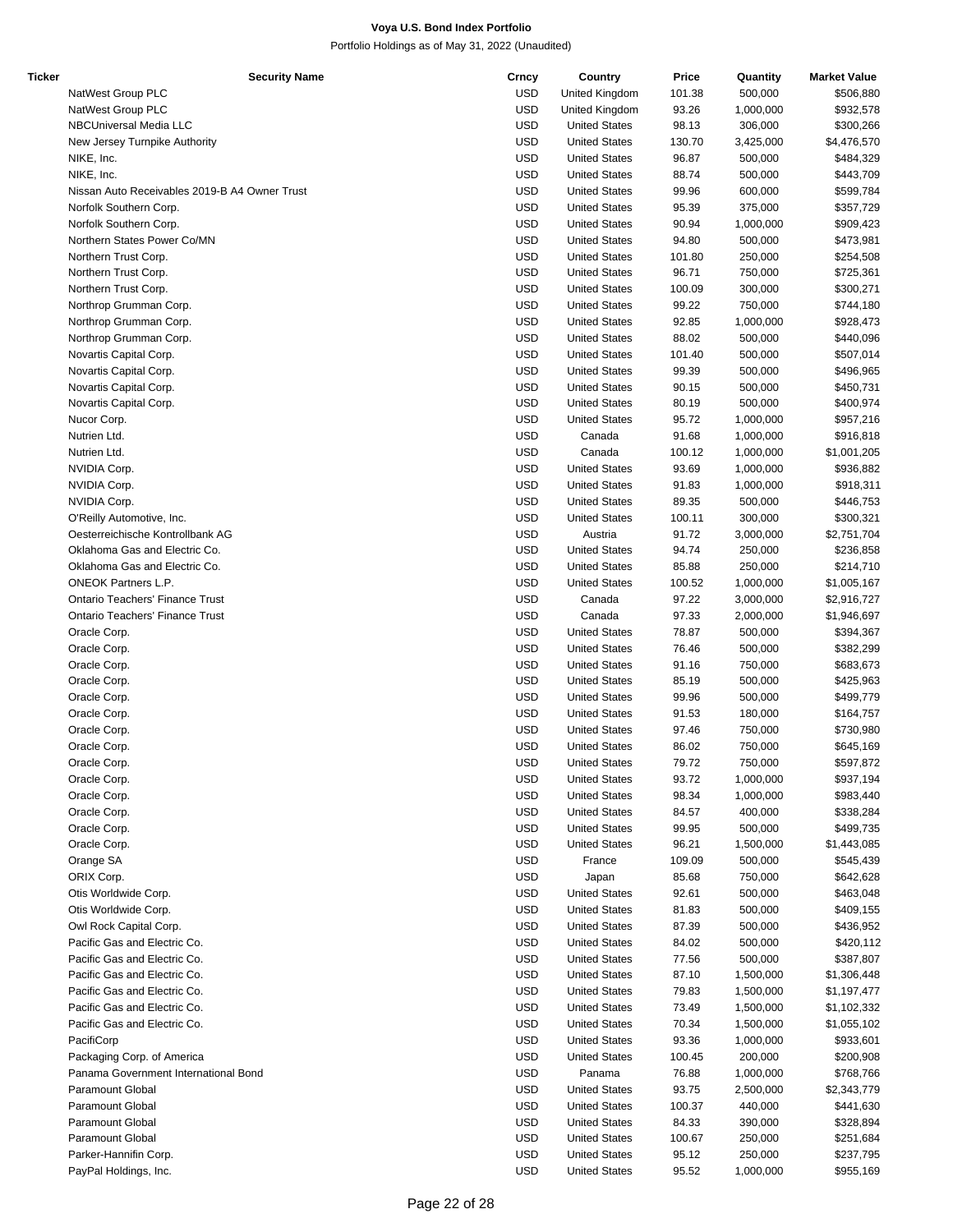| Ticker | <b>Security Name</b>                                  | Crncy      | Country              | Price  | Quantity  | <b>Market Value</b> |
|--------|-------------------------------------------------------|------------|----------------------|--------|-----------|---------------------|
|        | PayPal Holdings, Inc.                                 | <b>USD</b> | <b>United States</b> | 87.74  | 1,000,000 | \$877,366           |
|        | PECO Energy Co.                                       | <b>USD</b> | <b>United States</b> | 94.88  | 750,000   | \$711,607           |
|        | PepsiCo, Inc.                                         | <b>USD</b> | <b>United States</b> | 101.38 | 1,000,000 | \$1,013,836         |
|        | PepsiCo, Inc.                                         | <b>USD</b> | <b>United States</b> | 86.63  | 2,500,000 | \$2,165,804         |
|        | Peruvian Government International Bond                | <b>USD</b> | Peru                 | 115.42 | 4,000,000 |                     |
|        |                                                       |            |                      |        |           | \$4,616,743         |
|        | Petroleos Mexicanos                                   | <b>USD</b> | Mexico               | 86.57  | 173,000   | \$149,770           |
|        | Pfizer, Inc.                                          | <b>USD</b> | <b>United States</b> | 99.03  | 1,000,000 | \$990,344           |
|        | Pfizer, Inc.                                          | <b>USD</b> | <b>United States</b> | 97.45  | 1,000,000 | \$974,478           |
|        | Pfizer, Inc.                                          | <b>USD</b> | <b>United States</b> | 99.63  | 1,000,000 | \$996,280           |
|        | Pfizer, Inc.                                          | <b>USD</b> | <b>United States</b> | 100.46 | 1,000,000 | \$1,004,599         |
|        | Pfizer, Inc.                                          | <b>USD</b> | <b>United States</b> | 101.14 | 500,000   | \$505,677           |
|        | Pfizer, Inc.                                          | <b>USD</b> | <b>United States</b> | 98.65  | 500,000   | \$493,275           |
|        | Philip Morris International, Inc.                     | <b>USD</b> | <b>United States</b> | 99.72  | 500,000   | \$498,613           |
|        | Philip Morris International, Inc.                     | <b>USD</b> | <b>United States</b> | 100.16 | 750,000   |                     |
|        |                                                       |            |                      |        |           | \$751,217           |
|        | Philip Morris International, Inc.                     | <b>USD</b> | <b>United States</b> | 94.91  | 500,000   | \$474,531           |
|        | Philip Morris International, Inc.                     | <b>USD</b> | <b>United States</b> | 100.51 | 250,000   | \$251,271           |
|        | Philip Morris International, Inc.                     | <b>USD</b> | <b>United States</b> | 82.67  | 500,000   | \$413,337           |
|        | Philippine Government International Bond              | <b>USD</b> | Philippines          | 115.78 | 4,000,000 | \$4,631,163         |
|        | Phillips 66                                           | <b>USD</b> | <b>United States</b> | 100.78 | 250,000   | \$251,960           |
|        | Phillips 66                                           | <b>USD</b> | <b>United States</b> | 99.24  | 1,500,000 | \$1,488,632         |
|        | Piedmont Natural Gas Co.                              | <b>USD</b> | <b>United States</b> | 95.03  | 250,000   | \$237,582           |
|        | Pioneer Natural Resources Co.                         | <b>USD</b> | <b>United States</b> | 100.08 | 500,000   | \$500,385           |
|        |                                                       | <b>USD</b> | <b>United States</b> |        |           |                     |
|        | Plains All American Pipeline L.P. / PAA Finance Corp. |            |                      | 101.33 | 750,000   | \$759,970           |
|        | Plains All American Pipeline L.P. / PAA Finance Corp. | <b>USD</b> | <b>United States</b> | 84.36  | 250,000   | \$210,894           |
|        | PNC Bank NA                                           | <b>USD</b> | <b>United States</b> | 97.23  | 500,000   | \$486,132           |
|        | PNC Bank NA                                           | <b>USD</b> | <b>United States</b> | 97.15  | 750,000   | \$728,643           |
|        | PNC Bank NA                                           | <b>USD</b> | <b>United States</b> | 100.28 | 500,000   | \$501,375           |
|        | PNC Financial Services Group, Inc./The                | <b>USD</b> | <b>United States</b> | 100.32 | 500,000   | \$501,596           |
|        | PNC Financial Services Group, Inc./The                | <b>USD</b> | <b>United States</b> | 85.91  | 1,000,000 | \$859,097           |
|        | Port Authority of New York & New Jersey               | <b>USD</b> | <b>United States</b> | 106.96 | 2,335,000 | \$2,497,540         |
|        | PPG Industries, Inc.                                  | <b>USD</b> | <b>United States</b> | 91.25  | 500,000   | \$456,239           |
|        |                                                       |            |                      |        |           |                     |
|        | PPG Industries, Inc.                                  | <b>USD</b> | <b>United States</b> | 90.11  | 500,000   | \$450,567           |
|        | Principal Financial Group, Inc.                       | <b>USD</b> | <b>United States</b> | 84.97  | 1,500,000 | \$1,274,542         |
|        | Principal Financial Group, Inc.                       | <b>USD</b> | <b>United States</b> | 100.33 | 300,000   | \$300,991           |
|        | Principal Financial Group, Inc.                       | <b>USD</b> | <b>United States</b> | 100.34 | 1,000,000 | \$1,003,417         |
|        | Private Export Funding Corp.                          | <b>USD</b> | <b>United States</b> | 101.48 | 1,000,000 | \$1,014,762         |
|        | Private Export Funding Corp.                          | <b>USD</b> | <b>United States</b> | 100.95 | 1,000,000 | \$1,009,529         |
|        | Procter & Gamble Co/The                               | <b>USD</b> | <b>United States</b> | 98.14  | 750,000   | \$736,086           |
|        | Procter & Gamble Co/The                               | <b>USD</b> | <b>United States</b> | 92.59  | 750,000   | \$694,462           |
|        | Procter & Gamble Co/The                               | <b>USD</b> | <b>United States</b> | 88.29  | 750,000   | \$662,176           |
|        |                                                       |            |                      |        |           |                     |
|        | Progressive Corp./The                                 | <b>USD</b> | <b>United States</b> | 101.03 | 1,000,000 | \$1,010,265         |
|        | Prologis L.P.                                         | <b>USD</b> | <b>United States</b> | 99.01  | 750,000   | \$742,554           |
|        | Province of Alberta Canada                            | <b>USD</b> | Canada               | 100.55 | 5,000,000 | \$5,027,543         |
|        | Province of British Columbia Canada                   | <b>USD</b> | Canada               | 97.23  | 3,000,000 | \$2,917,015         |
|        | Province of Ontario Canada                            | <b>USD</b> | Canada               | 92.88  | 3,000,000 | \$2,786,438         |
|        | Province of Ontario Canada                            | <b>USD</b> | Canada               | 84.53  | 3,000,000 | \$2,535,887         |
|        | Prudential Financial, Inc.                            | <b>USD</b> | <b>United States</b> | 100.91 | 893,000   | \$901,095           |
|        | Prudential Financial, Inc.                            | <b>USD</b> | <b>United States</b> | 97.72  | 500,000   | \$488,607           |
|        | Prudential Financial, Inc.                            | <b>USD</b> | <b>United States</b> | 99.40  | 1,000,000 | \$993,980           |
|        |                                                       |            |                      |        |           |                     |
|        | Public Service Co. of Colorado                        | <b>USD</b> | <b>United States</b> | 99.59  | 1,000,000 | \$995,851           |
|        | Public Service Co. of Colorado                        | <b>USD</b> | <b>United States</b> | 94.26  | 500,000   | \$471,301           |
|        | Public Service Co. of Colorado                        | <b>USD</b> | <b>United States</b> | 85.87  | 500,000   | \$429,351           |
|        | Public Service Electric and Gas Co.                   | <b>USD</b> | <b>United States</b> | 90.80  | 750,000   | \$680,996           |
|        | Public Service Electric and Gas Co.                   | <b>USD</b> | <b>United States</b> | 99.52  | 1,000,000 | \$995,199           |
|        | Public Service Electric and Gas Co.                   | <b>USD</b> | <b>United States</b> | 91.42  | 250,000   | \$228,548           |
|        | <b>Public Storage</b>                                 | <b>USD</b> | <b>United States</b> | 100.04 | 750,000   | \$750,286           |
|        | <b>Public Storage</b>                                 | <b>USD</b> | <b>United States</b> | 96.92  | 250,000   | \$242,311           |
|        |                                                       |            |                      |        |           |                     |
|        | <b>Public Storage</b>                                 | <b>USD</b> | <b>United States</b> | 88.77  | 500,000   | \$443,875           |
|        | <b>Public Storage</b>                                 | <b>USD</b> | <b>United States</b> | 87.20  | 250,000   | \$218,007           |
|        | <b>Public Storage</b>                                 | <b>USD</b> | <b>United States</b> | 91.78  | 750,000   | \$688,372           |
|        | QUALCOMM, Inc.                                        | <b>USD</b> | <b>United States</b> | 89.12  | 500,000   | \$445,596           |
|        | QUALCOMM, Inc.                                        | <b>USD</b> | <b>United States</b> | 105.44 | 850,000   | \$896,240           |
|        | QUALCOMM, Inc.                                        | <b>USD</b> | <b>United States</b> | 104.44 | 350,000   | \$365,537           |
|        | Quest Diagnostics, Inc.                               | <b>USD</b> | <b>United States</b> | 88.34  | 1,000,000 | \$883,398           |
|        | Raytheon Technologies Corp.                           | <b>USD</b> | <b>United States</b> | 99.17  | 1,000,000 | \$991,725           |
|        | Raytheon Technologies Corp.                           | <b>USD</b> | <b>United States</b> | 102.62 | 1,000,000 | \$1,026,249         |
|        |                                                       |            |                      |        |           |                     |
|        | Raytheon Technologies Corp.                           | <b>USD</b> | <b>United States</b> | 78.51  | 500,000   | \$392,570           |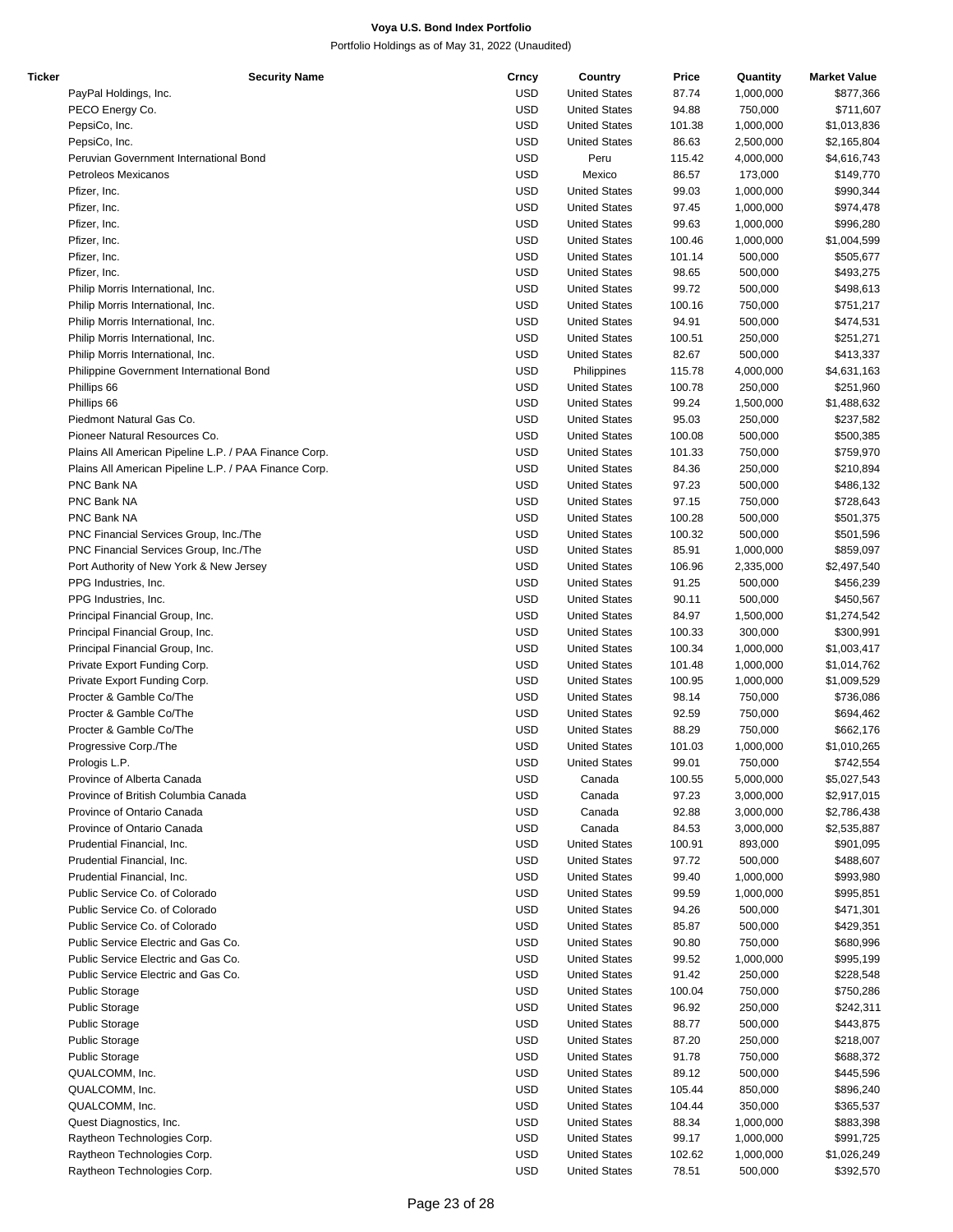| Ticker | <b>Security Name</b>                             | Crncy      | Country              | Price  | Quantity   | <b>Market Value</b> |
|--------|--------------------------------------------------|------------|----------------------|--------|------------|---------------------|
|        | Raytheon Technologies Corp.                      | <b>USD</b> | <b>United States</b> | 93.42  | 500,000    | \$467,124           |
|        | Raytheon Technologies Corp.                      | <b>USD</b> | <b>United States</b> | 100.59 | 500,000    | \$502,948           |
|        | Realty Income Corp.                              | <b>USD</b> | <b>United States</b> | 101.42 | 300,000    | \$304,258           |
|        | Realty Income Corp.                              | <b>USD</b> | <b>United States</b> | 101.05 | 400,000    | \$404,205           |
|        | Realty Income Corp.                              | <b>USD</b> | <b>United States</b> | 93.80  | 1,500,000  | \$1,407,070         |
|        | Republic of Italy Government International Bond  | <b>USD</b> | Italy                | 90.74  | 2,400,000  | \$2,177,707         |
|        | Republic of Poland Government International Bond | <b>USD</b> | Poland               | 98.71  | 1,000,000  | \$987,084           |
|        | Republic Services, Inc.                          | <b>USD</b> | <b>United States</b> | 87.63  | 500,000    | \$438,161           |
|        | Reynolds American, Inc.                          | <b>USD</b> | <b>United States</b> | 96.09  | 1,250,000  | \$1,201,078         |
|        | Reynolds American, Inc.                          | <b>USD</b> | <b>United States</b> | 99.33  | 500,000    | \$496,649           |
|        | Rio Tinto Finance USA Ltd.                       | <b>USD</b> | Australia            | 117.11 | 750,000    | \$878,293           |
|        |                                                  |            |                      |        |            |                     |
|        | Rogers Communications, Inc.                      | <b>USD</b> | Canada               | 98.52  | 250,000    | \$246,303           |
|        | Royal Bank of Canada                             | <b>USD</b> | Canada               | 102.34 | 500,000    | \$511,715           |
|        | Royal Bank of Canada                             | <b>USD</b> | Canada               | 90.59  | 1,000,000  | \$905,921           |
|        | Ryder System, Inc.                               | <b>USD</b> | <b>United States</b> | 91.69  | 500,000    | \$458,458           |
|        | Ryder System, Inc.                               | <b>USD</b> | <b>United States</b> | 95.16  | 500,000    | \$475,782           |
|        | Sanofi                                           | <b>USD</b> | France               | 100.75 | 1,000,000  | \$1,007,522         |
|        | Santander Drive Auto Receivables Trust 2021-2 A3 | <b>USD</b> | <b>United States</b> | 99.74  | 744,678    | \$742,739           |
|        | Santander Drive Auto Receivables Trust 2021-3 A3 | <b>USD</b> | <b>United States</b> | 99.59  | 500,000    | \$497,937           |
|        | Santander Retail Auto Lease Trust 2019-C A4      | <b>USD</b> | <b>United States</b> | 99.98  | 345,768    | \$345,703           |
|        | Schlumberger Investment SA                       | <b>USD</b> | <b>United States</b> | 90.62  | 1,500,000  | \$1,359,292         |
|        | Shell International Finance BV                   | <b>USD</b> | Netherlands          | 98.49  | 1,040,000  | \$1,024,254         |
|        | Shell International Finance BV                   | <b>USD</b> | Netherlands          | 90.01  | 500,000    | \$450,062           |
|        | Shell International Finance BV                   | <b>USD</b> | Netherlands          | 100.63 | 1,000,000  | \$1,006,277         |
|        | Shell International Finance BV                   | <b>USD</b> | Netherlands          | 99.65  | 1,500,000  | \$1,494,743         |
|        | Shell International Finance BV                   | <b>USD</b> | Netherlands          | 99.76  | 250,000    | \$249,402           |
|        | SHERWIN WILLIA 06/08/2022                        | <b>USD</b> | <b>United States</b> | 99.98  | 12,500,000 | \$12,497,414        |
|        | Sherwin-Williams Co/The                          | <b>USD</b> | <b>United States</b> | 98.00  | 1,000,000  | \$979,985           |
|        | Sierra Pacific Power Co.                         | <b>USD</b> | <b>United States</b> | 96.44  | 750,000    | \$723,336           |
|        |                                                  |            |                      |        |            |                     |
|        | Simon Property Group L.P.                        | <b>USD</b> | <b>United States</b> | 97.24  | 500,000    | \$486,201           |
|        | Simon Property Group L.P.                        | <b>USD</b> | <b>United States</b> | 99.57  | 1,000,000  | \$995,696           |
|        | Simon Property Group L.P.                        | <b>USD</b> | <b>United States</b> | 90.37  | 500,000    | \$451,833           |
|        | Simon Property Group L.P.                        | <b>USD</b> | <b>United States</b> | 88.22  | 2,000,000  | \$1,764,370         |
|        | Simon Property Group L.P.                        | <b>USD</b> | <b>United States</b> | 85.55  | 500,000    | \$427,758           |
|        | Southaven Combined Cycle Generation LLC          | <b>USD</b> | <b>United States</b> | 98.55  | 1,064,632  | \$1,049,148         |
|        | Southern California Edison Co.                   | <b>USD</b> | <b>United States</b> | 84.61  | 500,000    | \$423,053           |
|        | Southern California Edison Co.                   | <b>USD</b> | <b>United States</b> | 93.55  | 500,000    | \$467,737           |
|        | Southern California Edison Co.                   | <b>USD</b> | <b>United States</b> | 85.64  | 750,000    | \$642,302           |
|        | Southern California Gas Co.                      | <b>USD</b> | <b>United States</b> | 94.84  | 500,000    | \$474,214           |
|        | Southern Co. Gas Capital Corp.                   | <b>USD</b> | <b>United States</b> | 81.18  | 1,000,000  | \$811,756           |
|        | Southern Co. Gas Capital Corp.                   | <b>USD</b> | <b>United States</b> | 90.40  | 1,000,000  | \$904,008           |
|        | Southern Co/The                                  | <b>USD</b> | <b>United States</b> | 87.43  | 500,000    | \$437,151           |
|        | Southern Copper Corp.                            | <b>USD</b> | Mexico               | 110.32 | 250,000    | \$275,803           |
|        | Southern Copper Corp.                            | <b>USD</b> | Mexico               | 119.18 | 350,000    | \$417,121           |
|        | Southern Power Co.                               | <b>USD</b> | <b>United States</b> | 101.56 | 500,000    | \$507,814           |
|        | Spectra Energy Partners L.P.                     | <b>USD</b> | <b>United States</b> | 92.10  | 600,000    | \$552,597           |
|        | Stanley Black & Decker, Inc.                     | <b>USD</b> | <b>United States</b> | 87.85  | 500,000    | \$439,271           |
|        | Starbucks Corp.                                  | <b>USD</b> | <b>United States</b> | 95.99  | 500,000    | \$479,966           |
|        | Starbucks Corp.                                  | <b>USD</b> | <b>United States</b> | 100.54 | 1,250,000  | \$1,256,734         |
|        | Starbucks Corp.                                  | <b>USD</b> | <b>United States</b> | 89.48  | 500,000    | \$447,386           |
|        | State of California                              | <b>USD</b> | <b>United States</b> | 137.92 | 4,335,000  | \$5,978,825         |
|        |                                                  | <b>USD</b> | <b>United States</b> |        |            |                     |
|        | State of Connecticut                             |            |                      | 112.66 | 3,735,000  | \$4,207,871         |
|        | State of Washington                              | <b>USD</b> | <b>United States</b> | 108.69 | 3,900,000  | \$4,238,996         |
|        | State Street Corp.                               | <b>USD</b> | <b>United States</b> | 101.11 | 500,000    | \$505,553           |
|        | State Street Corp.                               | <b>USD</b> | <b>United States</b> | 100.65 | 1,500,000  | \$1,509,815         |
|        | State Street Corp.                               | <b>USD</b> | <b>United States</b> | 95.54  | 750,000    | \$716,540           |
|        | State Street Corp.                               | <b>USD</b> | <b>United States</b> | 84.47  | 750,000    | \$633,550           |
|        | Stryker Corp.                                    | <b>USD</b> | <b>United States</b> | 100.07 | 500,000    | \$500,349           |
|        | Sumitomo Mitsui Financial Group, Inc.            | <b>USD</b> | Japan                | 94.82  | 500,000    | \$474,124           |
|        | Sumitomo Mitsui Financial Group, Inc.            | <b>USD</b> | Japan                | 97.29  | 500,000    | \$486,463           |
|        | Sumitomo Mitsui Financial Group, Inc.            | <b>USD</b> | Japan                | 100.11 | 500,000    | \$500,567           |
|        | Sumitomo Mitsui Financial Group, Inc.            | <b>USD</b> | Japan                | 96.53  | 500,000    | \$482,631           |
|        | Sumitomo Mitsui Financial Group, Inc.            | <b>USD</b> | Japan                | 96.88  | 500,000    | \$484,406           |
|        | Sumitomo Mitsui Financial Group, Inc.            | <b>USD</b> | Japan                | 100.38 | 750,000    | \$752,828           |
|        | Suncor Energy, Inc.                              | <b>USD</b> | Canada               | 114.60 | 1,450,000  | \$1,661,662         |
|        | Suncor Energy, Inc.                              | <b>USD</b> | Canada               | 85.60  | 500,000    | \$427,985           |
|        | Synchrony Credit Card Master Note Trust 2017-2 A | USD        | <b>United States</b> | 100.22 | 500,000    | \$501,079           |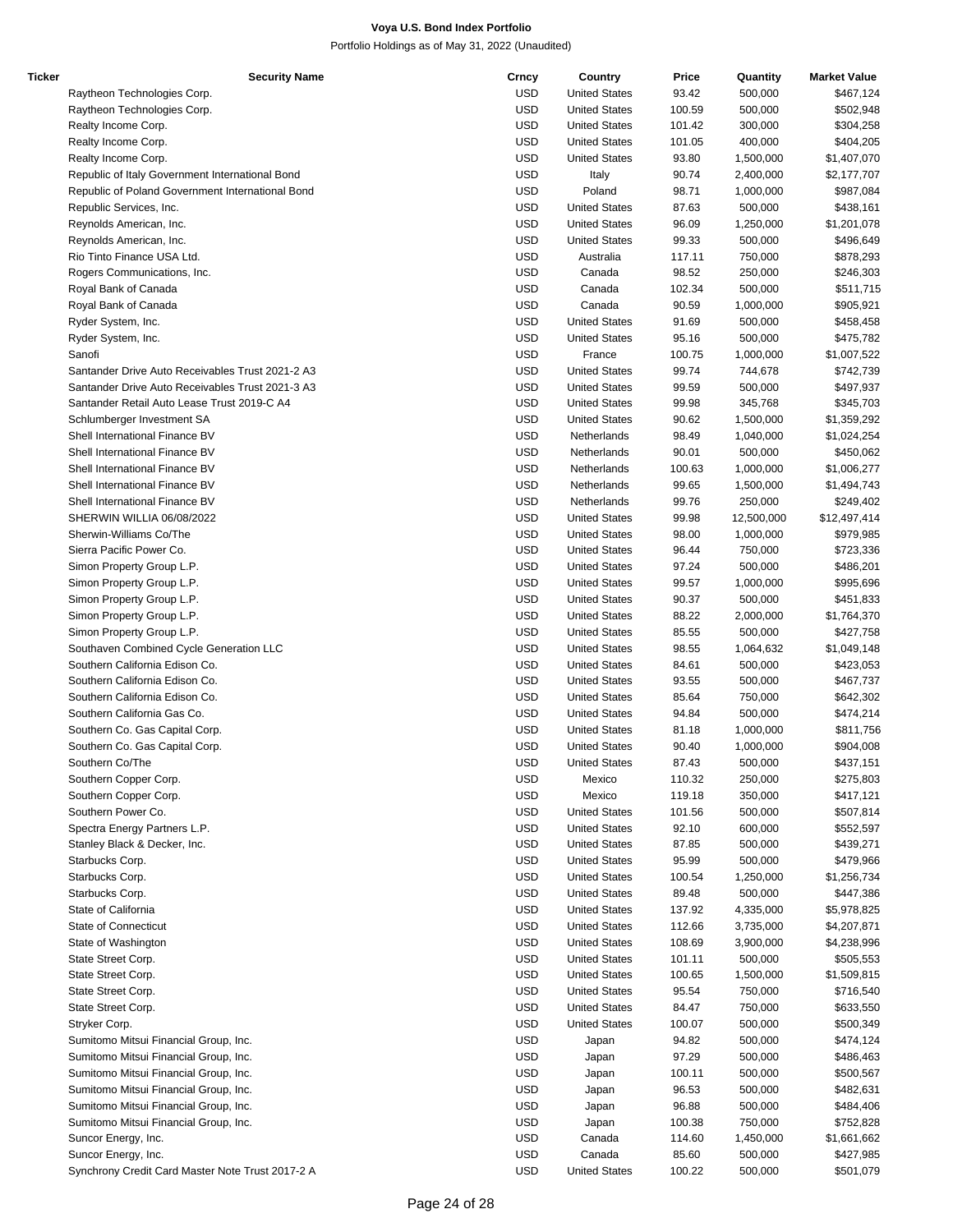| Ticker | <b>Security Name</b>                          | Crncy      | Country              | Price  | Quantity      | <b>Market Value</b> |
|--------|-----------------------------------------------|------------|----------------------|--------|---------------|---------------------|
|        | Synchrony Financial                           | <b>USD</b> | <b>United States</b> | 100.22 | 300,000       | \$300,673           |
|        | Synchrony Financial                           | <b>USD</b> | <b>United States</b> | 99.76  | 250,000       | \$249,404           |
|        | T-Mobile USA, Inc.                            | <b>USD</b> | <b>United States</b> | 96.27  | 2,000,000     | \$1,925,301         |
|        | Tampa Electric Co.                            | <b>USD</b> | <b>United States</b> | 87.45  | 500,000       | \$437,243           |
|        |                                               |            |                      |        |               |                     |
|        | Tampa Electric Co.                            | <b>USD</b> | <b>United States</b> | 81.90  | 250,000       | \$204,743           |
|        | Tanger Properties L.P.                        | <b>USD</b> | <b>United States</b> | 94.91  | 500,000       | \$474,551           |
|        | Target Corp.                                  | <b>USD</b> | <b>United States</b> | 101.61 | 1,000,000     | \$1,016,089         |
|        | Target Corp.                                  | <b>USD</b> | <b>United States</b> | 80.29  | 750,000       | \$602,210           |
|        | Target Corp.                                  | <b>USD</b> | <b>United States</b> | 94.58  | 500,000       | \$472,915           |
|        | TBA COLLATERAL JPM CHASE                      | <b>USD</b> | <b>United States</b> | 100.00 | (1, 142, 000) | (\$1,142,000)       |
|        | TBA COLLATERAL MIZUHO BK                      | <b>USD</b> | <b>United States</b> | 100.00 | (320,000)     | (\$320,000)         |
|        | TBA COLLATERAL MORGAN STA                     | <b>USD</b> | <b>United States</b> | 100.00 | (2,800,809)   | (\$2,800,809)       |
|        |                                               |            | <b>United States</b> |        |               |                     |
|        | Teledyne Technologies, Inc.                   | <b>USD</b> |                      | 91.28  | 252,000       | \$230,036           |
|        | Teledyne Technologies, Inc.                   | <b>USD</b> | <b>United States</b> | 86.82  | 250,000       | \$217,054           |
|        | Telefonica Emisiones SAU                      | <b>USD</b> | Spain                | 93.30  | 750,000       | \$699,732           |
|        | Telefonica Emisiones SAU                      | <b>USD</b> | Spain                | 99.79  | 500,000       | \$498,960           |
|        | Tencent Holdings Ltd.                         | <b>USD</b> | China                | 100.05 | 1,000,000     | \$1,000,476         |
|        | <b>Tennessee Valley Authority</b>             | <b>USD</b> | <b>United States</b> | 126.66 | 10,000        | \$12,666            |
|        | Tennessee Valley Authority                    | <b>USD</b> | <b>United States</b> | 100.15 | 1,500,000     | \$1,502,261         |
|        | <b>Tennessee Valley Authority</b>             | <b>USD</b> | <b>United States</b> | 127.16 | 5,000,000     | \$6,358,011         |
|        | Textron, Inc.                                 | <b>USD</b> | <b>United States</b> | 84.42  | 500,000       | \$422,125           |
|        |                                               |            |                      |        |               |                     |
|        | Time Warner Cable LLC                         | <b>USD</b> | <b>United States</b> | 83.59  | 1,000,000     | \$835,859           |
|        | TJX Cos, Inc./The                             | <b>USD</b> | <b>United States</b> | 82.58  | 1,000,000     | \$825,822           |
|        | Toronto-Dominion Bank/The                     | <b>USD</b> | Canada               | 92.30  | 750,000       | \$692,219           |
|        | Toronto-Dominion Bank/The                     | <b>USD</b> | Canada               | 100.51 | 1,000,000     | \$1,005,063         |
|        | TotalEnergies Capital Canada Ltd.             | <b>USD</b> | Canada               | 100.11 | 500,000       | \$500,570           |
|        | Toyota Auto Receivables 2019-C A4 Owner Trust | <b>USD</b> | <b>United States</b> | 99.36  | 350,000       | \$347,744           |
|        | Toyota Auto Receivables 2021-D A3 Owner Trust | <b>USD</b> | <b>United States</b> | 95.92  | 550,000       | \$527,584           |
|        | Toyota Motor Credit Corp.                     | <b>USD</b> | <b>United States</b> | 90.98  | 500,000       | \$454,916           |
|        |                                               |            |                      |        |               |                     |
|        | Toyota Motor Credit Corp.                     | <b>USD</b> | <b>United States</b> | 100.06 | 1,000,000     | \$1,000,623         |
|        | Toyota Motor Credit Corp.                     | <b>USD</b> | <b>United States</b> | 96.95  | 1,000,000     | \$969,525           |
|        | Toyota Motor Credit Corp.                     | <b>USD</b> | <b>United States</b> | 96.60  | 1,000,000     | \$966,033           |
|        | Toyota Motor Credit Corp.                     | <b>USD</b> | <b>United States</b> | 98.71  | 1,000,000     | \$987,084           |
|        | Toyota Motor Credit Corp.                     | <b>USD</b> | <b>United States</b> | 98.71  | 500,000       | \$493,542           |
|        | Trane Technologies Luxembourg Finance SA      | <b>USD</b> | <b>United States</b> | 94.66  | 250,000       | \$236,655           |
|        | Trane Technologies Luxembourg Finance SA      | <b>USD</b> | <b>United States</b> | 96.12  | 500,000       | \$480,586           |
|        | Trane Technologies Luxembourg Finance SA      | <b>USD</b> | <b>United States</b> | 94.21  | 500,000       | \$471,075           |
|        |                                               | <b>USD</b> | Canada               | 100.98 | 2,000,000     |                     |
|        | TransCanada PipeLines Ltd.                    |            |                      |        |               | \$2,019,664         |
|        | TransCanada Pipelines Ltd.                    | <b>USD</b> | Canada               | 129.56 | 1,000,000     | \$1,295,642         |
|        | Travelers Cos, Inc./The                       | <b>USD</b> | <b>United States</b> | 92.37  | 750,000       | \$692,789           |
|        | Travelers Cos, Inc./The                       | <b>USD</b> | <b>United States</b> | 72.20  | 1,500,000     | \$1,082,982         |
|        | <b>Truist Bank</b>                            | <b>USD</b> | <b>United States</b> | 100.39 | 1.000.000     | \$1,003,878         |
|        | <b>Truist Bank</b>                            | <b>USD</b> | <b>United States</b> | 98.40  | 500,000       | \$492,000           |
|        | <b>Truist Bank</b>                            | <b>USD</b> | <b>United States</b> | 100.21 | 500,000       | \$501,067           |
|        | <b>Truist Bank</b>                            | <b>USD</b> | <b>United States</b> | 99.59  | 400,000       | \$398,358           |
|        | <b>Truist Bank</b>                            | <b>USD</b> | <b>United States</b> | 99.76  | 500,000       | \$498,810           |
|        |                                               |            |                      |        |               |                     |
|        | Truist Financial Corp.                        | <b>USD</b> | <b>United States</b> | 99.30  | 750,000       | \$744,752           |
|        | Truist Financial Corp.                        | <b>USD</b> | <b>United States</b> | 87.87  | 1,000,000     | \$878,707           |
|        | <b>Truist Financial Corp.</b>                 | <b>USD</b> | <b>United States</b> | 91.11  | 500,000       | \$455,539           |
|        | TWDC Enterprises 18 Corp.                     | <b>USD</b> | <b>United States</b> | 94.97  | 300,000       | \$284,897           |
|        | TWDC Enterprises 18 Corp.                     | <b>USD</b> | <b>United States</b> | 99.30  | 400,000       | \$397,187           |
|        | TWDC Enterprises 18 Corp.                     | <b>USD</b> | <b>United States</b> | 100.26 | 300,000       | \$300,767           |
|        | Tyson Foods, Inc.                             | <b>USD</b> | <b>United States</b> | 98.52  | 750,000       | \$738,902           |
|        | UBS Commercial Mortgage Trust 2018-C9 A4      | <b>USD</b> | <b>United States</b> | 99.46  | 1,000,000     | \$994,628           |
|        |                                               | <b>USD</b> |                      |        |               |                     |
|        | UMBS TBA                                      |            | <b>United States</b> | 92.03  | 15,561,000    | \$14,320,983        |
|        | <b>UMBS TBA</b>                               | <b>USD</b> | <b>United States</b> | 94.49  | 29,800,000    | \$28,158,672        |
|        | UMBS TBA                                      | <b>USD</b> | <b>United States</b> | 88.71  | 33,300,000    | \$29,540,742        |
|        | UMBS TBA                                      | <b>USD</b> | <b>United States</b> | 98.00  | 8,400,000     | \$8,232,000         |
|        | UMBS TBA                                      | <b>USD</b> | <b>United States</b> | 101.48 | 35,000,000    | \$35,518,164        |
|        | <b>UMBS TBA</b>                               | <b>USD</b> | <b>United States</b> | 99.97  | 40,000,000    | \$39,987,500        |
|        | Unilever Capital Corp.                        | USD        | <b>United States</b> | 99.47  | 1,000,000     | \$994,667           |
|        | Unilever Capital Corp.                        | USD        | <b>United States</b> | 100.84 | 500,000       | \$504,182           |
|        |                                               |            |                      |        |               |                     |
|        | Unilever Capital Corp.                        | <b>USD</b> | <b>United States</b> | 99.61  | 150,000       | \$149,413           |
|        | Union Electric Co.                            | <b>USD</b> | <b>United States</b> | 90.21  | 300,000       | \$270,633           |
|        | Union Electric Co.                            | USD        | <b>United States</b> | 100.88 | 250,000       | \$252,212           |
|        | Union Pacific Corp.                           | <b>USD</b> | <b>United States</b> | 100.18 | 500,000       | \$500,886           |
|        | Union Pacific Corp.                           | <b>USD</b> | <b>United States</b> | 101.22 | 250,000       | \$253,038           |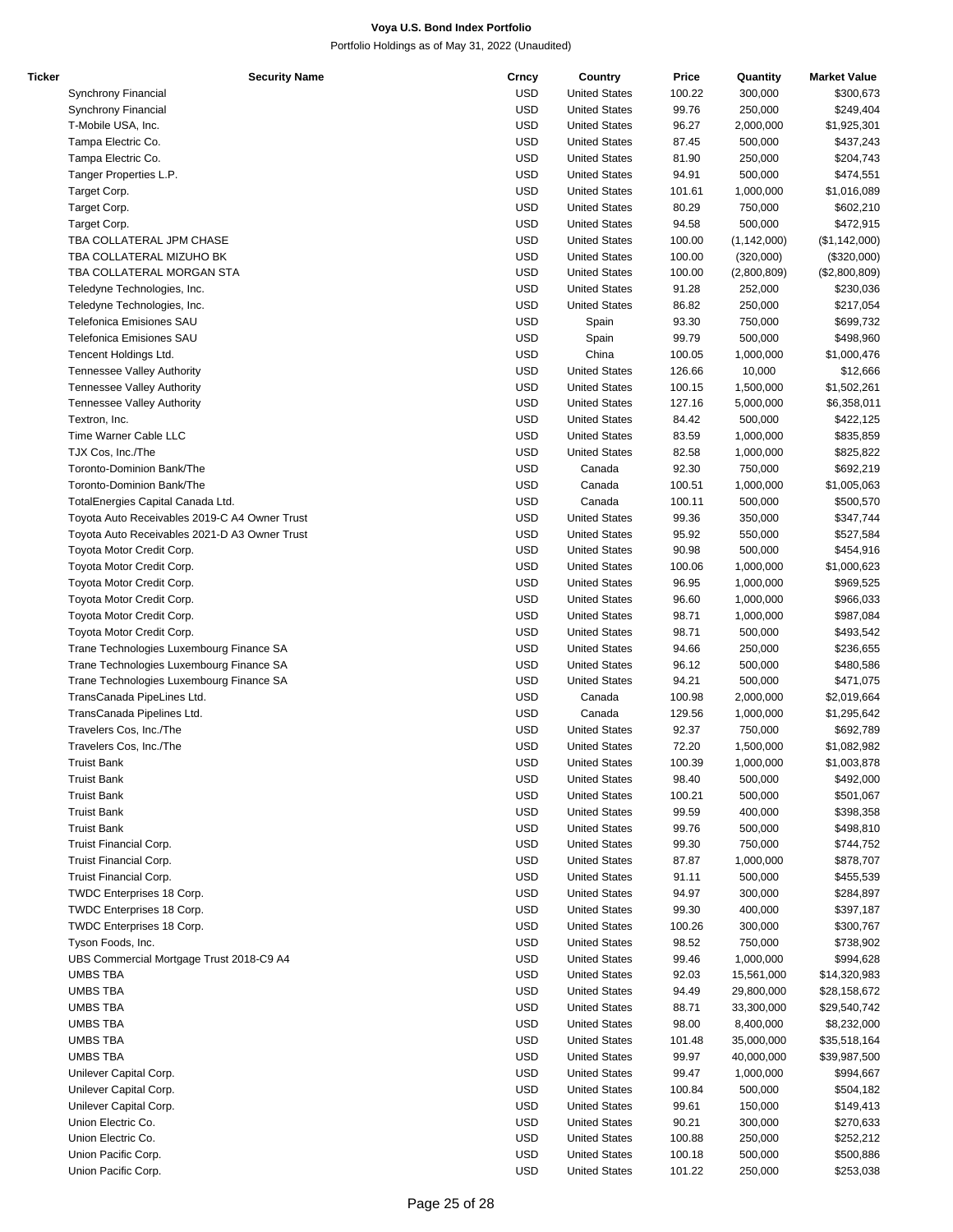| Ticker | <b>Security Name</b>                               | Crncy      | Country              | Price  | Quantity    | <b>Market Value</b> |
|--------|----------------------------------------------------|------------|----------------------|--------|-------------|---------------------|
|        | Union Pacific Corp.                                | <b>USD</b> | <b>United States</b> | 92.41  | 250,000     | \$231,024           |
|        | Union Pacific Corp.                                | <b>USD</b> | <b>United States</b> | 90.40  | 250,000     | \$225,998           |
|        | Union Pacific Corp.                                | <b>USD</b> | <b>United States</b> | 97.44  | 500,000     | \$487,204           |
|        |                                                    |            |                      |        |             |                     |
|        | Union Pacific Corp.                                | <b>USD</b> | <b>United States</b> | 72.34  | 500,000     | \$361,722           |
|        | Union Pacific Corp.                                | <b>USD</b> | <b>United States</b> | 84.33  | 750,000     | \$632,469           |
|        | Union Pacific Corp.                                | <b>USD</b> | <b>United States</b> | 77.41  | 750,000     | \$580,598           |
|        | United Airlines 2015-1 Class AA Pass Through Trust | <b>USD</b> | <b>United States</b> | 94.75  | 367,030     | \$347,756           |
|        | United Airlines 2016-1 Class A Pass Through Trust  | <b>USD</b> | <b>United States</b> | 90.40  | 190,639     | \$172,335           |
|        | United Airlines 2016-1 Class AA Pass Through Trust | <b>USD</b> | <b>United States</b> | 92.89  | 44,990      | \$41,792            |
|        | United Airlines 2018-1 Class AA Pass Through Trust | <b>USD</b> | <b>United States</b> | 92.02  | 833,896     | \$767,380           |
|        |                                                    |            |                      |        |             |                     |
|        | United Parcel Service, Inc.                        | <b>USD</b> | <b>United States</b> | 99.86  | 1,000,000   | \$998,642           |
|        | United Parcel Service, Inc.                        | <b>USD</b> | <b>United States</b> | 98.74  | 1,000,000   | \$987,423           |
|        | United States Treasury Note/Bond                   | <b>USD</b> | <b>United States</b> | 99.82  | 3,011,000   | \$3,005,590         |
|        | United States Treasury Note/Bond                   | <b>USD</b> | <b>United States</b> | 96.47  | 17,133,000  | \$16,527,991        |
|        | United States Treasury Note/Bond                   | <b>USD</b> | <b>United States</b> | 99.71  | 5,000,000   | \$4,985,449         |
|        | United States Treasury Note/Bond                   | <b>USD</b> | <b>United States</b> | 99.46  |             | \$10,128,704        |
|        |                                                    |            |                      |        | 10,184,000  |                     |
|        | United States Treasury Note/Bond                   | <b>USD</b> | <b>United States</b> | 86.41  | 9,072,000   | \$7,839,129         |
|        | United States Treasury Note/Bond                   | <b>USD</b> | <b>United States</b> | 99.58  | 6,480,000   | \$6,452,953         |
|        | United States Treasury Note/Bond                   | <b>USD</b> | <b>United States</b> | 82.17  | 10,159,000  | \$8,347,841         |
|        | United States Treasury Note/Bond                   | <b>USD</b> | <b>United States</b> | 98.96  | 7,000,000   | \$6,926,992         |
|        | United States Treasury Note/Bond                   | <b>USD</b> | <b>United States</b> | 98.86  | 5,000,000   | \$4,942,773         |
|        | United States Treasury Note/Bond                   | <b>USD</b> | <b>United States</b> | 99.07  |             |                     |
|        |                                                    |            |                      |        | 4,046,000   | \$4,008,227         |
|        | United States Treasury Note/Bond                   | <b>USD</b> | <b>United States</b> | 94.71  | 10,042,000  | \$9,511,265         |
|        | United States Treasury Note/Bond                   | <b>USD</b> | <b>United States</b> | 99.98  | 69,000      | \$68,986            |
|        | United States Treasury Note/Bond                   | <b>USD</b> | <b>United States</b> | 95.87  | 24,847,000  | \$23,821,091        |
|        | United States Treasury Note/Bond                   | <b>USD</b> | <b>United States</b> | 86.47  | 7,000,000   | \$6,052,813         |
|        | United States Treasury Note/Bond                   | <b>USD</b> | <b>United States</b> | 99.70  | 10,000,000  | \$9,969,900         |
|        |                                                    |            |                      |        |             |                     |
|        | United States Treasury Note/Bond                   | <b>USD</b> | <b>United States</b> | 99.63  | 10,000,000  | \$9,963,300         |
|        | United States Treasury Note/Bond                   | <b>USD</b> | <b>United States</b> | 94.49  | 9,022,000   | \$8,525,085         |
|        | United States Treasury Note/Bond                   | <b>USD</b> | <b>United States</b> | 96.59  | 5,686,000   | \$5,491,876         |
|        | United States Treasury Note/Bond                   | <b>USD</b> | <b>United States</b> | 99.02  | 6,457,000   | \$6,393,943         |
|        | United States Treasury Note/Bond                   | <b>USD</b> | <b>United States</b> | 100.18 | 3,003,000   | \$3,008,269         |
|        |                                                    |            |                      |        |             |                     |
|        | United States Treasury Note/Bond                   | <b>USD</b> | <b>United States</b> | 100.13 | 18,000,000  | \$18,023,501        |
|        | United States Treasury Note/Bond                   | <b>USD</b> | <b>United States</b> | 100.16 | 4,000,000   | \$4,006,441         |
|        | United States Treasury Note/Bond                   | <b>USD</b> | <b>United States</b> | 100.10 | 10,105,000  | \$10,115,253        |
|        | United States Treasury Note/Bond                   | <b>USD</b> | <b>United States</b> | 100.54 | 7,052,000   | \$7,090,015         |
|        | United States Treasury Note/Bond                   | <b>USD</b> | <b>United States</b> | 104.62 | 11,092,000  | \$11,604,572        |
|        |                                                    |            |                      |        |             |                     |
|        | United States Treasury Note/Bond                   | <b>USD</b> | <b>United States</b> | 104.70 | 13,888,000  | \$14,540,628        |
|        | United States Treasury Note/Bond                   | <b>USD</b> | <b>United States</b> | 100.63 | 6,569,500   | \$6,611,073         |
|        | United States Treasury Note/Bond                   | <b>USD</b> | <b>United States</b> | 106.70 | 9,251,000   | \$9,870,745         |
|        | United States Treasury Note/Bond                   | <b>USD</b> | <b>United States</b> | 100.00 | 9,874,000   | \$9,874,000         |
|        | United States Treasury Note/Bond                   | <b>USD</b> | <b>United States</b> | 100.11 | 2,976,000   | \$2,979,253         |
|        | United States Treasury Note/Bond                   | <b>USD</b> | <b>United States</b> | 109.46 |             |                     |
|        |                                                    |            |                      |        | 7,845,000   | \$8,587,517         |
|        | United States Treasury Note/Bond                   | <b>USD</b> | <b>United States</b> | 111.27 | 830,000     | \$923,570           |
|        | United States Treasury Note/Bond                   | USD        | <b>United States</b> | 96.49  | 10,000      | \$9,649             |
|        | United States Treasury Note/Bond                   | <b>USD</b> | <b>United States</b> | 100.09 | 168,000     | \$168,153           |
|        | United States Treasury Note/Bond                   | <b>USD</b> | <b>United States</b> | 96.86  | 68,000      | \$65,864            |
|        | United States Treasury Note/Bond                   | USD        | <b>United States</b> | 99.54  | 19,000      | \$18,912            |
|        |                                                    |            |                      |        |             |                     |
|        | United States Treasury Note/Bond                   | USD        | <b>United States</b> | 96.86  | 26,600      | \$25,764            |
|        | United States Treasury Note/Bond                   | <b>USD</b> | <b>United States</b> | 94.20  | 54,972,900  | \$51,784,042        |
|        | United States Treasury Note/Bond                   | <b>USD</b> | <b>United States</b> | 90.54  | 3,842,100   | \$3,478,601         |
|        | United States Treasury Note/Bond                   | <b>USD</b> | <b>United States</b> | 97.49  | 14,263,700  | \$13,905,993        |
|        | United States Treasury Note/Bond                   | USD        | <b>United States</b> | 93.38  | 16,424,200  | \$15,337,701        |
|        |                                                    |            |                      |        |             |                     |
|        | United States Treasury Note/Bond                   | USD        | <b>United States</b> | 91.78  | 38,163,700  | \$35,025,630        |
|        | United States Treasury Note/Bond                   | <b>USD</b> | <b>United States</b> | 97.30  | 13,405,700  | \$13,043,327        |
|        | United States Treasury Note/Bond                   | USD        | <b>United States</b> | 98.01  | 47,463,000  | \$46,517,888        |
|        | United States Treasury Note/Bond                   | USD        | <b>United States</b> | 95.46  | 18,505,000  | \$17,665,769        |
|        | United States Treasury Note/Bond                   | <b>USD</b> | <b>United States</b> | 87.06  | 170,000     | \$148,000           |
|        | United States Treasury Note/Bond                   | <b>USD</b> | <b>United States</b> | 83.67  |             |                     |
|        |                                                    |            |                      |        | 126,915,000 | \$106,192,160       |
|        | United States Treasury Note/Bond                   | USD        | <b>United States</b> | 100.09 | 283,115,000 | \$283,380,420       |
|        | United States Treasury Note/Bond                   | USD        | <b>United States</b> | 100.14 | 54,375,000  | \$54,451,465        |
|        | United States Treasury Note/Bond                   | USD        | <b>United States</b> | 99.98  | 124,869,000 | \$124,839,733       |
|        | United States Treasury Note/Bond                   | <b>USD</b> | <b>United States</b> | 99.64  | 224,406,000 | \$223,608,306       |
|        | United States Treasury Note/Bond                   | USD        | <b>United States</b> | 99.97  | 132,997,000 | \$132,955,438       |
|        |                                                    |            |                      |        |             |                     |
|        | United States Treasury Note/Bond                   | USD        | <b>United States</b> | 86.82  | 1,867,100   | \$1,621,095         |
|        | United States Treasury Note/Bond                   | <b>USD</b> | <b>United States</b> | 71.46  | 215,300     | \$153,864           |
|        | United States Treasury Note/Bond                   | <b>USD</b> | <b>United States</b> | 98.89  | 10,000,000  | \$9,888,998         |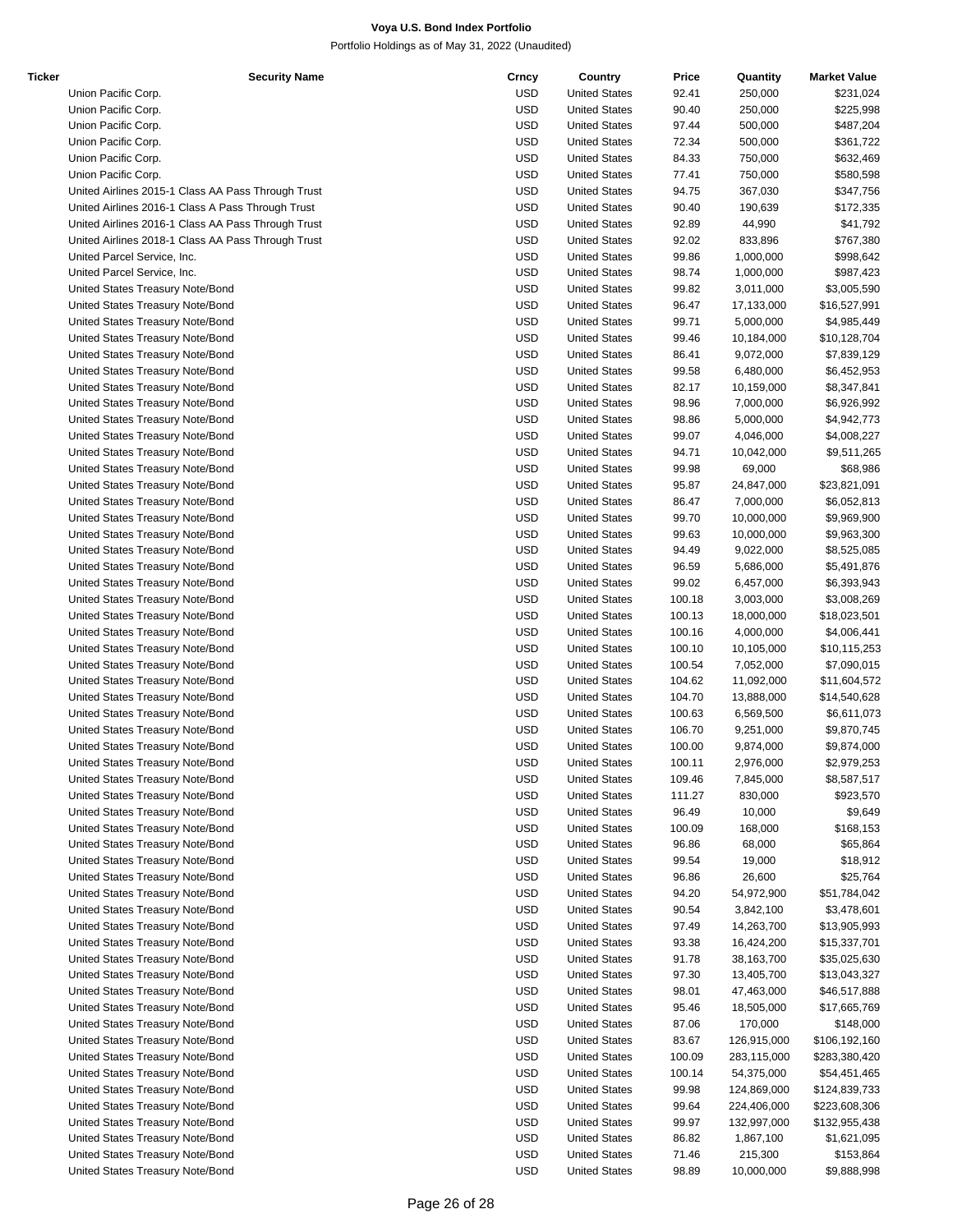| Ticker | <b>Security Name</b>                          | Crncy      | Country              | Price  | Quantity   | <b>Market Value</b> |
|--------|-----------------------------------------------|------------|----------------------|--------|------------|---------------------|
|        | United States Treasury Note/Bond              | <b>USD</b> | <b>United States</b> | 91.59  | 18,549,700 | \$16,990,366        |
|        | United States Treasury Note/Bond              | <b>USD</b> | <b>United States</b> | 64.58  | 160,000    | \$103,328           |
|        | United States Treasury Note/Bond              | <b>USD</b> | <b>United States</b> | 87.80  | 5,511,000  | \$4,838,701         |
|        | United States Treasury Note/Bond              | <b>USD</b> | <b>United States</b> | 97.09  | 97,000     | \$94,181            |
|        | United States Treasury Note/Bond              | <b>USD</b> | <b>United States</b> | 99.70  | 47,810,000 | \$47,668,064        |
|        | UnitedHealth Group, Inc.                      | <b>USD</b> | <b>United States</b> | 88.09  | 1,000,000  | \$880,859           |
|        | UnitedHealth Group, Inc.                      | <b>USD</b> | <b>United States</b> | 81.77  | 1,000,000  | \$817,732           |
|        | UnitedHealth Group, Inc.                      | <b>USD</b> | <b>United States</b> | 78.13  | 500,000    | \$390,665           |
|        | UnitedHealth Group, Inc.                      | <b>USD</b> | <b>United States</b> | 76.47  | 500,000    | \$382,332           |
|        | UnitedHealth Group, Inc.                      | <b>USD</b> | <b>United States</b> | 101.67 | 1,000,000  | \$1,016,672         |
|        | UnitedHealth Group, Inc.                      | <b>USD</b> | <b>United States</b> | 101.36 | 1,000,000  | \$1,013,632         |
|        |                                               | <b>USD</b> |                      |        |            |                     |
|        | UnitedHealth Group, Inc.                      |            | <b>United States</b> | 100.36 | 500,000    | \$501,806           |
|        | UnitedHealth Group, Inc.                      | <b>USD</b> | <b>United States</b> | 100.58 | 500,000    | \$502,920           |
|        | UnitedHealth Group, Inc.                      | <b>USD</b> | <b>United States</b> | 104.82 | 250,000    | \$262,058           |
|        | UnitedHealth Group, Inc.                      | <b>USD</b> | <b>United States</b> | 105.08 | 250,000    | \$262,706           |
|        | UnitedHealth Group, Inc.                      | <b>USD</b> | <b>United States</b> | 99.17  | 500,000    | \$495,836           |
|        | UnitedHealth Group, Inc.                      | <b>USD</b> | <b>United States</b> | 97.59  | 1,000,000  | \$975,883           |
|        | UnitedHealth Group, Inc.                      | <b>USD</b> | <b>United States</b> | 97.48  | 500,000    | \$487,395           |
|        | Uruguay Government International Bond         | <b>USD</b> | Uruguay              | 102.06 | 3,000,000  | \$3,061,864         |
|        | US 10YR NOTE (CBT)Sep22                       | <b>USD</b> | <b>United States</b> | 119.45 | 74         | \$8,839,531         |
|        | US 10yr Ultra Fut Sep22                       | <b>USD</b> | <b>United States</b> | 128.48 | (147)      | (\$18,887,203)      |
|        | US 2YR NOTE (CBT) SEP22                       | <b>USD</b> | <b>United States</b> | 105.55 | (3)        | (\$633,305)         |
|        | US 5YR NOTE (CBT) SEP22                       | <b>USD</b> | <b>United States</b> | 112.95 | (780)      | (\$88,103,438)      |
|        | US Bancorp                                    | <b>USD</b> | <b>United States</b> | 100.06 | 750,000    | \$750,436           |
|        | <b>US Bancorp</b>                             | <b>USD</b> | <b>United States</b> | 97.96  | 750,000    | \$734,704           |
|        | US Bancorp                                    | <b>USD</b> | <b>United States</b> | 81.75  | 2,000,000  | \$1,634,963         |
|        | US Bancorp                                    | <b>USD</b> | <b>United States</b> | 93.40  | 500,000    | \$467,021           |
|        | Vale Overseas Ltd.                            | <b>USD</b> | <b>Brazil</b>        | 112.35 | 1,955,000  | \$2,196,433         |
|        | Valero Energy Corp.                           | <b>USD</b> | <b>United States</b> | 114.14 | 1,000,000  | \$1,141,353         |
|        | Ventas Realty L.P.                            | <b>USD</b> | <b>United States</b> | 100.37 | 500,000    | \$501,839           |
|        | Ventas Realty L.P.                            | <b>USD</b> | <b>United States</b> | 100.60 | 500,000    | \$502,993           |
|        | Ventas Realty L.P.                            | <b>USD</b> | <b>United States</b> | 99.26  | 250,000    | \$248,148           |
|        | Verizon Communications, Inc.                  | <b>USD</b> | <b>United States</b> | 104.67 | 1,636,000  | \$1,712,465         |
|        | Verizon Communications, Inc.                  | <b>USD</b> | <b>United States</b> | 100.22 | 1,650,000  | \$1,653,620         |
|        | Verizon Communications, Inc.                  | <b>USD</b> | <b>United States</b> | 100.36 | 3,000,000  | \$3,010,713         |
|        |                                               | <b>USD</b> |                      |        |            |                     |
|        | Verizon Communications, Inc.                  |            | <b>United States</b> | 86.22  | 1,014,000  | \$874,254           |
|        | Verizon Communications, Inc.                  | <b>USD</b> | <b>United States</b> | 77.35  | 1,000,000  | \$773,513           |
|        | Verizon Communications, Inc.                  | <b>USD</b> | <b>United States</b> | 82.97  | 1,000,000  | \$829,659           |
|        | Verizon Communications, Inc.                  | <b>USD</b> | <b>United States</b> | 84.66  | 750,000    | \$634,979           |
|        | Verizon Communications, Inc.                  | <b>USD</b> | <b>United States</b> | 88.63  | 1,000,000  | \$886,302           |
|        | Verizon Communications, Inc.                  | <b>USD</b> | <b>United States</b> | 90.77  | 2,000,000  | \$1,815,423         |
|        | Verizon Communications, Inc.                  | <b>USD</b> | <b>United States</b> | 101.84 | 1,585,000  | \$1,614,163         |
|        | VERIZON GLB CP 08/08/2022                     | <b>USD</b> | <b>United States</b> | 99.71  | 9,400,000  | \$9,372,834         |
|        | Verizon Master Trust 2021-1 A                 | <b>USD</b> | <b>United States</b> | 95.10  | 1,000,000  | \$951,029           |
|        | Virginia Electric and Power Co.               | <b>USD</b> | <b>United States</b> | 77.33  | 250,000    | \$193,324           |
|        | Virginia Electric and Power Co.               | <b>USD</b> | <b>United States</b> | 114.36 | 1,533,000  | \$1,753,090         |
|        | Virginia Electric and Power Co.               | <b>USD</b> | <b>United States</b> | 97.46  | 500,000    | \$487,300           |
|        | Visa, Inc.                                    | <b>USD</b> | <b>United States</b> | 97.53  | 750,000    | \$731,502           |
|        | Visa, Inc.                                    | <b>USD</b> | <b>United States</b> | 100.22 | 500,000    | \$501,081           |
|        | Visa, Inc.                                    | <b>USD</b> | <b>United States</b> | 102.39 | 500,000    | \$511,929           |
|        | Visa, Inc.                                    | <b>USD</b> | <b>United States</b> | 84.05  | 1,000,000  | \$840,483           |
|        | Visa, Inc.                                    | <b>USD</b> | <b>United States</b> | 89.45  | 1,000,000  | \$894,469           |
|        | Vodafone Group PLC                            | <b>USD</b> | United Kingdom       | 101.88 | 2,000,000  | \$2,037,518         |
|        | Vodafone Group PLC                            | <b>USD</b> | United Kingdom       | 112.84 | 1,000,000  | \$1,128,406         |
|        | Volkswagen Auto Loan Enhanced Trust 2021-1 A3 | <b>USD</b> | <b>United States</b> | 96.04  | 1,000,000  | \$960,355           |
|        | Vulcan Materials Co.                          | <b>USD</b> | <b>United States</b> | 93.89  | 1,000,000  | \$938,872           |
|        | Walgreens Boots Alliance, Inc.                | <b>USD</b> | <b>United States</b> | 99.07  | 88,000     | \$87,180            |
|        | Walmart, Inc.                                 | <b>USD</b> | <b>United States</b> | 101.23 | 1,000,000  | \$1,012,314         |
|        | Walt Disney Co/The                            | <b>USD</b> | <b>United States</b> | 94.93  | 1,000,000  | \$949,310           |
|        | Walt Disney Co/The                            | <b>USD</b> | <b>United States</b> | 93.51  | 1,000,000  | \$935,062           |
|        |                                               |            |                      |        |            |                     |
|        | Walt Disney Co/The                            | <b>USD</b> | <b>United States</b> | 90.59  | 2,000,000  | \$1,811,873         |
|        | Walt Disney Co/The                            | <b>USD</b> | <b>United States</b> | 89.38  | 3,000,000  | \$2,681,546         |
|        | Walt Disney Co/The                            | <b>USD</b> | <b>United States</b> | 88.82  | 1,000,000  | \$888,217           |
|        | Walt Disney Co/The                            | <b>USD</b> | <b>United States</b> | 101.78 | 250,000    | \$254,439           |
|        | Walt Disney Co/The                            | <b>USD</b> | <b>United States</b> | 97.84  | 200,000    | \$195,671           |
|        | Waste Management, Inc.                        | <b>USD</b> | <b>United States</b> | 87.29  | 1,000,000  | \$872,945           |
|        | Waste Management, Inc.                        | <b>USD</b> | <b>United States</b> | 70.65  | 500,000    | \$353,266           |